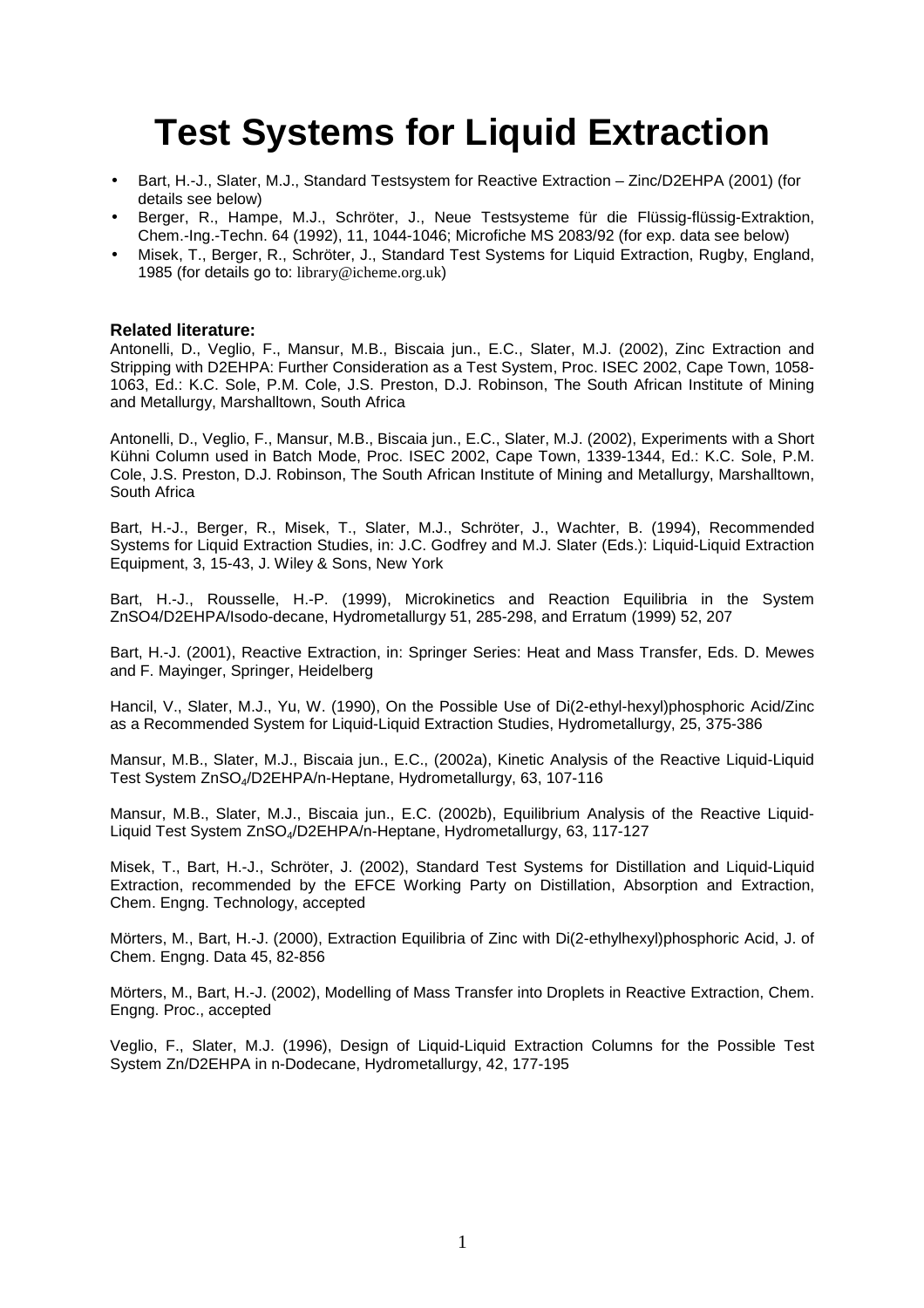Standard Test Systems for Liquid Extraction are: water/acetone/toluene (high interfacial tension) water/acetone/butyl acetate (medium interfacial tension) water/succinic acid/n-butanol (low interfacial tension)

All data are in Misek, T. et al., 1985 (see literature list)

Reactive Test Systems for Liquid Extraction is: ZnSO4/di(2ethylhexyl) phosphoric acid in isododecane

All data are in the report of Bart, H.-J. and Slater, M.J., below or in <http://www.dechema.de/Extraktion/>

Further Test Systems with a distribution coefficient near 10 are: water/methyl isopropyl ketone/toluene (high interfacial tension) water/methyl isopropyl ketone/butyl acetate (medium interfacial tension)

All data are in the following tables. For more info go into the original literature: Berger, R., Hampe, M.J., Schröter, J., Neue Testsysteme für die Flüssig-flüssig-Extraktion, Chem.-Ing.-Techn. 64 (1992), 11, 1044-1046 (Microfiche MS 2083/92)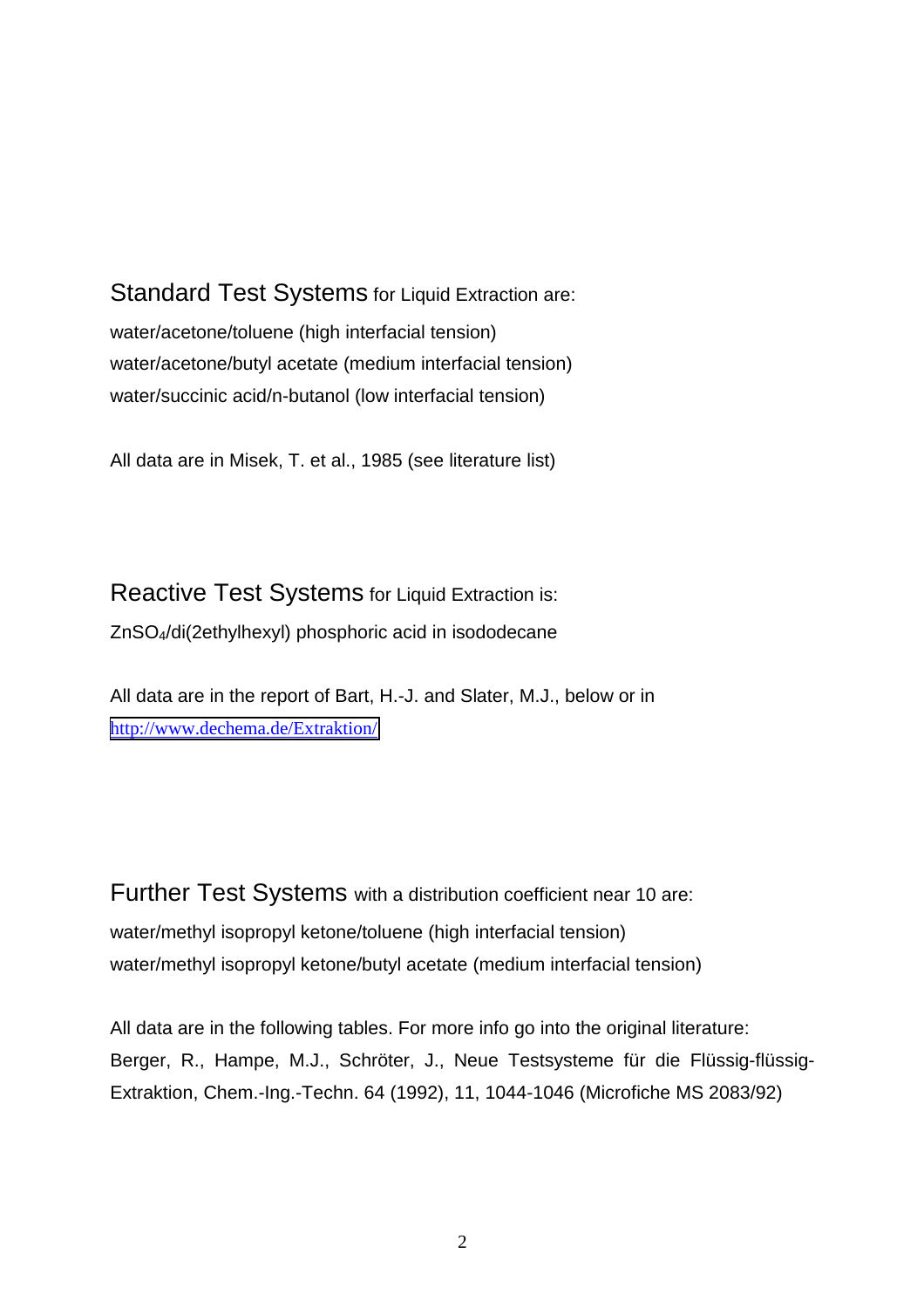| Tab. 1: Density, Kinematic Viscosity and Refractive Index of the Pure |
|-----------------------------------------------------------------------|
| Substances (298 K)                                                    |

| <b>Substance</b>  |              |       |                                       |        | $n_{D}$  |         |
|-------------------|--------------|-------|---------------------------------------|--------|----------|---------|
|                   | [kg/m $^3$ ] |       | $[10^{-6} \text{ m}^2 \text{s}^{-1}]$ |        |          |         |
|                   | Exp.         | Lit.  | Exp.                                  | Lit.   | Exp.     | Lit.    |
| MIPK <sup>2</sup> | 804.5        | 805.1 | 0.6072                                |        | 1.38805  | 1.3880  |
| Merck 805966      |              |       |                                       |        |          |         |
| $B$ u $Ac3$       | 880.6        | 882.5 | 0.8267                                | 0.8295 | 1.39413  | 1.3941  |
| <b>Merck 9652</b> |              |       |                                       |        |          |         |
| $H2O$ (bidist.)   | 998.1        | 998.2 | 1.0155                                | 1.0038 | 1.331312 | 1.33299 |

<sup>1</sup> Weast, R.C., Lide, D.R. et al. (Ed.): Handbook of Chemistry and Physics, 70<sup>th</sup> Ed., 1989-1990, CRC Press Inc., Boca Raton, USA 2 MIPK: Methylisopropylketone 3 BuAc: n-Butylacetate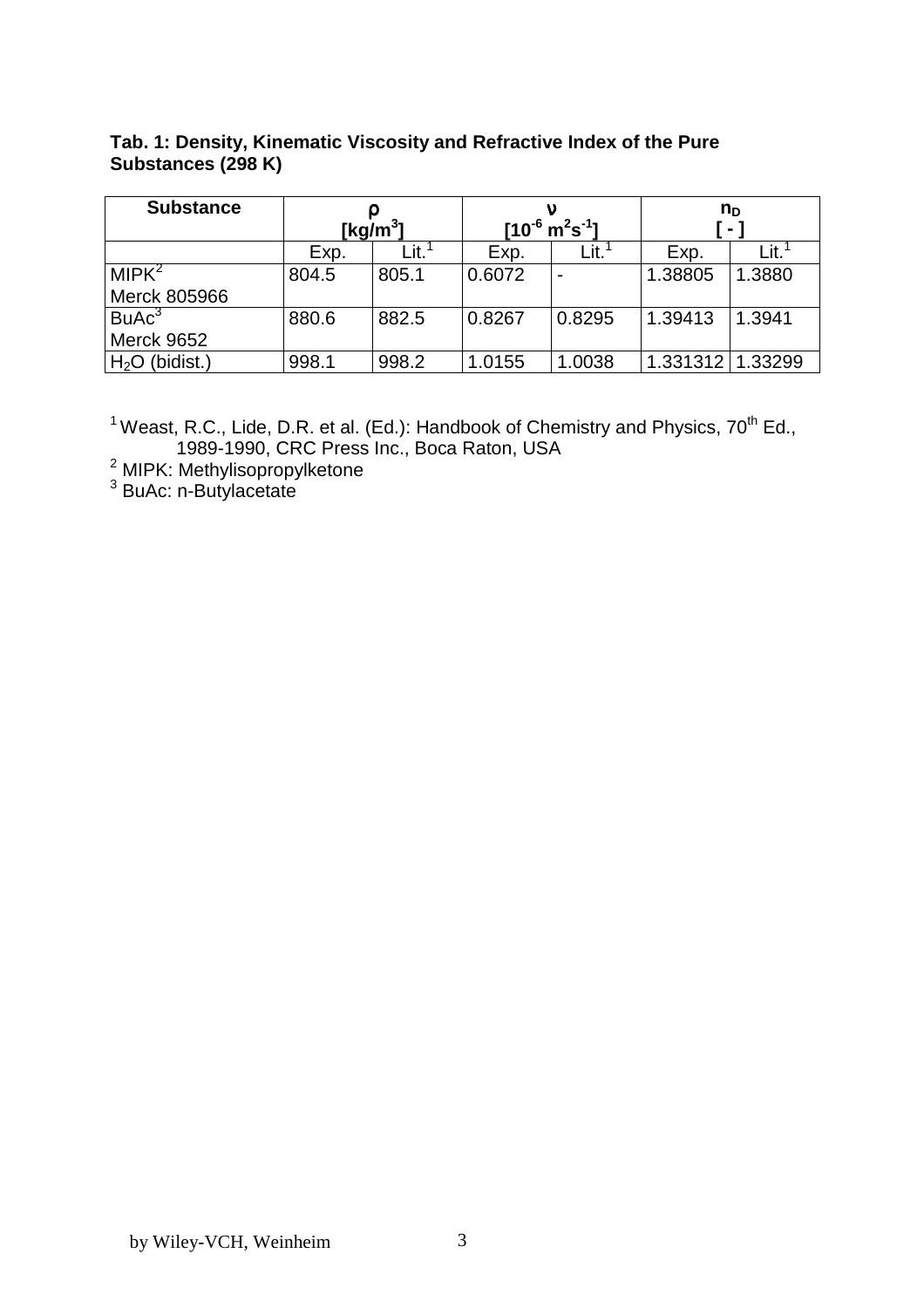| T.  | <b>X</b> <sub>MIPK</sub>                         | $\rho$                       | $\boldsymbol{v}$                 | D                                |
|-----|--------------------------------------------------|------------------------------|----------------------------------|----------------------------------|
| [K] | $\left[ \begin{array}{c} -1 \end{array} \right]$ | [ $kg/m3$ ]                  | $[10^{-6} \text{ m}^2/\text{s}]$ | $[10^{-9} \text{ m}^2/\text{s}]$ |
| 288 | 0.0000                                           | 885.7                        | 0.8830                           | $\overline{\phantom{a}}$         |
|     | 0.0211                                           |                              |                                  | $1.812 \pm 1.4$ %                |
|     | 0.2134                                           | 872.3                        | 0.8298                           |                                  |
|     | 0.3964                                           | 859.5                        | 0.7858                           |                                  |
|     | 0.5998                                           | $\overline{\phantom{a}}$     | $\blacksquare$                   | $2.057 \pm 4.7 \%$               |
|     | 0.6028                                           | 843.8                        | 0.7353                           | $\overline{a}$                   |
|     | 0.7846                                           | 828.8                        | 0.6922                           |                                  |
|     | 0.8063                                           |                              |                                  | $2.154 \pm 4.2$ %                |
|     | 0.9856                                           | $\overline{a}$               | $\blacksquare$                   | $2.247 \pm 3.9$ %                |
|     | 1.0000                                           | 809.4                        | 0.6394                           | $\overline{\phantom{a}}$         |
|     |                                                  |                              |                                  |                                  |
| 293 | 0.0000                                           | 880.6                        | 0.8267                           |                                  |
|     | 0.0197                                           |                              |                                  | $1.994 \pm 1.2$ %                |
|     | 0.2134                                           | 867.2                        | 0.7790                           |                                  |
|     | 0.2174                                           | $\overline{a}$               |                                  | $2.053 \pm 0.2$ %                |
|     | 0.3964                                           | 854.6                        | 0.7385                           |                                  |
|     | 0.3971                                           |                              |                                  | $2.110 \pm 5.4 \%$               |
|     | 0.6028                                           | 838.8                        | 0.6933                           |                                  |
|     | 0.6140                                           | $\blacksquare$               |                                  | $2.223 \pm 2.0 \%$               |
|     | 0.7846                                           | 823.9                        | 0.6549                           |                                  |
|     | 0.8178                                           | $\blacksquare$               | $\blacksquare$                   | $2.294 \pm 0.8 \%$               |
|     | 0.9864                                           |                              |                                  | $2.366 \pm 0.4 \%$               |
|     | 1.0000                                           | 804.5                        | 0.6072                           |                                  |
|     |                                                  |                              |                                  |                                  |
| 298 | 0.0000                                           | 876.2                        | 0.7763                           |                                  |
|     | 0.0213                                           | $\blacksquare$               | $\overline{a}$                   | $2.154 \pm 0.8 \%$               |
|     | 0.2123                                           | $\overline{a}$               | $\blacksquare$                   | $2.192 \pm 0.3 \%$               |
|     | 0.2134                                           | 862.0                        | 0.7379                           |                                  |
|     | 0.3954                                           |                              |                                  | $2.261 \pm 1.7 %$                |
|     | 0.3964                                           | 849.4                        | 0.6975                           |                                  |
|     | 0.6019                                           |                              |                                  | $2.367 \pm 5.3 \%$               |
|     | 0.6028                                           | 833.7                        | 0.6573                           |                                  |
|     | 0.7846                                           | 818.7                        | 0.6204                           |                                  |
|     | 0.7851                                           | $\qquad \qquad \blacksquare$ | $\qquad \qquad \blacksquare$     | $2.444 \pm 0.5 \%$               |
|     | 0.9857                                           | $\overline{a}$               | $\blacksquare$                   | $2.554 \pm 3.0 \%$               |
|     | 1.0000                                           | 799.4                        | 0.5780                           |                                  |

#### **Tab. 2: Density, Kinematic Viscosity and Binary Diffusion Coefficients of MIPK-BuAc-Mixtures**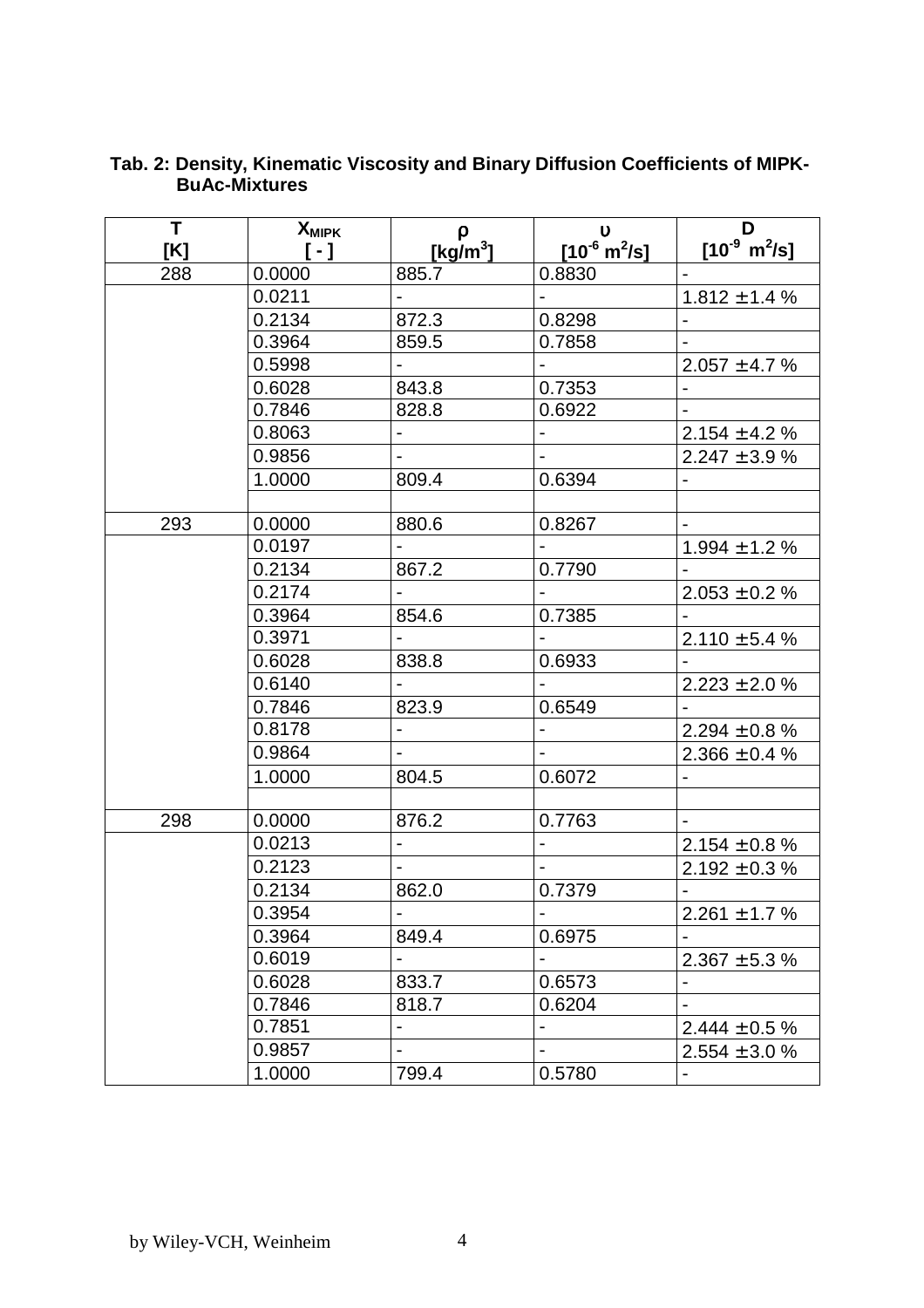| T   | <b>X</b> <sub>MIPK</sub>   | ρ                            | $\mathbf v$                   | D                                |
|-----|----------------------------|------------------------------|-------------------------------|----------------------------------|
| [K] | $\left[ \ \cdot \ \right]$ | [kg/m <sup>3</sup> ]         | $[10^6 \text{ m}^2/\text{s}]$ | $[10^{-9} \text{ m}^2/\text{s}]$ |
| 288 | 0.0000                     | 999.1                        | 1.1481                        |                                  |
|     | 0.0019                     | $\overline{a}$               |                               | $0.844 \pm 5.9 \%$               |
|     | 0.0037                     | $\blacksquare$               | $\blacksquare$                | $0.832 \pm 5.5 \%$               |
|     | 0.0065                     | 995.1                        | 1.2632                        |                                  |
|     | 0.0074                     | $\overline{a}$               | $\overline{a}$                | $0.775 \pm 2.6 \%$               |
|     | 0.9295                     | $\blacksquare$               | $\blacksquare$                | $1.773 \pm 1.0$ %                |
|     | 0.9296                     | 813.3                        | 0.6731                        |                                  |
|     | 0.9599                     | $\overline{a}$               |                               | $2.102 \pm 1.0 \%$               |
|     | 0.9790                     | $\blacksquare$               | $\blacksquare$                | $2.302 \pm 3.7 \%$               |
|     | 0.9793                     | 810.5                        | 0.6489                        |                                  |
|     | 1.0000                     | 809.4                        | 0.6394                        |                                  |
|     |                            |                              |                               |                                  |
| 293 | 0.0000                     | 998.1                        | 1.0155                        |                                  |
|     | 0.0009                     | $\blacksquare$               | $\overline{\phantom{0}}$      | $0.953 \pm 4.1 \%$               |
|     | 0.0029                     | $\overline{a}$               | $\blacksquare$                | $0.939 \pm 5.0 \%$               |
|     | 0.0055                     | $\overline{\phantom{a}}$     |                               | $0.876 \pm 7.5 \%$               |
|     | 0.0065                     | 994.1                        | 1.1083                        |                                  |
|     | 0.0090                     | $\blacksquare$               | ÷,                            | $0.829 \pm 6.2 \%$               |
|     | 0.9174                     | $\overline{a}$               | $\blacksquare$                | $1.894 \pm 1.6$ %                |
|     | 0.9272                     | $\overline{\phantom{a}}$     | $\blacksquare$                | $2.027 \pm 1.0 \%$               |
|     | 0.9296                     | 808.5                        | 0.6365                        |                                  |
|     | 0.9554                     | $\overline{a}$               | $\blacksquare$                | $2.331 \pm 2.0 \%$               |
|     | 0.9793                     | 805.6                        | 0.6155                        | $\overline{a}$                   |
|     | 1.0000                     | 804.5                        | 0.6072                        | $\overline{a}$                   |
|     |                            |                              |                               |                                  |
| 298 | 0.0000                     | 997.0                        | 0.9057                        |                                  |
|     | 0.0021                     | $\blacksquare$               | $\blacksquare$                | $1.122 \pm 7.2$ %                |
|     | 0.0060                     | $\overline{a}$               | $\overline{a}$                | $1.073 \pm 6.5$ %                |
|     | 0.0065                     | 993.0                        | 0.9770                        | $1.007 \pm 5.6$ %                |
|     | 0.9034                     |                              |                               | $1.969 \pm 1.2 \%$               |
|     | 0.9296                     | 803.4                        | 0.6046                        |                                  |
|     | 0.9570                     |                              |                               | $2.661 \pm 1.1 \%$               |
|     | 0.9717                     | $\qquad \qquad \blacksquare$ | $\overline{\phantom{0}}$      | $2.869 \pm 1.2 \%$               |
|     | 0.9793                     | 800.5                        | 0.5860                        |                                  |
|     | 0.9803                     | $\blacksquare$               |                               | $2.986 \pm 1.0 \%$               |
|     | 1.0000                     | 799.4                        | 0.5780                        |                                  |

#### **Tab. 3: Density, Kinematic Viscosity and Binary Diffusion Coefficients of MIPK-H2O-Mixtures**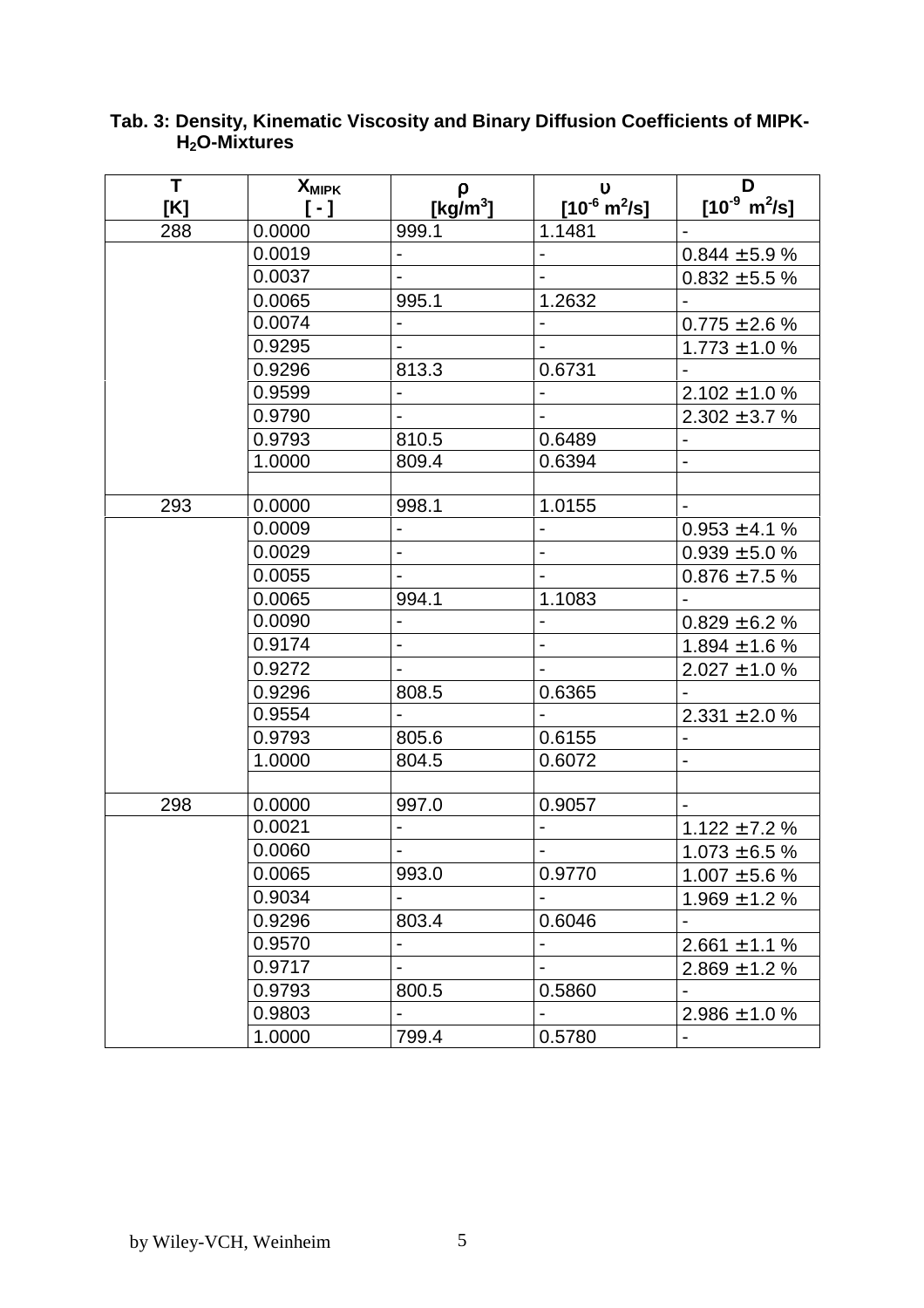| T   | <b>X</b> MIPK                                    | ρ                            | $\mathbf v$                      | D                                |
|-----|--------------------------------------------------|------------------------------|----------------------------------|----------------------------------|
| [K] | $\left[ \begin{array}{c} -1 \end{array} \right]$ | [kg/m $^3$ ]                 | $[10^{-6} \text{ m}^2/\text{s}]$ | $[10^{-9} \text{ m}^2/\text{s}]$ |
| 288 | 0.0000                                           | 999.1                        | 1.1481                           |                                  |
|     | 0.0006                                           | 999.1                        | 1.1561                           | $0.643 \pm 2.5 \%$               |
|     | 0.9824                                           | 886.6                        | 0.8885                           |                                  |
|     | 0.9861                                           |                              |                                  | $2.198 \pm 2.9 \%$               |
|     | 0.9913                                           | $\overline{\phantom{0}}$     | $\blacksquare$                   | $2.233 \pm 0.5 \%$               |
|     | 1.0000                                           | 885.7                        | 0.8830                           | $\blacksquare$                   |
|     |                                                  |                              |                                  |                                  |
| 293 | 0.0000                                           | 998.1                        | 1.0155                           | $\blacksquare$                   |
|     | 0.0006                                           | 998.0                        | 1.0189                           | $0.777 \pm 0.5 \%$               |
|     | 0.9824                                           | 881.8                        | 0.8311                           |                                  |
|     | 0.9859                                           | $\overline{a}$               |                                  | $2.448 \pm 3.8 \%$               |
|     | 0.9915                                           | -                            | $\overline{\phantom{a}}$         | $2.480 \pm 4.2 \%$               |
|     | 1.0000                                           | 880.6                        | 0.8267                           |                                  |
|     |                                                  |                              |                                  |                                  |
| 298 | 0.0000                                           | 997.0                        | 0.9057                           | $\blacksquare$                   |
|     | 0.0006                                           | 996.9                        | 0.9076                           | $0.939 \pm 0.5 \%$               |
|     | 0.9824                                           | 876.3                        | 0.7798                           |                                  |
|     | 0.9862                                           | $\qquad \qquad \blacksquare$ | $\overline{\phantom{a}}$         | $2.748 \pm 2.3$ %                |
|     | 0.9954                                           | $\overline{\phantom{0}}$     | $\blacksquare$                   | $2.804 \pm 1.6 \%$               |
|     | 1.0000                                           | 876.2                        | 0.7763                           |                                  |

### **Tab. 4: Density, Kinematic Viscosity and Binary Diffusion Coefficients of BuAc-H2O-Mixtures**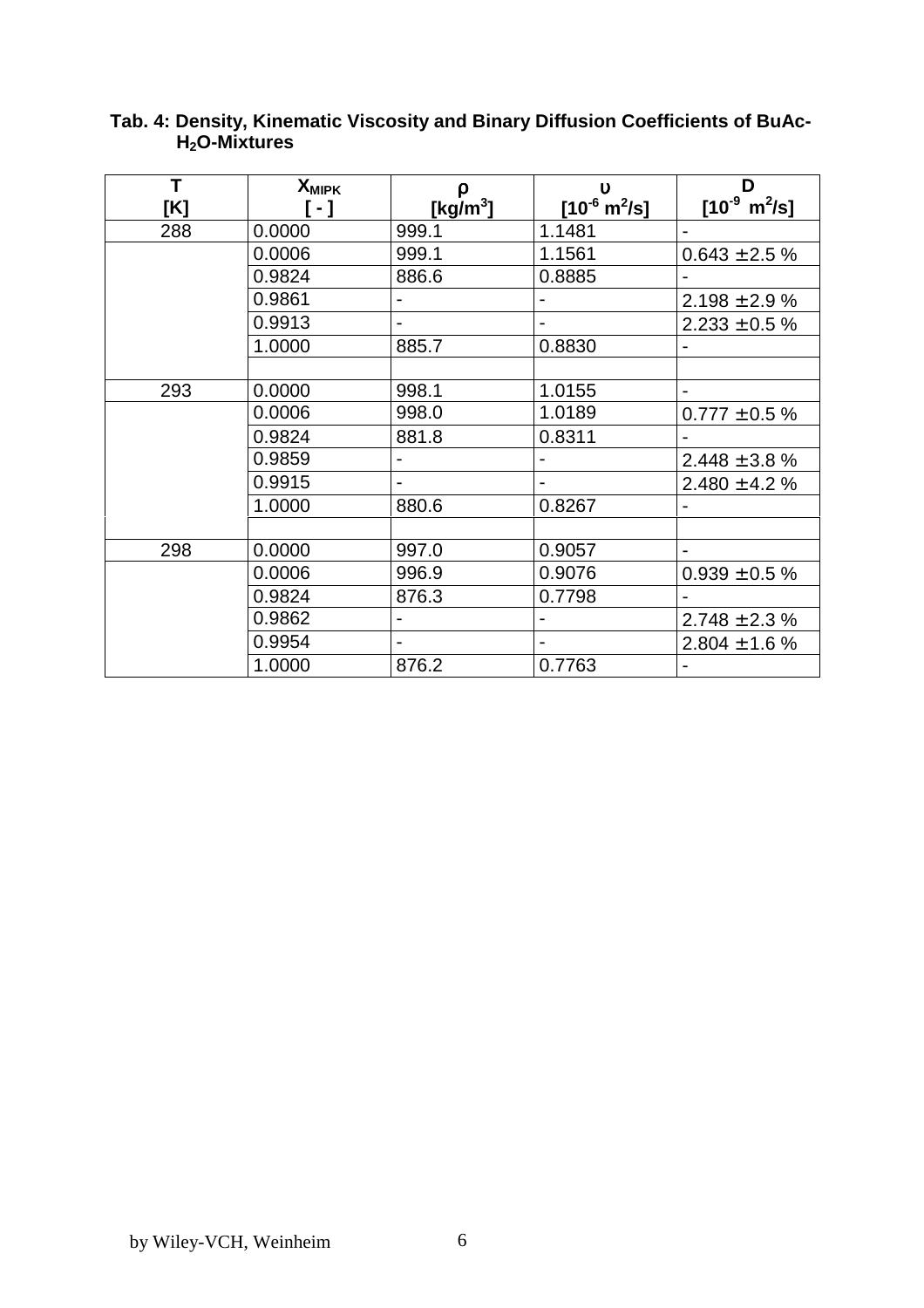| T<br>[K] | $Z_A$<br>[w/w-%] | $Z_{B}$<br>[w/w-%] | $z_c$<br>[w/w-%]             |
|----------|------------------|--------------------|------------------------------|
| 283      | 99.97            | 0.03               | $\overline{a}$               |
|          | 90.06            | 0.04               | 9,89                         |
|          | 79.50            | 0.22               | 20.29                        |
|          | 69.13            | 0.29               | 30.57                        |
|          | 59.56            | 0.09               | 39.96                        |
|          | 49.66            | 0.66               | 49.67                        |
|          | 39.61            | 0.90               | 59.50                        |
|          | 29.68            | 1.20               | 69.13                        |
|          | 19.67            | 1.70               | 78.64                        |
|          | 9.75             | 2.31               | 87.94                        |
|          |                  | 2.88               | 97.12                        |
|          |                  | 95.86              | 4.14                         |
|          | 0.05             | 98.44              | 1.57                         |
|          | 0.03             | 99.96              |                              |
|          |                  |                    |                              |
| 293      | 99.98            | 0.03               | $\blacksquare$               |
|          | 94.96            | 0.04               | 5.01                         |
|          | 94.96            | 0.04               | 10.50                        |
|          | 89.41            | 0.08               | 10.54                        |
|          | 69.73            | 0.30               | 29.97                        |
|          | 65.09            | 0.43               | 34.48                        |
|          | 59.52            | 0.50               | 39.97                        |
|          | 49.65            | 0.77               | 49.58                        |
|          | 40.17            | 1.07               | 58.76                        |
|          | 29.32            | 1.37               | 69.63                        |
|          | 19.48            | 1.91               | 78.60                        |
|          | 9.66             | 2.48               | 87.86                        |
|          |                  | 3.32               | 96.98                        |
|          |                  | 95.94              | 4.75                         |
|          | 0.03             | 98.98              | 0.99                         |
|          | 0.06             | 99.98              | $\qquad \qquad \blacksquare$ |
|          |                  |                    |                              |
| 303      | 99.97            | 0.04               | $\qquad \qquad \blacksquare$ |
|          | 94.85            | 0.05               | 5.10                         |
|          | 87.46            | 0.21               | 20.53                        |
|          | 69.93            | 0.31               | 29.76                        |
|          | 58.73            | 0.64               | 40.63                        |
|          | 47.58            | 0.94               | 51.48                        |
|          | 39.34            | 1.21               | 59.45                        |
|          | 29.63            | 1.54               | 68.84                        |
|          | 20.96            | 1.95               | 77.09                        |
|          | 9.65             | 2.77               | 87.6                         |
|          |                  | 3.57               | 96.43                        |
|          |                  | 94.24              | 5.76                         |
|          | 0.04             | 99.96              |                              |

**Tab. 5: Binodal Curves – System 1: Toluene (A) – Water (B) – MIPK (C)**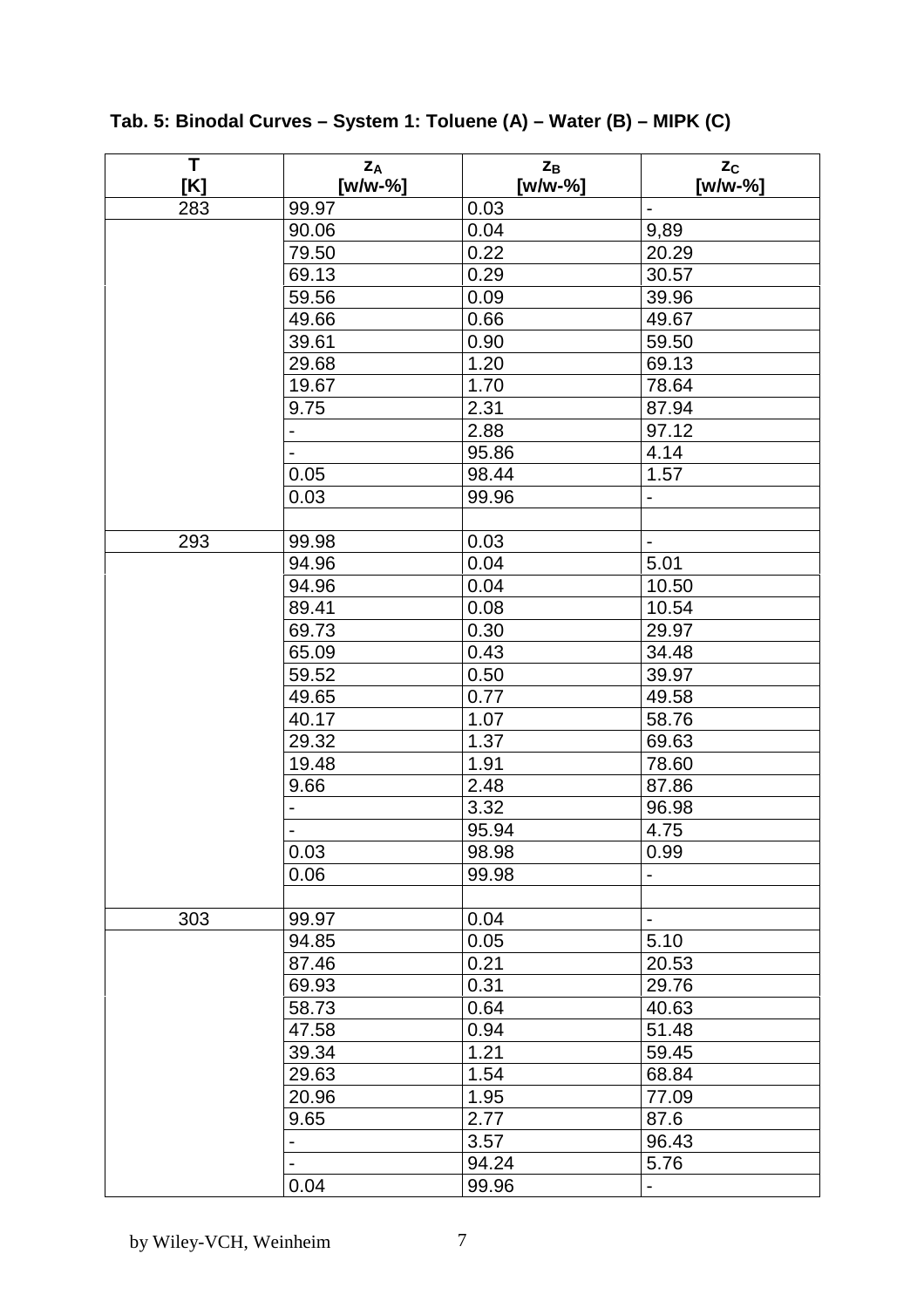**T [K] zA [w/w-%]**  $Z_{\rm B}$ **[w/w-%] zC [w/w-%]** 283 | 99.94 | 0.06 | -89.66 0.17 10.17 75.41 0.27 24.32 65.81 0.48 33.71 57.06 0.66 42.28 48.18 0.91 50.91 41.26 1.24 57.5 29.66 1.63 68.71 19.34 2.02 78.64 9.89 2.49 87.62 2.99 97.01 95.96 4.04 293 98.91 1.09 - 91.56 1.08 7.36 87.24 1.15 11.61 77.11 1.31 21.58 58.79 1.48 39.73 49.10 1.62 49.28 43.95 1.90 54.15 32.96 1.99 65.05 19.30 2.14 78.56 9.39 2.61 88.00 - 3.43 96.57 93.69 6.31  $0.67$  | 99.33 | -303 98.78 1.22 - 90.92 1.43 7.65 77.55 1.57 20.88 73.94 1.70 24.36 58.79 2.06 39.15 47.97 2.33 49.70 35.79 2.62 61.59 26.78 2.74 70.48 10.96 | 3.21 | 85.83 - 3.67 96.33 94.21 | 5.79  $0.70$  | 99.30 | -

**Tab. 6: Binodal Curves – System 2: BuAc (A) – Water (B) – MIPK (C)**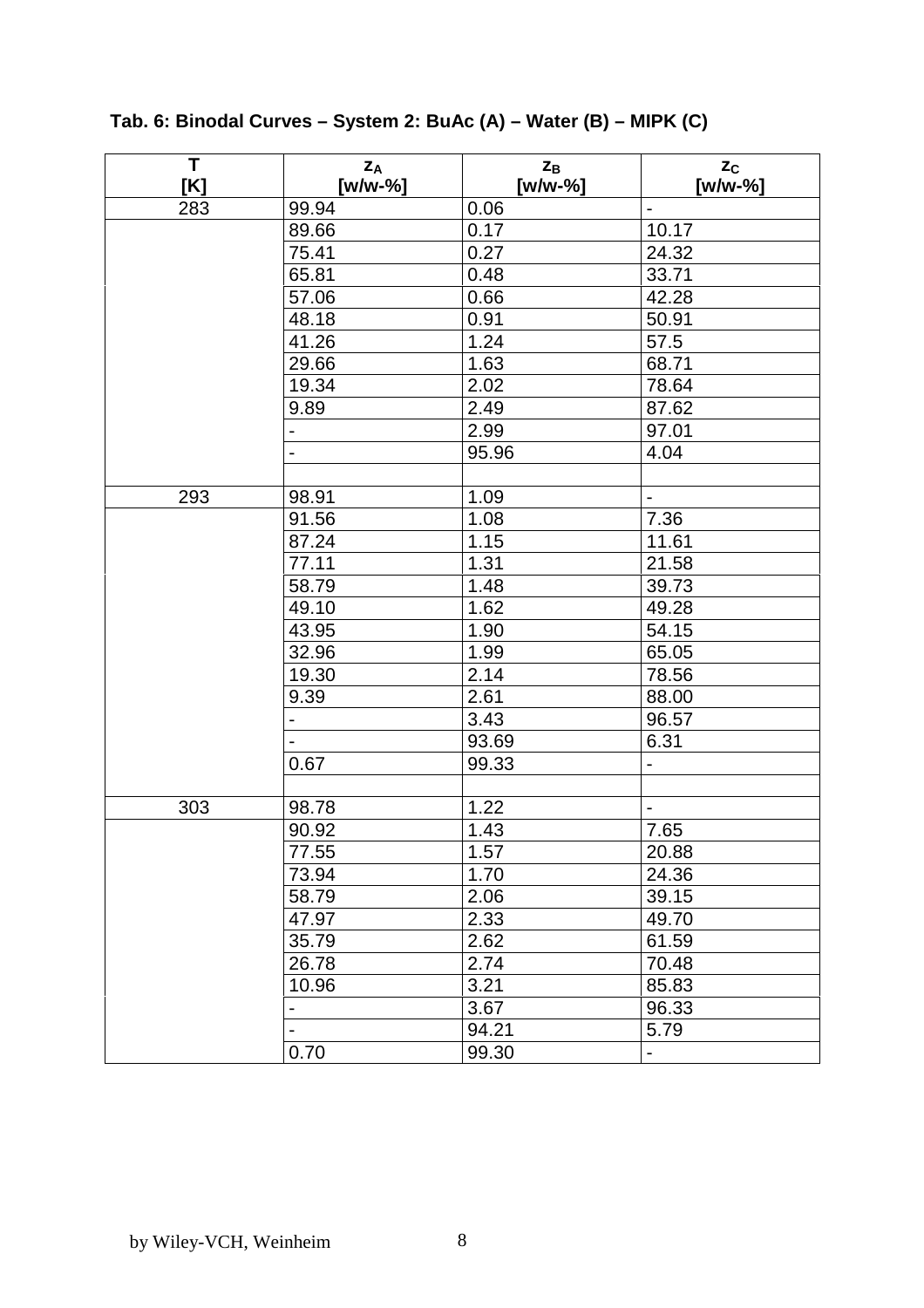| T   | $X_{C}$ | Уc     |
|-----|---------|--------|
| [K] | [ww-%]  | [ww-%] |
| 283 | 0.11    | 0.84   |
|     | 0.26    | 2.20   |
|     | 0.56    | 5.37   |
|     | 1.19    | 12.79  |
|     | 1.84    | 22.80  |
|     | 2.54    | 31.76  |
|     |         |        |
| 293 | 0.04    | 0.43   |
|     | 0.12    | 1.52   |
|     | 0.32    | 4.14   |
|     | 0.82    | 11.14  |
|     | 1.85    | 25.95  |
|     |         |        |
| 303 | 0.08    | 0.86   |
|     | 0.22    | 2.73   |
|     | 0.61    | 9.12   |
|     | 0.8     | 11.47  |
|     | 0.88    | 13.12  |
|     | 1.74    | 29.95  |
|     | 2.39    | 43.63  |
|     | 2.72    | 49.03  |

# **Tab. 7: Binodal Data (Tie Lines) – System 1: Toluene (A) – Water (B) – MIPK (C)**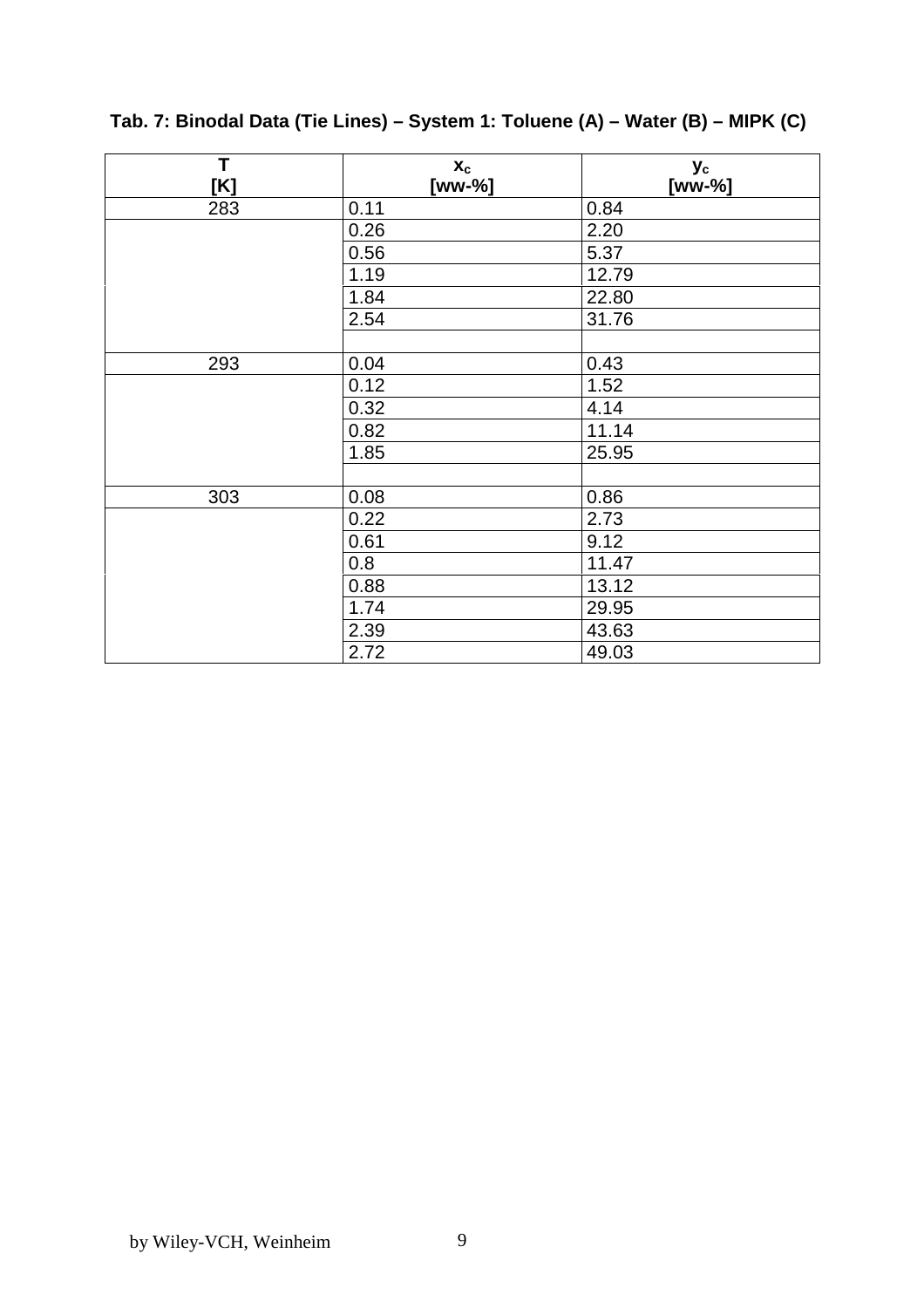| T<br>[K] | $X_{C}$<br>[ww-%] | Уc<br>[ww-%] |
|----------|-------------------|--------------|
| 283      | 0.10              | 0.99         |
|          | 0.20              | 1.91         |
|          | 0.23              | 2.73         |
|          | 0.46              | 4.70         |
|          | 0.53              | 6.10         |
|          | 1.04              | 11.75        |
|          | 1.16              | 12.84        |
|          | 2.32              | 27.75        |
|          | 2.60              | 32.39        |
|          |                   |              |
| 293      | 0.06              | 0.52         |
|          | 0.39              | 4.76         |
|          | 0.72              | 9.63         |
|          | 0.89              | 11.80        |
|          | 0.95              | 12.53        |
|          | 1.73              | 22.54        |
|          | 2.07              | 26.99        |
|          | 2.26              | 29.46        |
|          |                   |              |
| 303      | 0.10              | 1.36         |
|          | 0.29              | 4.19         |
|          | 0.76              | 11.22        |
|          | 1.38              | 21.69        |
|          | 1.93              | 31.50        |
|          | 2.18              | 36.10        |

# **Tab. 8: Binodal Data (Tie Lines) – System 2: BuAc (A) – Water (B) – MIPK (C)**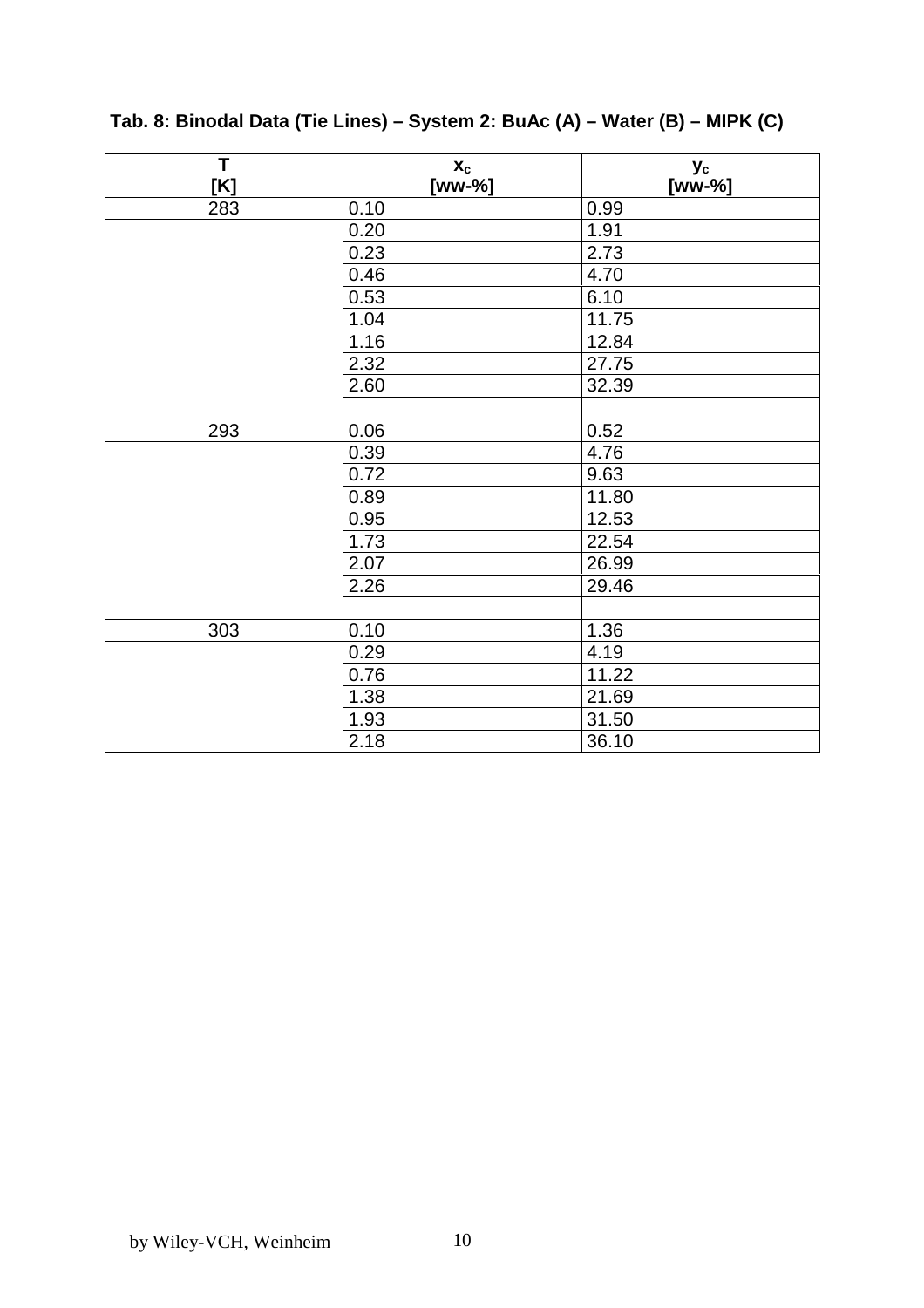| T<br>[K] | Xc<br>[ww-%] | $\rho_{x}$<br>[kg/m <sup>3</sup> ] | ρy<br>[kg/m <sup>3</sup> ] | $\Delta_{\mathsf{p}}$<br>[Kg/m <sup>3</sup> ] | $\eta_x$<br>[mPas] | $\eta_y$<br>[mPas] | $\sigma$<br>[mN/m] |
|----------|--------------|------------------------------------|----------------------------|-----------------------------------------------|--------------------|--------------------|--------------------|
| 283      | 0.00         | 999.9                              | 877.0                      | 123.7                                         | 1.308              | 0.660              | 36.2               |
|          | 0.11         | 999.3                              | 875.5                      | 123.8                                         | 1.270              | 0.618              | 28.3               |
|          |              |                                    |                            |                                               |                    |                    |                    |
|          | 0.26         | 999.2                              | 874.6                      | 124.6                                         | 1.267              | 0.643              | 22.0               |
|          | 0.56         | 998.6                              | 872.4                      | 126.2                                         | 1.267              | 0.627              | 17.1               |
|          | 1.19         | 997.9                              | 868.0                      | 129.9                                         | 1.308              | 0.600              | 11.3               |
|          | 1.84         | 997.2                              | 864.0                      | 133.2                                         | 1.317              | 0,584              | 8.9                |
|          | 2.54         | 996.3                              | 856.9                      | 139.4                                         | 1.357              | 0.575              | 8.4                |
|          |              |                                    |                            |                                               |                    |                    |                    |
| 293      | 0.00         | 998.2                              | 866.9                      | 131.3                                         | 1.005              | 0.582              | 35.3               |
|          | 0.12         | 998.1                              | 866.4                      | 131.7                                         | 0.975              | 0.553              | 28.7               |
|          | 0.32         | 997.7                              | 864.2                      | 133.5                                         | 0.962              | 0.549              | 23.7               |
|          | 0.82         | 997.2                              | 862.2                      | 135.0                                         | 0.982              | 0.542              | 21.6               |
|          | 1.85         | 996.1                              | 853.8                      | 142.3                                         | 1.004              | 0.523              | 10.1               |
|          |              |                                    |                            |                                               |                    |                    |                    |
| 303      | 0.00         | 995.7                              | 857.7                      | 138.0                                         | 0.801              | 0.520              | 35.0               |
|          | 0.08         | 995.4                              | 857.2                      | 138.2                                         | 0.699              | 0.468              | 30.1               |
|          | 0.22         | 995.3                              | 855.6                      | 139.7                                         | 0.698              | 0.465              | 26.90              |
|          | 0.61         | 995.1                              | 851.2                      | 134.9                                         | 0.708              | 0.458              | 23.60              |
|          | 0.80         | 994.7                              | 849.8                      | 144.9                                         | 0.717              | 0.455              | 20.40              |
|          | 0.88         | 994.5                              | 848.8                      | 145.7                                         | 0.718              | 0.453              | 20.10              |
|          | 1.74         | 993.4                              | 839.4                      | 154.0                                         | 0.746              | 0.450              | 16.10              |
|          | 2.39         | 992.4                              | 832.3                      | 160.1                                         | 0.745              | 0.454              | 13.40              |
|          | 2.72         | 992.2                              | 828.2                      | 164.1                                         | 0.734              | 0.454              | 12.70              |

**Tab. 9: Physical Properties at Equilibrium (Density, Dynamic Viscosity and** Interfacial Tension) – System 1: Toluene (A) – H<sub>2</sub>O (B) – MIPK (C)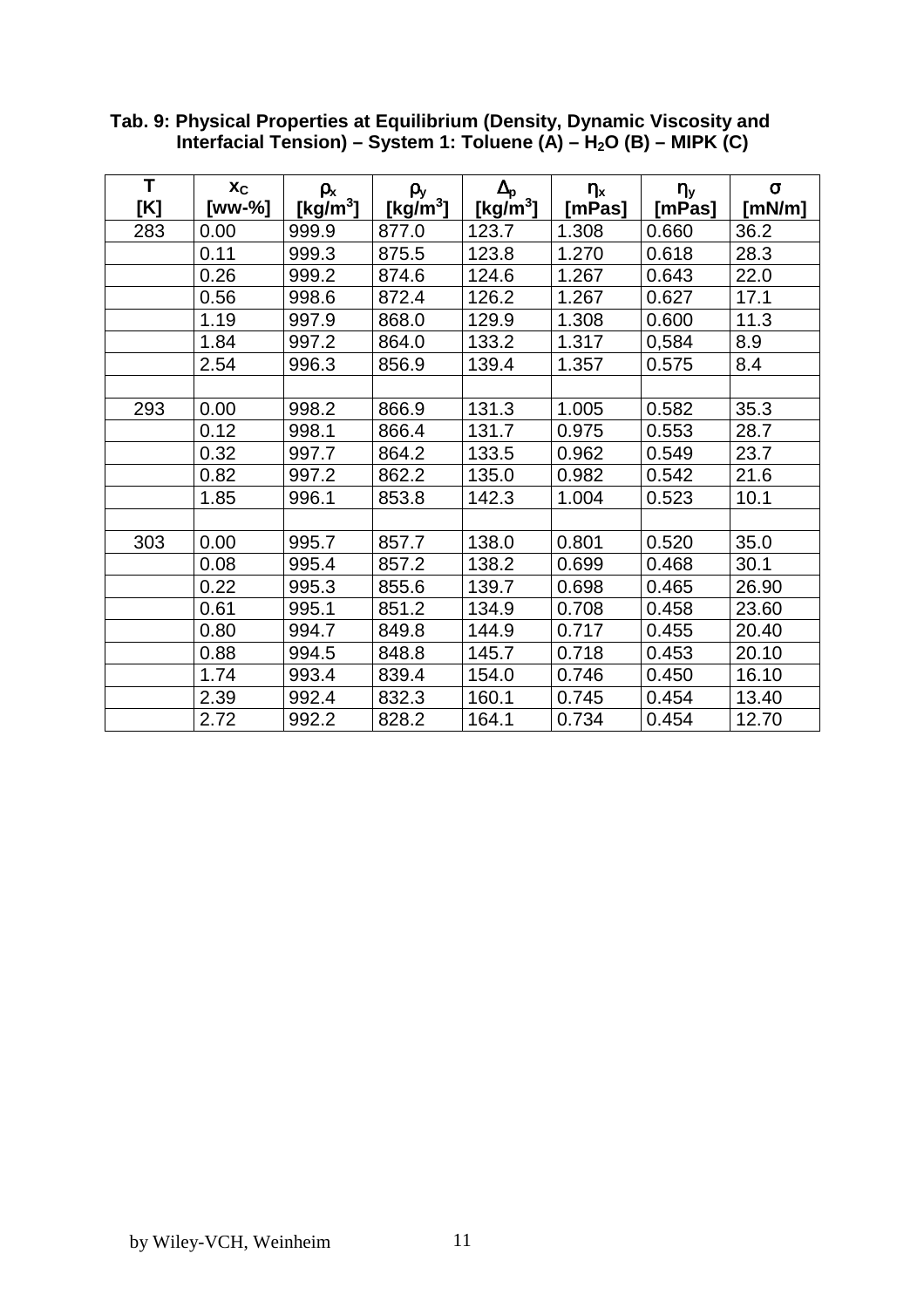| T<br>[K] | $x_c$<br>[ww-%] | $\rho_{x}$<br>[kg/m <sup>3</sup> ] | $\rho_y$<br>[kg/m $^3$ ] | $\Delta_{p}$<br>[Kg/m <sup>3</sup> ] | $\eta_x$<br>[mPas] | $\eta_y$<br>[mPas] | $\sigma$<br>[ $mN/m$ ] |
|----------|-----------------|------------------------------------|--------------------------|--------------------------------------|--------------------|--------------------|------------------------|
| 283      | 0.00            | 999.7                              | 891.9                    | 107.8                                | 1.308              | 0.851              | 14.1                   |
|          | 0.10            | 999.4                              | 891.8                    | 107.6                                | 1.362              | 0.771              | 12.6                   |
|          | 0.20            | 999.2                              | 890.6                    | 108.6                                | 1.365              | 0.768              | 12.5                   |
|          | 0.23            | 999.2                              | 890.5                    | 108.7                                | 1.372              | 0.765              | 12.5                   |
|          | 0.46            | 998.9                              | 888.2                    | 110.7                                | 1.381              | 0.758              | 12.2                   |
|          | 0.53            | 998.8                              | 887.9                    | 110.9                                | 1.377              | 0.754              | 12.1                   |
|          | 1.04            | 998.0                              | 882.6                    | 115.4                                | 1.410              | 0.737              | 11.3                   |
|          | 1.16            | 998.1                              | 882.1                    | 116.0                                | 1.414              | 0.731              | 11.1                   |
|          | 2.32            | 996.5                              | 871.2                    | 125.3                                | 1.468              | 0.696              | 9.0                    |
|          | 2.60            | 996.3                              | 868.2                    | 128.1                                | 1.474              | 0.684              | 8.3                    |
|          |                 |                                    |                          |                                      |                    |                    |                        |
| 293      | 0.00            | 998.2                              | 880.0                    | 118.2                                | 1.005              | 0.731              | 11.9                   |
|          | 0.06            | 998.9                              | 884.3                    | 114.6                                | 0.975              | 0.700              | $\overline{a}$         |
|          | 0.39            | 997.9                              | 879.4                    | 118.5                                | 0.992              | 0.683              | 11.7                   |
|          | 0.72            | 997.3                              | 875.1                    | 122.2                                | 0.998              | 0.671              | 11.7                   |
|          | 0.89            | 997.2                              | 874.0                    | 123.2                                | 0.999              | 0.665              | 11.6                   |
|          | 0.95            | 997.1                              | 873.0                    | 124.1                                | 1.010              | 0.661              | 11.7                   |
|          | 1.73            | 996.0                              | 864.9                    | 131.1                                | 1.024              | 0.636              | 10.6                   |
|          | 2.07            | 995.7                              | 861.3                    | 134.4                                | 1.028              | 0.625              | 9.7                    |
|          | 2.26            | 995.5                              | 859.4                    | 136.1                                | 1.038              | 0.616              | 9.7                    |
|          |                 |                                    |                          |                                      |                    |                    |                        |
| 303      | 0.00            | 995.7                              | 872.1                    | 123.6                                | 0.801              | 0.642              | 12.5                   |
|          | 0.10            | 995.7                              | 871.7                    | 124.0                                | 0.773              | 0.604              | 13.0                   |
|          | 0.29            | 995.4                              | 869.5                    | 125.9                                | 0.773              | 0.595              | 12.9                   |
|          | 0.76            | 994.9                              | 863.7                    | 131.2                                | 0.784              | 0.578              | 12.3                   |
|          | 1.38            | 993.6                              | 855.0                    | 138.6                                | 0.796              | 0.557              | 11.0                   |
|          | 1.93            | 993.0                              | 848.1                    | 144.6                                | 0.808              | 0.541              | 10.3                   |
|          | 2.18            | 992.5                              | 843.4                    | 149.1                                | 0.814              | 0.536              | 9.7                    |

**Tab. 10: Physical Properties at Equilibrium (Density, Dynamic Viscosity and** Interfacial Tension) – System 2: BuAc (A) – H<sub>2</sub>O (B) – MIPK (C)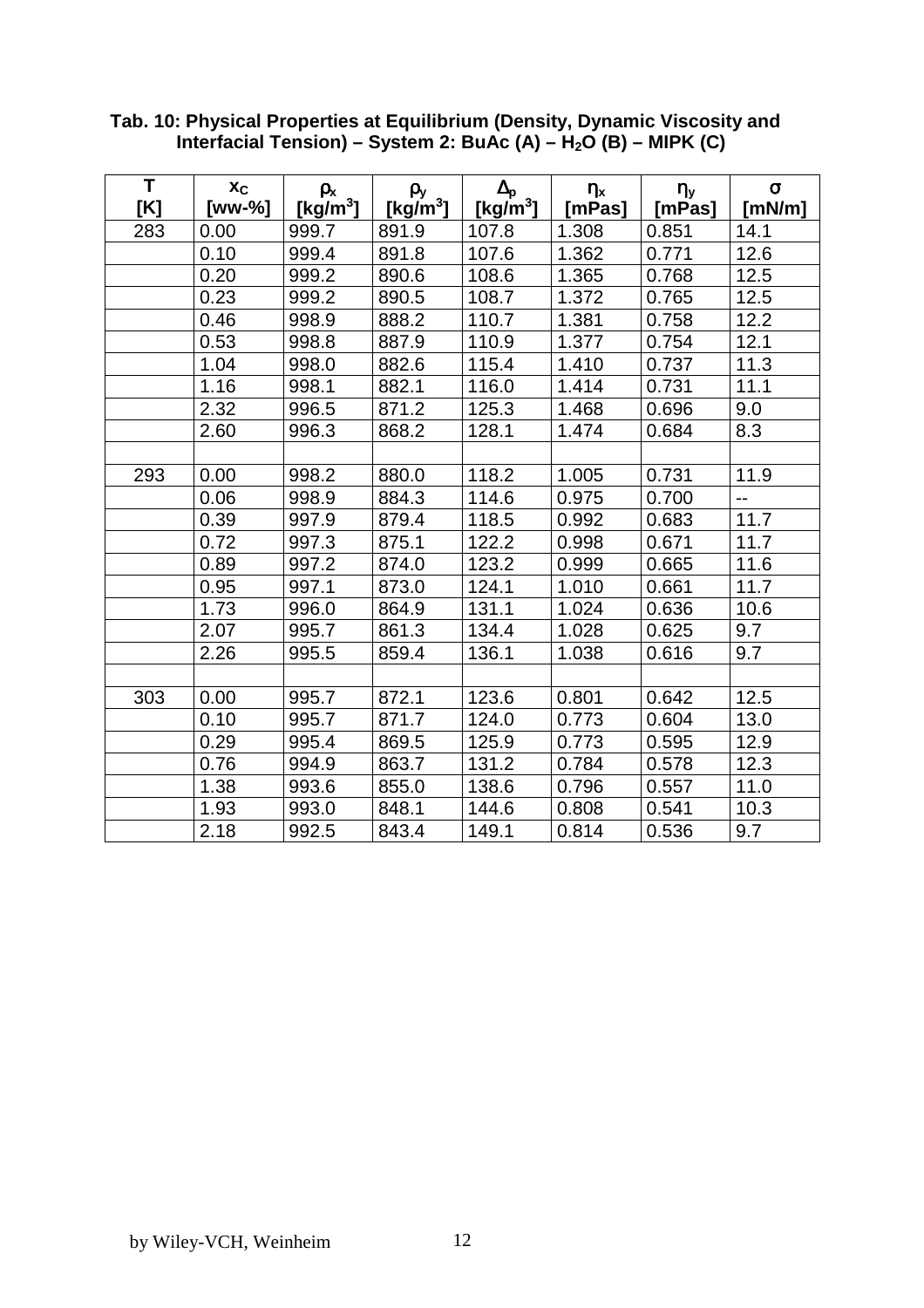| T<br>[K] | XA<br>[ww-%] | $X_{B}$<br>[ww-%] | Xc<br>[ww-%] | Уд<br>[ww-%] | Ув<br>[ww-%] | Уc<br>[ww-%] |
|----------|--------------|-------------------|--------------|--------------|--------------|--------------|
| 288      | 0.69         | 99.31             | 0.00         | 99.05        | 0.95         | 0.00         |
|          | 0.69         | 99.01             | 0.30         | 95.48        | 1.07         | 3.45         |
|          | 0.68         | 98.85             | 0.47         | 93.65        | 1.12         | 5.23         |
|          | 0.68         | 98.71             | 0.61         | 91.94        | 1.11         | 6.95         |
|          | 0.68         | 98.56             | 0.76         | 90.23        | 1.15         | 8.62         |
|          | 0.67         | 98.42             | 0.91         | 88.47        | 1.18         | 10.35        |
|          | 0.67         | 98.32             | 1.01         | 86.84        | 1.19         | 11.96        |
|          | 0.66         | 98.18             | 1.17         | 85.26        | 1.24         | 13.50        |
|          | 0.64         | 98.03             | 1.33         | 83.43        | 1.25         | 15.32        |
|          | 0.63         | 97.90             | 1.47         | 81.67        | 1.28         | 17.04        |
|          | 0.60         | 97.63             | 1.76         | 78.42        | 1.35         | 20.23        |
|          | 0.57         | 97.26             | 2.17         | 72.87        | 1.44         | 25.70        |
|          | 0.53         | 96.87             | 2.60         | 69.41        | 1.51         | 29.07        |
|          | 0.53         | 96.82             | 2.65         | 66.62        | 1.53         | 31.84        |
|          | 0.53         | 96.82             | 2.65         | 66.63        | 1.56         | 31.81        |
|          | 0.51         | 96.59             | 2.90         | 63.54        | 1.64         | 34.81        |
|          | 0.43         | 95.79             | 3.78         | 50.48        | 1.89         | 47.63        |
|          | 0.37         | 95.01             | 4.63         | 38.10        | 2.16         | 59.73        |
|          | 0.28         | 94.42             | 5.31         | 31.50        | 2.51         | 65.99        |
|          | 0.28         | 94.42             | 5.31         | 28.78        | 2.42         | 68.80        |
|          | 0.11         | 93.76             | 6.13         | 17.38        | 2.66         | 79.96        |
|          | 0.22         | 93.41             | 6.57         | 12.22        | 2.88         | 84.89        |
|          |              |                   | 6.98         | 2.26         | 3.07         | 94.67        |
|          |              |                   | 7.47         | 0.17         | 3.26         | 96.58        |

# Tab. 11: Binodal and Tie Line Data  $-$  System 2: BuAc (A)  $-$  H<sub>2</sub>O (B)  $-$  MIPK (C)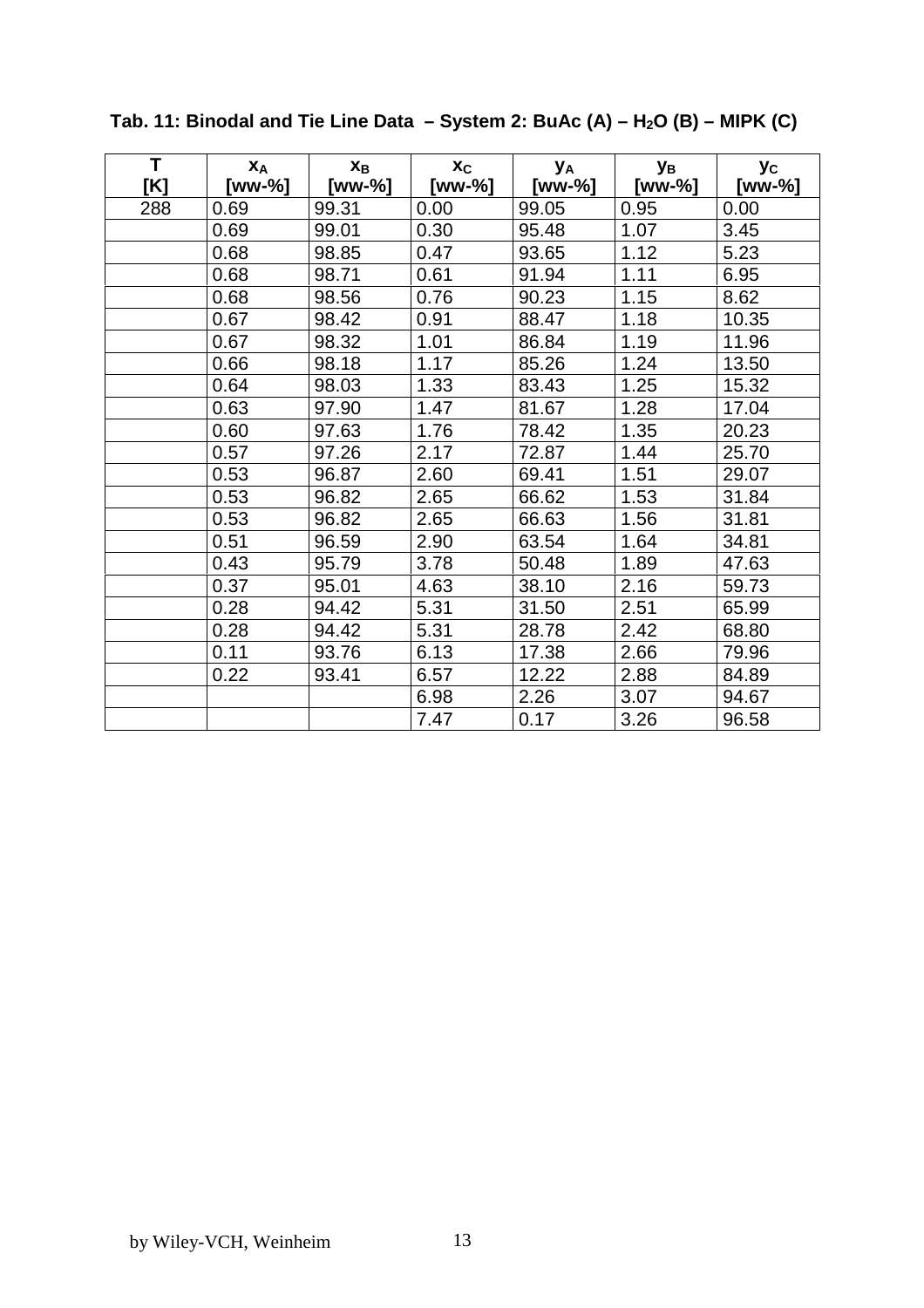## **Tab. 11: continued**

| 293 | 0.61 | 99.39 | 0.00 | 98.93 | 1.08 | 0.00  |
|-----|------|-------|------|-------|------|-------|
|     | 0.61 | 99.11 | 0.28 | 95.39 | 1.18 | 3.44  |
|     | 0.61 | 98.96 | 0.43 | 93.52 | 1.21 | 5.27  |
|     | 0.60 | 98.83 | 0.56 | 91.88 | 1.24 | 6.88  |
|     | 0.60 | 98.58 | 0.82 | 88.54 | 1.31 | 10.15 |
|     | 0.60 | 98.44 | 0.96 | 86.56 | 1.38 | 12.05 |
|     | 0.59 | 98.34 | 1.07 | 85.25 | 1.38 | 13.37 |
|     | 0.58 | 98.20 | 1.21 | 83.33 | 1.42 | 15.25 |
|     | 0.58 | 98.14 | 1.28 | 81.87 | 1.45 | 16.68 |
|     | 0.56 | 97.84 | 1.60 | 77.83 | 1.54 | 20.62 |
|     | 0.53 | 97.48 | 1.99 | 72.84 | 1.64 | 25.52 |
|     | 0.51 | 97.25 | 2.24 | 69.17 | 1.74 | 29.09 |
|     | 0.49 | 97.10 | 2.40 | 66.70 | 1.77 | 31.53 |
|     | 0.47 | 96.89 | 2.63 | 62.87 | 1.85 | 35.29 |
|     | 0.39 | 96.05 | 3.56 | 51.49 | 2.17 | 46.34 |
|     | 0.33 | 95.32 | 4.35 | 38.98 | 2.54 | 58.48 |
|     | 0.32 | 95.22 | 4.46 | 36.34 | 2.66 | 60.99 |
|     | 0.30 | 94.88 | 4.83 | 31.34 | 2.74 | 65.93 |
|     | 0.28 | 94.71 | 5.01 | 30.41 | 2.84 | 66.75 |
|     | 0.15 | 94.17 | 5.68 | 19.67 | 3.19 | 76.93 |
|     | 0.07 | 93.84 | 6.10 | 14.22 | 3.45 | 82.32 |
|     | 0.01 | 93.61 | 6.38 | 5.35  | 3.21 | 91.44 |
|     | 0.00 | 93.55 | 6.45 | 0.96  | 3.40 | 95.64 |
|     |      |       |      |       |      |       |
| 298 | 0.57 | 99.43 | 0.00 | 98.82 | 1.18 | 0.00  |
|     | 0.56 | 99.05 | 0.39 | 93.43 | 1.33 | 5.25  |
|     | 0.55 | 98.69 | 0.76 | 88.22 | 1.36 | 10.42 |
|     | 0.54 | 98.36 | 1.10 | 83.38 | 1.45 | 15.17 |
|     | 0.52 | 98.05 | 1.43 | 77.95 | 1.52 | 20.53 |
|     | 0.50 | 97.64 | 1.86 | 72.31 | 1.64 | 26.05 |
|     | 0.47 | 97.24 | 2.29 | 67.38 | 1.76 | 30.86 |
|     | 0.46 | 97.09 | 2.45 | 63.40 | 1.85 | 34.75 |
|     | 0.42 | 96.52 | 3.06 | 50.96 | 2.09 | 46.94 |
|     | 0.33 | 95.80 | 3.87 | 38.61 | 2.43 | 58.95 |
|     | 0.25 | 95.28 | 4.47 | 28.98 | 2.72 | 68.30 |
|     | 0.20 | 94.95 | 4.85 | 19.70 | 2.99 | 77.31 |
|     | 0.08 | 94.27 | 5.65 | 13.88 | 3.51 | 82.61 |
|     | 0.05 | 94.05 | 5.90 | 8.32  | 3.84 | 87.84 |
|     |      |       | 6.65 | 3.29  | 4.07 | 92.64 |
|     |      |       |      | 0.00  | 3.62 | 96.38 |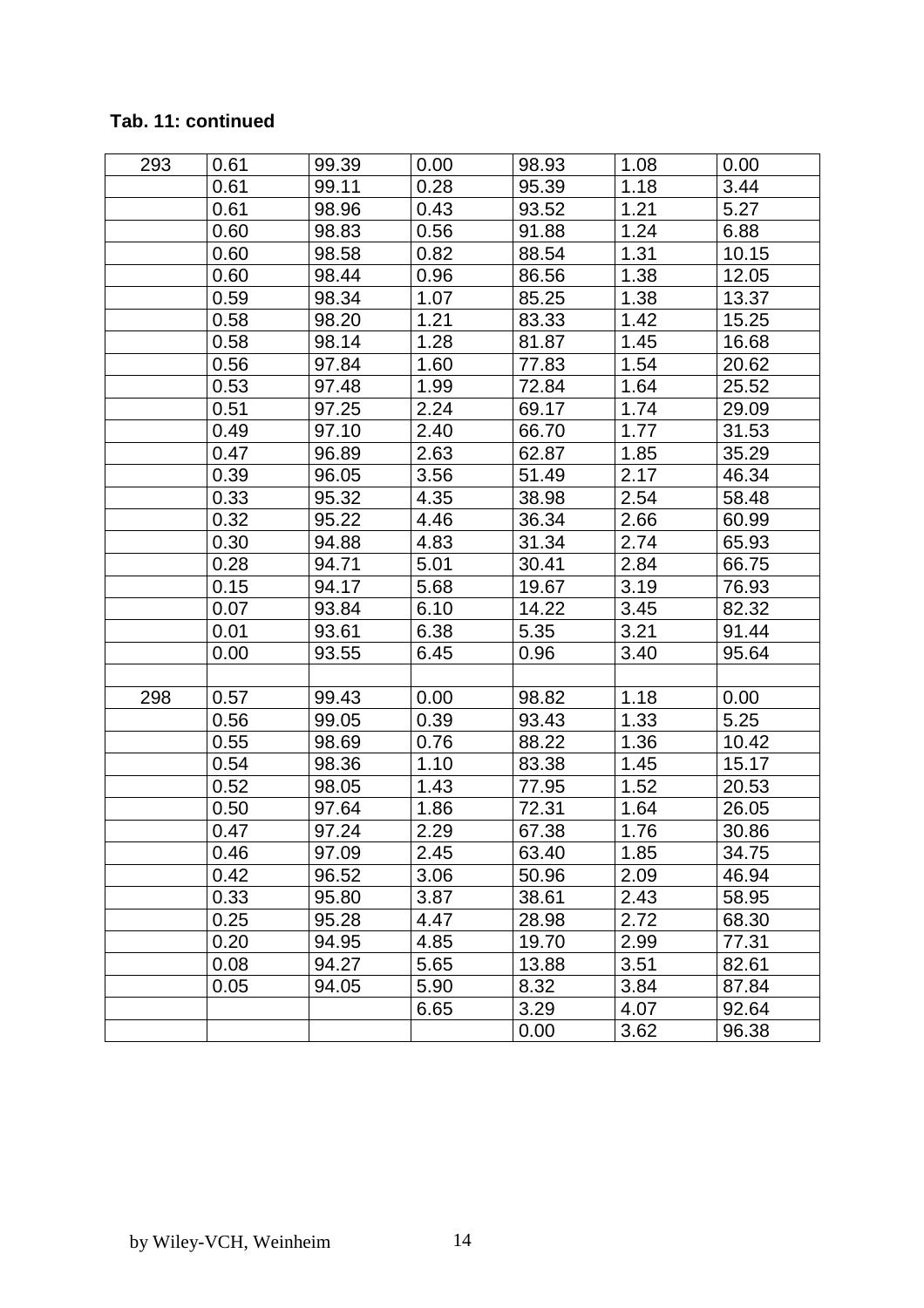| T<br>[K] | Xc<br>[ww-%] | ρx<br>[kg/m <sup>3</sup> ] | ρY<br>[kg/m <sup>3</sup> ] | $\mathbf{v}$<br>$\textsf{[mm}^2\textsf{/s]}$ | $v_Y$<br>[mm $^2$ /s] | $\sigma$<br>[mN/m] |
|----------|--------------|----------------------------|----------------------------|----------------------------------------------|-----------------------|--------------------|
| 288      | 0.30         | 998.1                      | 885.4                      | 1.189                                        | 0.889                 |                    |
|          | 0.47         | 998.0                      | 884.8                      | 1.223                                        | 0.891                 | 11.2               |
|          | 0.61         | 999.9                      | 883.5                      | 1.225                                        | 0.881                 |                    |
|          | 0.76         | 997.5                      | 882.3                      | 1.229                                        | 0.895                 |                    |
|          | 0.91         | 997.0                      | 880.7                      | 1.236                                        | 0.872                 |                    |
|          | 1.01         | 996.9                      | 878.9                      | 1.242                                        | 0.884                 |                    |
|          | 1.17         | 996.9                      | 878.6                      | 1.247                                        | 0.871                 |                    |
|          | 1.33         | 986.5                      | 875.9                      | 1.256                                        | 0.87                  | 10.0               |
|          | 1.47         | 996.1                      | 874.4                      | 1.253                                        | 0.864                 |                    |
|          | 1.76         | 995.8                      |                            |                                              |                       |                    |
|          | 2.17         | 994.7                      | 868.8                      | 1.277                                        | 0.844                 | 9.1                |
|          | 2.60         | 994.7                      | 865.5                      | 1.287                                        | 0.837                 |                    |
|          | 2.65         | 983.8                      | 863.7                      | 1.297                                        | 0.831                 |                    |
|          | 2.65         | 995.5                      | 863.4                      | 1.294                                        | 0.823                 |                    |
|          | 2.90         | 995.1                      | 860.2                      | 1.312                                        | 0.815                 | 8.6                |
|          | 3.78         | 994.1                      | 852.5                      | 1.349                                        | 0.793                 |                    |
|          | 4.63         | 992.9                      | 842.1                      | 1.385                                        | 0.77                  | 6.5                |
|          | 5.31         | 990.3                      | 840.9                      | 1.381                                        | 0.766                 |                    |
|          | 5.31         | 991.7                      | 837.5                      | 1.411                                        | 0.753                 |                    |
|          | 6.13         | 990.9                      | 831.8                      | 1.431                                        | 0.742                 | 5.9                |
|          | 6.57         | 990.5                      | 827.7                      | 1.456                                        | 0.734                 |                    |
|          | 6.98         | 990.1                      | 823.7                      | 1.494                                        | 0.371                 | 4.9                |
|          | 7.47         |                            | 817.1                      |                                              | 0.734                 |                    |

#### **Tab. 12: Physical Properties at Equilibrium (Density, Dynamic Viscosity and** Interfacial Tension) – System 2: BuAc (A) – H<sub>2</sub>O (B) – MIPK (C)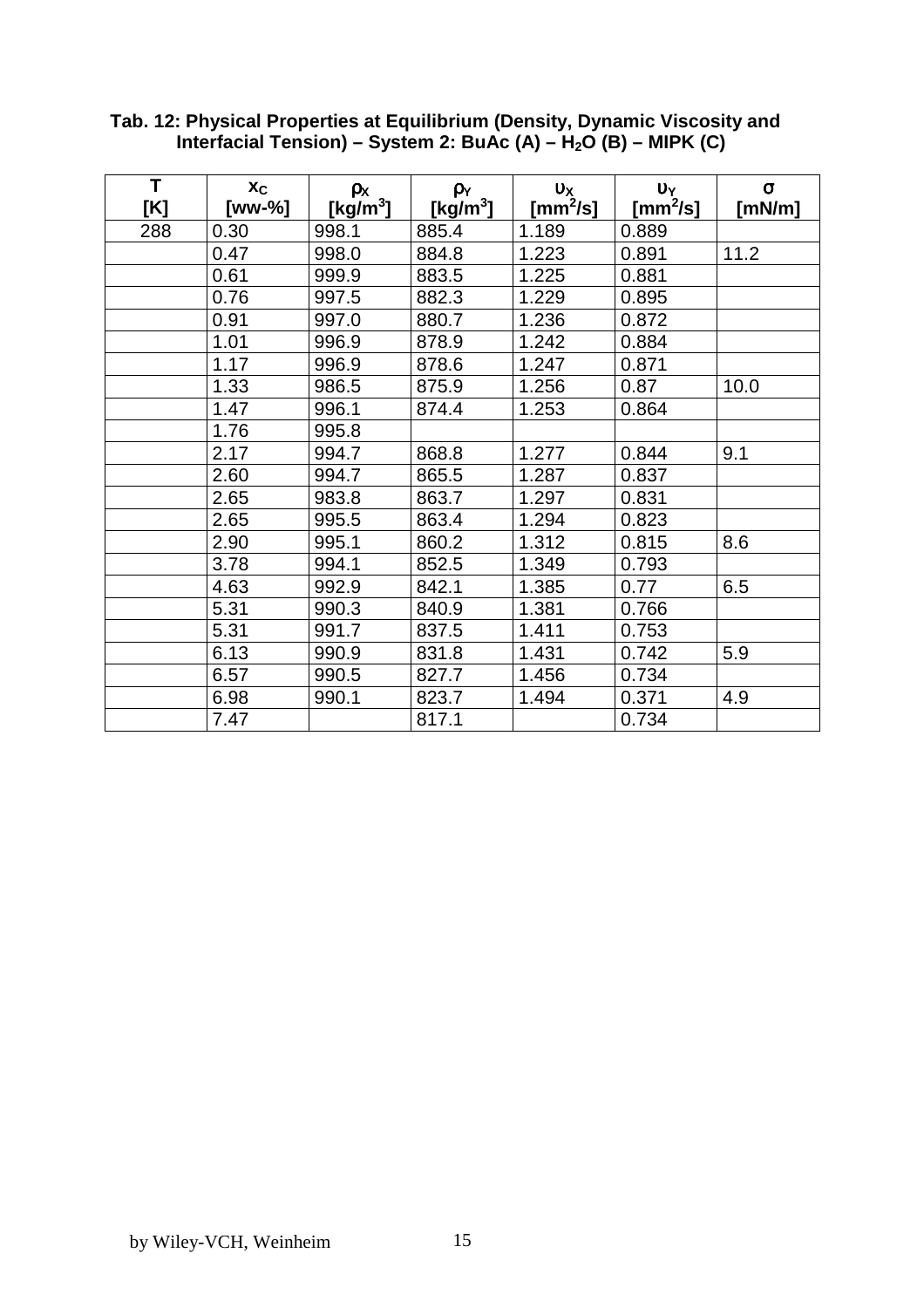## **Tab. 12: continued**

| 293 | 0.28 | 997.6 | 880.0 |       |       |      |
|-----|------|-------|-------|-------|-------|------|
|     | 0.43 | 996.7 | 878.2 |       |       | 11.3 |
|     | 0.56 | 997.4 | 878.2 |       |       |      |
|     | 0.82 | 997.4 | 874.1 |       |       | 11.0 |
|     | 0.96 | 996.7 | 873.6 |       |       |      |
|     | 1.07 | 996.5 | 872.4 |       |       |      |
|     | 1.21 | 996.4 | 871.1 | 1.063 | 0.831 | 10.4 |
|     | 1.28 | 996.4 | 869.8 |       |       |      |
|     | 1.60 | 996.2 | 867.6 | 1.078 | 0.813 | 9.9  |
|     | 1.99 | 995.6 | 863.2 | 1.081 | 0.799 | 9.5  |
|     | 2.24 | 995.2 | 860.6 | 1.115 | 0.793 |      |
|     | 2.40 | 994.9 | 858.2 | 1.126 |       |      |
|     | 2.63 | 994.7 | 858.2 | 1.141 | 0.781 | 8.1  |
|     | 3.56 | 993.9 | 852.2 | 1.170 | 0.764 | 7.4  |
|     | 4.35 | 992.3 | 842.9 | 1.200 | 0.751 |      |
|     | 4.46 | 992.5 | 835.8 |       |       |      |
|     | 4.83 | 991.9 | 835.0 | 1.174 |       |      |
|     | 5.01 | 991.6 | 836.2 | 1.234 | 0.740 | 5.7  |
|     | 5.68 | 991.2 | 829.9 | 1.244 | 0.740 |      |
|     | 6.10 | 990.9 | 825.8 | 1.256 | 0.725 | 5.4  |
|     | 6.38 | 990.3 | 817.8 | 1.259 | 0.688 |      |
|     | 6.45 |       | 814.3 |       | 0.686 |      |
|     |      |       |       |       |       |      |
| 298 | 0.39 | 995.5 | 873.5 | 0.949 | 0.788 | 11.6 |
|     | 0.76 | 995.0 | 869.2 | 0.948 | 0.770 |      |
|     | 1.10 | 994.8 | 864.9 | 0.958 | 0.759 | 10.5 |
|     | 1.43 | 994.7 | 861.8 | 0.975 | 0.752 |      |
|     | 1.86 | 994.4 | 856.5 | 0.985 | 0.738 | 9.6  |
|     | 2.29 | 994.0 | 853.2 | 0.992 | 0.729 |      |
|     | 2.45 | 993.8 | 850.2 | 1.001 | 0.723 | 8.9  |
|     | 3.06 | 992.1 | 841.9 | 1.014 | 0.705 |      |
|     | 3.87 | 991.7 | 834.2 | 1.035 | 0.689 | 7.2  |
|     | 4.47 | 991.0 | 827.9 | 1.054 | 0.800 |      |
|     | 4.85 | 990.7 | 824.9 | 1.064 | 0.670 | 6.2  |
|     | 5.65 | 990.8 | 822.7 | 1.088 | 0.687 |      |
|     | 5.91 | 990.2 | 820.4 |       | 0.688 | 5.5  |
|     | 6.65 |       | 817.6 |       | 0.656 |      |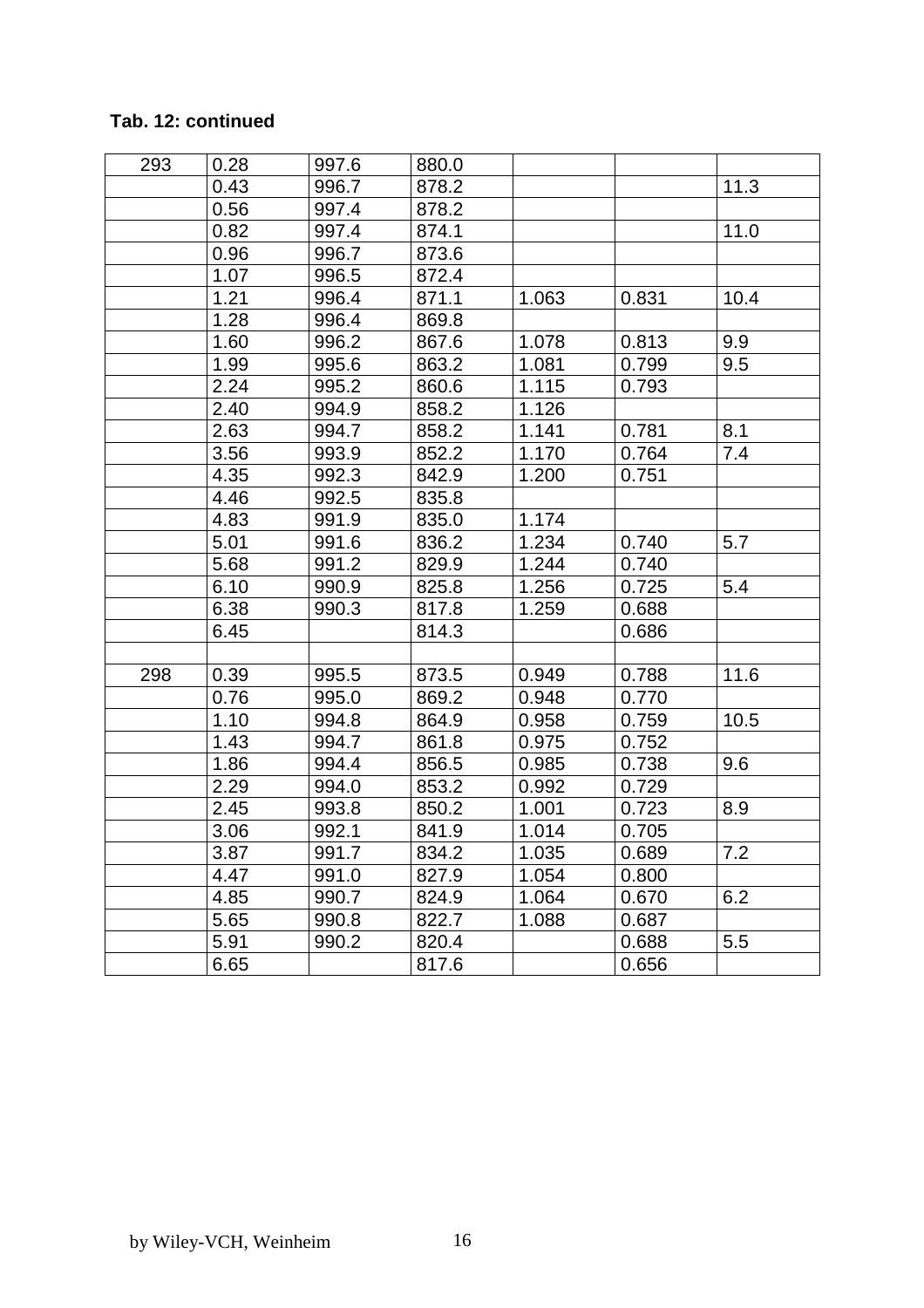#### **EUROPEAN FEDERATION OF CHEMICAL ENGINEERING WORKING PARTY ON DISTILLATION, ABSORPTION AND EXTRACTION**

### **STANDARD TEST SYSTEM FOR REACTIVE EXTRACTION - ZINC/D2EHPA**

**Hans-Jörg Bart Mike J. Slater**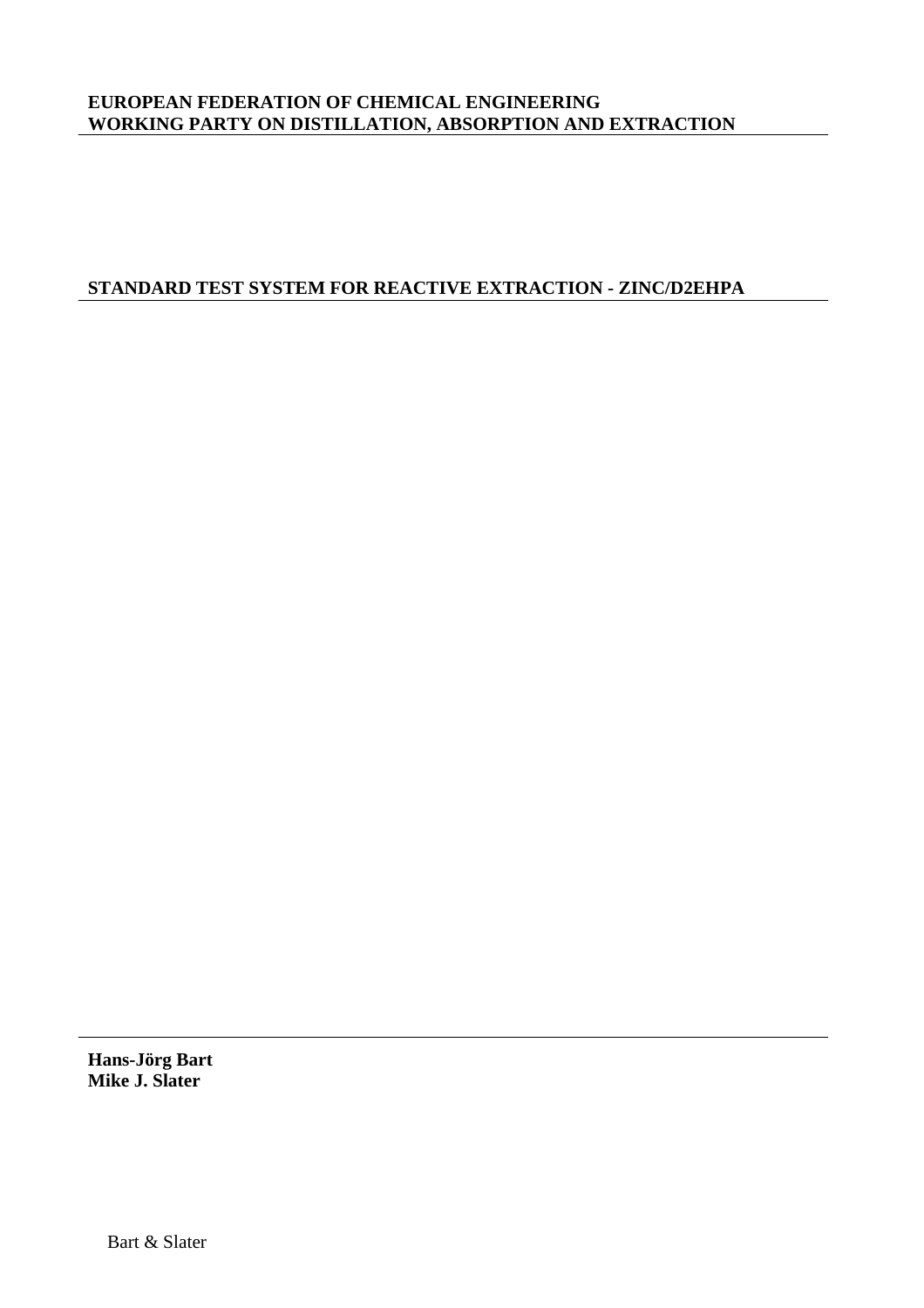## **CONTENTS**

## **Preface**

- **1.1 Theoretical Background**
- **1.2 General Description of the System**
- **2 System Properties and Behaviour of the System Constituents**
- **2.1 Preparation of the System**
- **2.2 Safety and Emergency Instructions**
- **2.2.1 Safety Instructions**
- **2.2.2 Emergency Instructions**
- **2.3 Analytical Methods**
- **2.3.1 Zn-Analysis by AAS**
- **2.3.2 Zn-Analysis by Titration with Sodium EDTA**
- **2.4 Recovery of the System**
- **2.5 Physical Properties**
- **3 Equilibria**
- **4 Mass Transfer**
- **4.1 Reaction Kinetics**
- **4.2 Mass Transport**

**Acknowledgements**

**Notation**

**References**

## **Appendix A, B and C**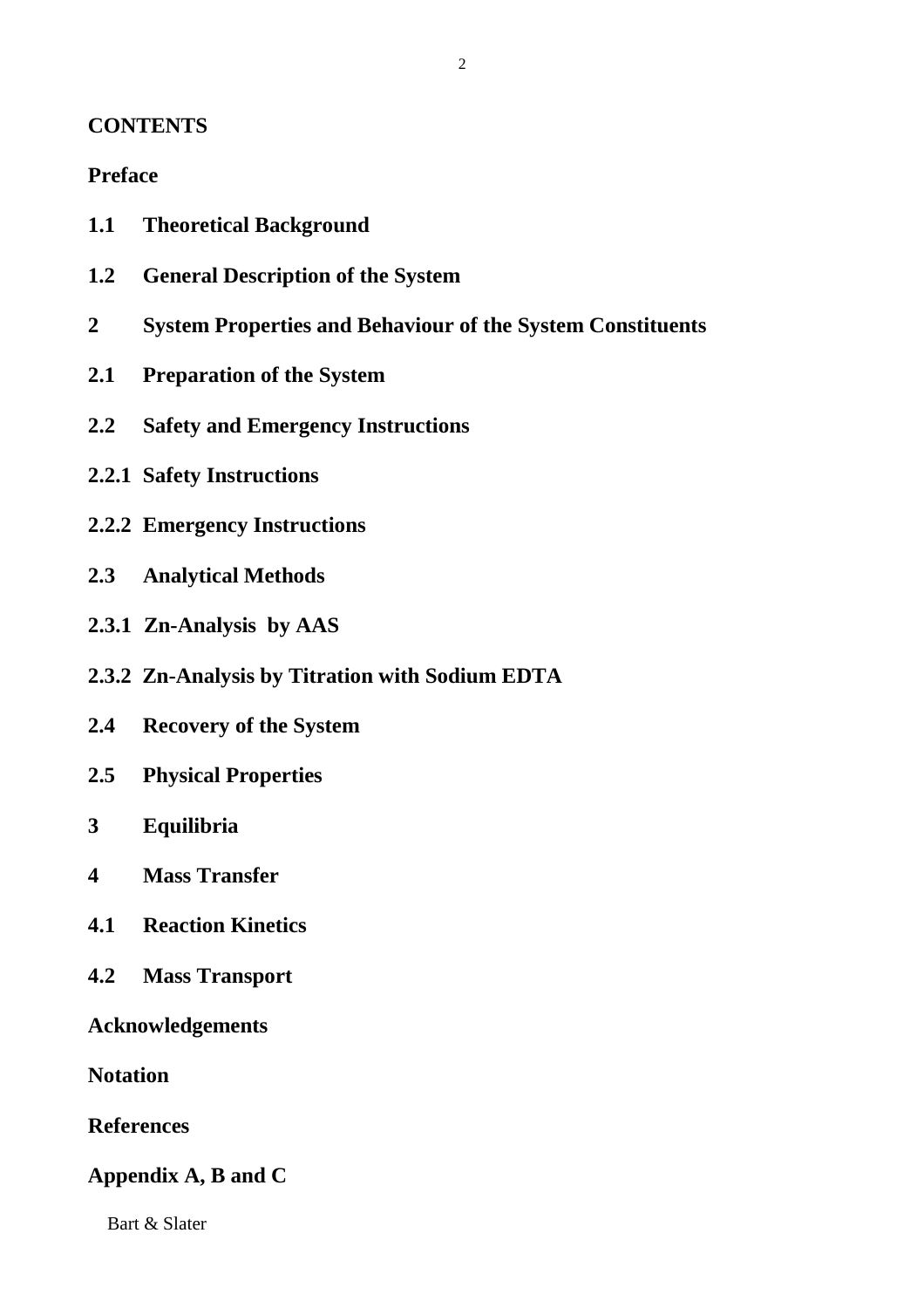#### **Preface**

The EFCE Working Party on "Distillation, Absorption and Extraction" has initiated and recommended the use of standard test systems, all published by the Institution of Chemical Engineers (London). It started in 1969 with "Recommended Test Mixtures for Distillation Columns" with a second edition in 1990 in the distillation field. This was followed 1978 and in a slightly modified second edition 1985 entitled "Standard Test Systems for Liquid Extraction" by T. Misek, R. Berger and J. Schröter in the extraction field. The statements of T. Misek in the preface of the first edition are still valid:

*The recommendation of using only a few selected systems in liquid extraction studies is aimed at providing a comparable basis for these studies, and at achieving deeper knowledge of these systems, so that the above disadvantages can be avoided. Thus, in addition to testing extraction equipment in the laboratory and pilot plant, the recommended systems should also be used for studying the basic components of the extraction processes, e.g. formation and motion of drops, transfer of heat and mass, coalescence, interphase phenomena, etc.. Hopefully, the work of different authors could then become comparable and the explanation of anomalous phenomena, deviations and strange behaviour will be possible.*

However, the focus of the above publications is with physical systems and thus in the mid eighties the needs of a standard reactive reaction system was discussed between S. Hartland, T. Misek, J. Schröter, H.F. Svendsen and us. As a result the metal ion extraction process of zinc with the cation exchanger D2EHPA (di-(2ethylhexyl)phosphoric acid) was choosen due to price, easy availability and handling and because of its widespread large scale use in industrial hydrometallurgy. Similar to the previous publications the text of the work has been kept as brief as possible. However, due to the chemistry involved, besides equilibria also chemical rate constants are given derived from kinetically controlled mass transfer experiments.

Kaiserslautern, March 2001 Bradford, March 2001

H.-J. Bart M. J. Slater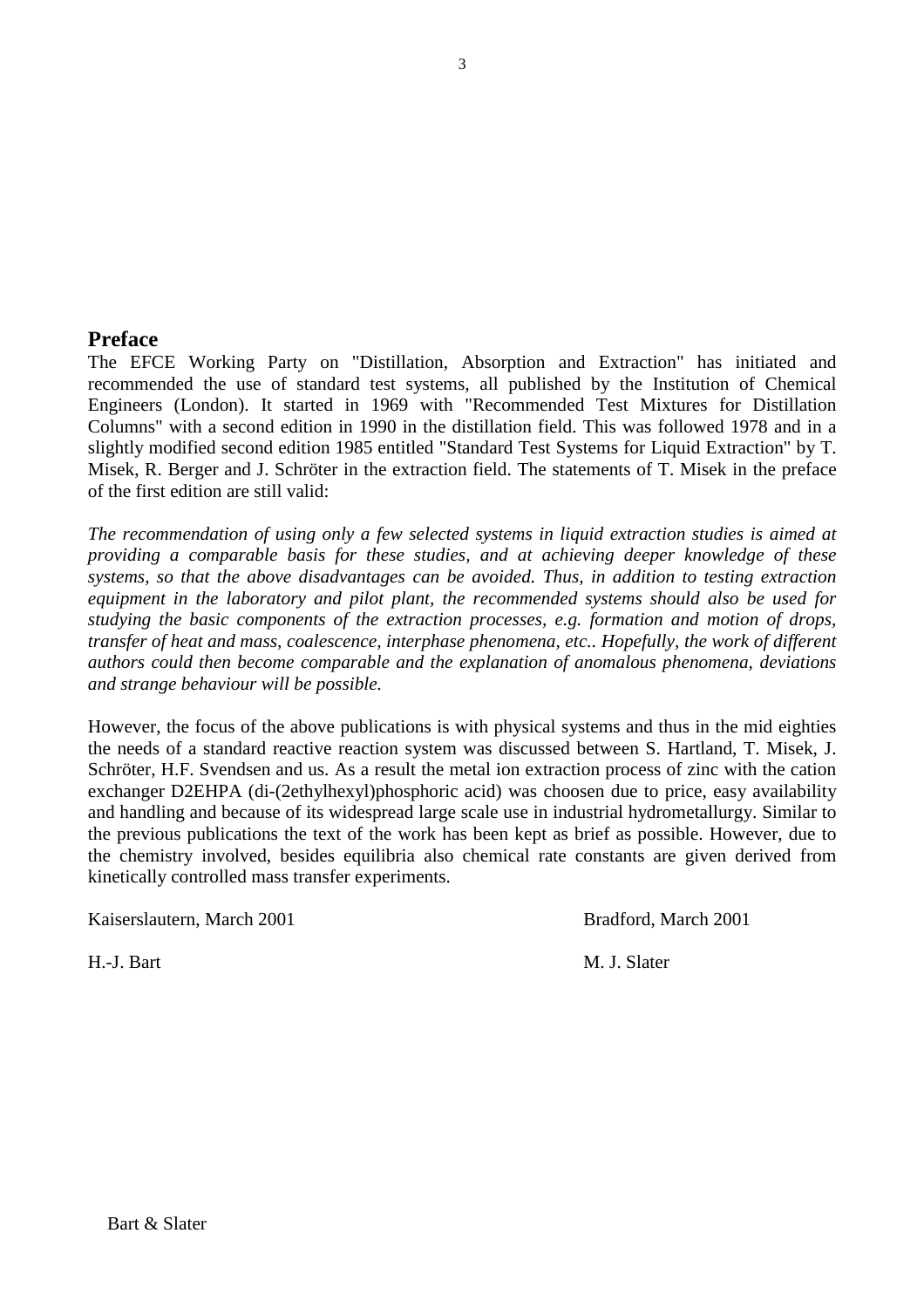#### **1.1 Theoretical Background**

An introduction to reactive extraction is given in several handbooks (Handbook of Solvent Extraction, 1983; Principles and Practice of Solvent Extraction, 1992; Science and Practice of Liquid-Liquid Extraction, 1992; Liquid-Liquid Extraction Equipment, 1994). Functions were sought to describe the physical properties (density, viscosity, interfacial tension) in a sufficiently precise manner. Equilibria can be predicted with activity coefficient models freely available from the internet and kinetic correlations have been developed suitable for computational use.

The reactive test system consists of the components  $ZnSO_4$  and  $H_2SO_4$  in the aqueous phase and the cation exchanger  $D2EHPA<sup>1</sup>$  diluted in isododecane as organic phase. The final choice of isododecane as diluent was due to savety and cost reasons. The effects of other diluents on equilibria and kinetics is discussed elsewhere (Wachter et al. 1993, Bart et al. 1994, Sainz-Diaz et al. 1996, Klocker et al. 1997, Hancil & Slater 1990, Mansur et al. 2002a,b,c).

## **1.2 General Description of the System**

Solvent extraction processes which use liquid ion exchangers and fundamental research with respect to their compounds still dominate the proceedings of the International Solvent Extraction Conferences (ISEC). This wide application of reactive extraction has been the reason for the demand for a reactive test system to be added to the physical extraction systems described by Misek (1978, 1985). In 1987 (Slater 1987, Bart et al. 1987) a discussion was initiated on the characterisation of such a reactive test system. An extended summary on the problems with reactive systems when extracting zinc from a sulphuric acid solution by D2EHPA dissolved in a diluent, is given by Bart et al. (1994). Further information on treating reactive extraction systems and their equilibria can be found in Rydberg et al. (1992) and Slater (1994). The basic equilibrium reaction in the system is as follows, where  $(R_2H_2)$  is the D2EHPA dimer which is dominant in aliphatic diluents (Kolarik 1976, 1982):

$$
Zn^{++} + \frac{n}{2}(R_2H_2) \leftrightarrow ZnR_2 (RH)_{n-2} + 2H^+ \tag{1}
$$

The equilibrium can be shifted and thus the ion exchanger regenerated with an acid. The equilibrium constant K for the zinc extraction is then

$$
K = \frac{\left[\overline{ZnR}_{2}(RH)\right]_{n-2} \cdot \left[H^{+}\right]^{2}}{\left[Zn^{2+}\right] \cdot \left[\overline{R}_{2}H_{2}\right]^{n/2}}
$$
\n(2)

where the bar denotes the organic phase compounds. As can be seen, in contrast to physical extraction systems, the distribution coefficient depends on the pH-value, on the ion exchanger concentration and the complex formation stoichiometry n. However, FTIR analytical measurements confirm n to be equal 3 and Karl-Fischer-titration reveal no water to be co-extracted with the complex into the organic phase at low  $\text{Zn}^{++}$  and low fraction loading of D2EHPA (Sainz-Diaz et al. 1996). This is in contrast to the extraction of nickel or cobalt (Neumann 1990) for example where water is co-extracted and even inverse micellation can occur. The concentration domain of the test system is shown in Table 1.

The organic phase loaded with zinc (even in the presence of sodium) behaves nearly ideally and both phases can be considered as mutually insoluble. Since most of the reactive solvent extraction processes deal with metal ions, the focus was on a system with a heterogeneous (interfacial) reaction. The limiting case of a homogeneous reaction is not considered with this test system.

 $\overline{\phantom{a}}$ 

<sup>1</sup> D2EHPA: di-(2ethylhexyl)phosphoric acid

Bart & Slater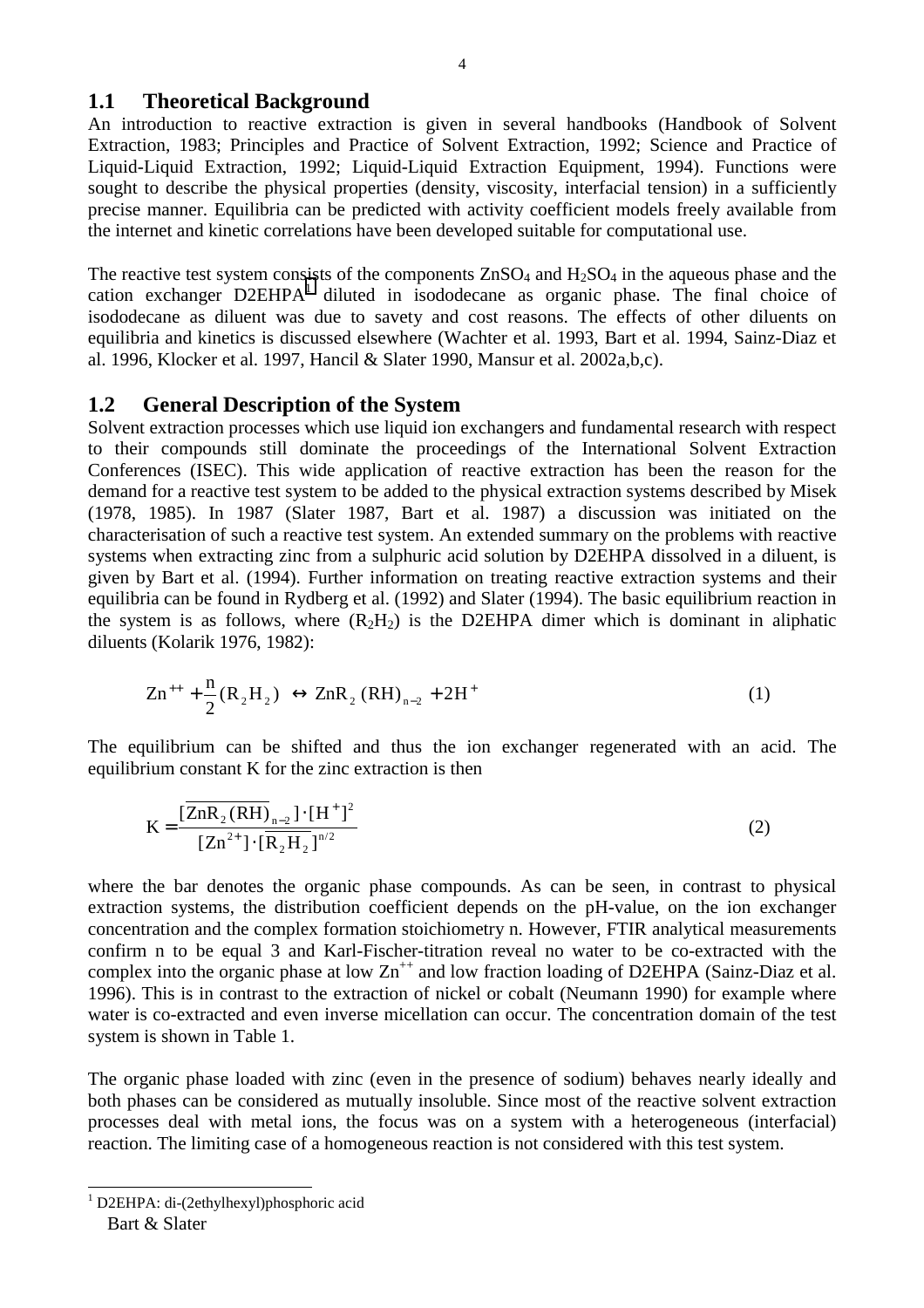| substance        | ZnSO <sub>4</sub>          | $H_2SO_4$    | D2EHPA           |  |
|------------------|----------------------------|--------------|------------------|--|
| moles p. litre   | $5.10^{-5}$ to $5.10^{-2}$ | 0 to 0.01    | $0.005$ to $0.2$ |  |
| grammes p. litre | $0.008$ to $8$             | 0 to 0.98    | 1.61 to 64.4     |  |
| mass percent     | $0.0008$ to $0.8$          | 0 to $0.098$ | $0.22$ to 8.7    |  |

**Table 1:** Concentration domain of the test system

## **2 System Properties and Behaviour of the System Constituents**

## **2.1 Preparation of the System**

The extraction system is investigated between 8  $g/L$  and 8 mg/L ZnSO<sub>4</sub> (see Table 1) which is typical for metal extractions. The temperature range is between 283 K and 303 K (see Appendix B).

The aqueous phase consists of analytical grade sulphuric acid and zinc sulphate dissolved in distilled water. D2EHPA (CAS-No.: 298-07-7) is diluted in isododecane (CAS-No.: 93685-81-5 / 31807-55-3) which is polymerized from isobutylene leading to a high purity (> 98 %) 2,2,4,6,6 pentamethylheptane (CAS-No.: 13475-82-6) commonly called isododecane. Suppliers of isododecane are e.g. FLUKA or Gefachem-Prochemie/Leverkusen and of D2EHPA are e.g. BDH-Chemicals, Merck, Fluka, Daihachi, Union Carbide, Morton Thiokol, Bayer, Albright and Wilson, etc.. D2EHPA purification methods are described by Hancil et al. (1990) and Sainz-Diaz et al. (1996) and it can be used as delivered, if the mono-acid content is less than 0.5 % (see 2.3).

## **2.2 Safety and Emergency Instructions**

## **2.2.1 Safety Instructions**

Sulphuric acid, D2EHPA and the resulting organic and aqueous phase mixture irritate skin and eyes (use gloves, goggles!). All liquids are virtually colourless and odourless and the organic components are immiscible with water. Isododecane causes minor irritation but is flammable, evaporates slowly, forms explosive mixtures with air, is heavier than air and can be electrostatically charged during filling/pumping (see also Table 2).

|                                       | D2EHPA           | <b>Isododecane</b> | $H_2SO_4$                | ZnSO <sub>4</sub> |
|---------------------------------------|------------------|--------------------|--------------------------|-------------------|
| <b>Status</b>                         | liquid           | liquid             | liquid                   | solid             |
| boiling point or distillation range K | n.a <sup>T</sup> | 449-914            | > 550                    | n.a.              |
| melting point K                       | 223              | 192                | 258                      | 600               |
| flash point K                         | 471              | 318                | n.a.                     | n.a.              |
| ignition temperature K                | > 550            | 683                | n.a.                     | n.a.              |
| vapor pressure mbar at 298 K          | n.a.             |                    | n.a.                     | n.a.              |
| solubility in water g/L at 298 K      | < 1              | < 0.1              | very good                | good              |
| pH-value                              | ca. 3            | neutral            | acidic                   | neutral           |
| lower % vol.                          | n.a.             | 0.5                | n.a.                     | n.a.              |
| upper % vol.                          | n.a.             | 4.0                | n.a.                     | n.a.              |
| $LD_{50}$ oral (nat) mg/kg            | 4940             | > 2000             | $\overline{\phantom{0}}$ | 2200              |
| $LC_{50}$ inhalative (rat) mg/L (1 h) | $\overline{a}$   | > 21.3             | $\overline{\phantom{a}}$ |                   |
| skin irritation (rabbit)              | strong           | no                 | strong                   | -                 |

**Table 2:** Fire and safety properties

 Bart & Slater  $\frac{1}{1}$  ... not applicable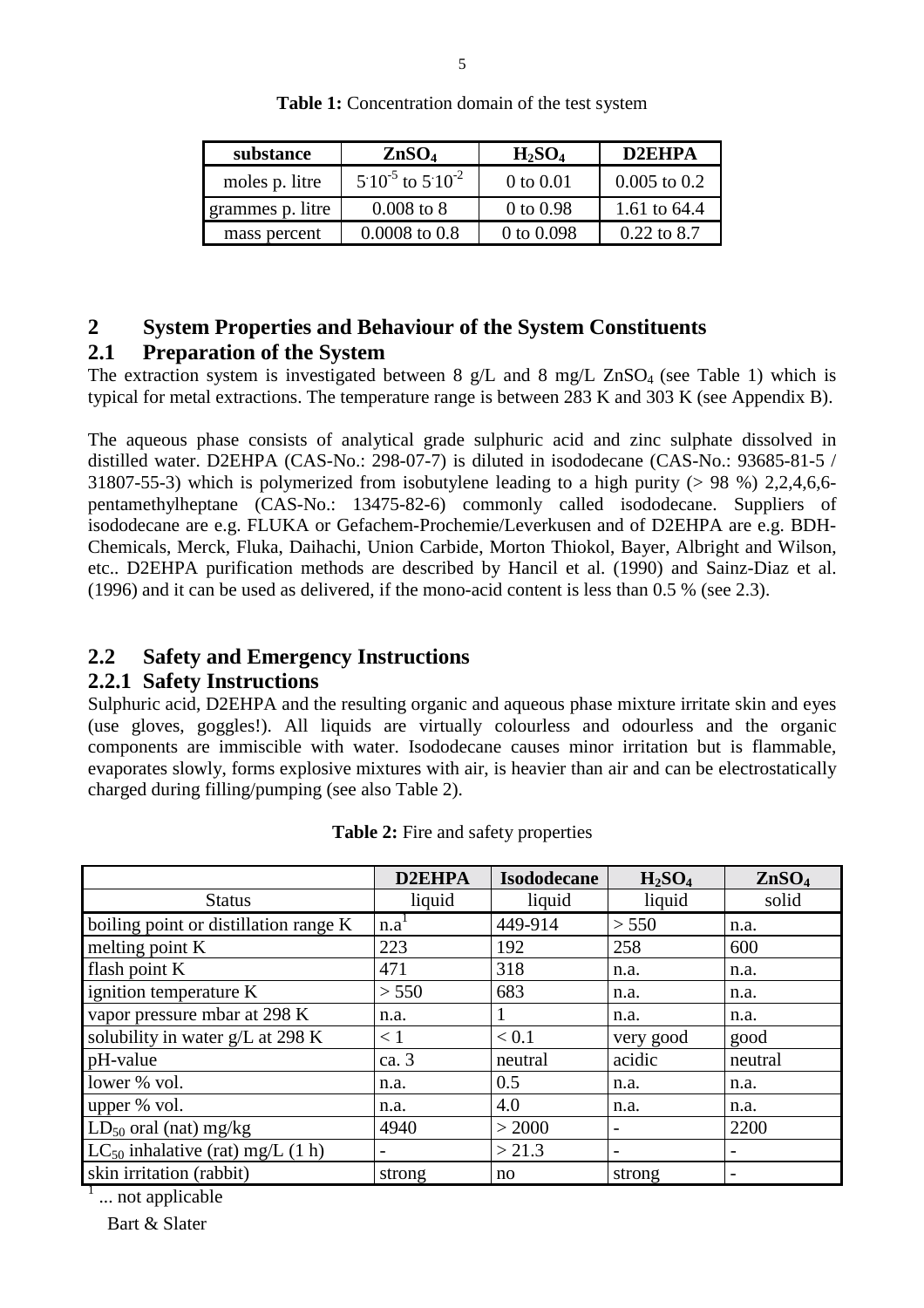## **2.2.2 Emergency Instructions**

Transport exposed persons outdoors and loosen clothes. Remove any wetted part of the clothes, thoroughly rinse the skin with water and soap. When the eyes are exposed, rinse with water for 10 to 15 minutes. In such a case or after oral consumption, call a physician.

Fire: Extinguish with water, fog, powder, carbon dioxide powder or foam.

## **2.3 Analytical Methods**

 $H<sub>2</sub>SO<sub>4</sub>$  concentrations can easily be checked with a pH-meter. The purity grade of the extractant D2EHPA can be determined by a potentiometric acid-base titration with 0.1 molar NaOH with about 1 % D2EHPA in isopropanol. The inflection point at pH 7.1 is for D2EHPA and 10.8 for the mono-acid (Sainz-Diaz et al. 1996).

## **2.3.1 Zn-Analysis by AAS**

The zinc concentration in the organic and the aqueous phase is best detected by Atomic Absorption Spectrometry (AAS) at a wavelength of 213 nm. The samples have to be diluted in order to meet the required concentration range (usually  $\langle 12 \text{ mg/L} \rangle$ . For both phases commercial analytical standards are available; alternatively the organic phase can be acid stripped and analysed. However, the switch from aqueous to organic AAS analysis needs a considerable time of washing the burner system either with water or acetone/isododecane. It is recommended to strip the organic phase with acid (see 2.3.2) and balance the organic concentrations.

## **2.3.2 Zn-Analysis by Titration with Sodium EDTA**

The zinc concentration can be detected by titration with sodium salts of ethylenediaminetetraacetic acid (Titriplex<sup>®</sup> III; Merck). Klocker describes the procedure of the analysis (Klocker, H. 1996b). The initial 0.1 mol/L solution has to be diluted 1:20 with distilled water, in order to analyse small zinc concentrations. For indicator buffer tablets from Merck were used as well as zinc standard solutions (1000 ppm) for calibration.

Buffer tablets were diluted in 100 mL in distilled water. 50 mL of that stock solution were transferred to a beaker. After adding 0.5 mL of ammonia, 0.5-8 mL of the sample solution is added and the shift from red over grey to green is titrated. The amount of ammonia used has to be raised when analysing acid samples (1.5 mL). Because of a distinct colour shift good reproducibility is given. According this method zinc concentrations greater than 5 mM can be determined with high accuracy. For organic samples a re-extraction is necessary, since titration with EDTA only works in aquatic environments. For re-extraction the organic phase is contacted with 1 mol/L sulfuric acid (phase ratio 1:1) for about 1 hour.

## **2.4 Recovery of the System**

During extraction zinc is removed and protons are set free (see equ. (1)). The organic phase can be re-used after stripping the zinc with 2.5 molar sulphuric acid twice and at least twice washing with water to neutrality at a phase ratio equal to one. The aqueous raffinate cannot be re-used after neutralization with NaOH and admixture of  $ZnSO<sub>4</sub>$ . However, the resulting compound Na<sub>2</sub>SO<sub>4</sub> is not included in the test system, since it shows a significant influence on the zinc distribution coefficient (see Fig. 1). When discharging either the aqueous or organic phase, one has to consider local governmental regulations since both phases are toxic for fish and bacteria.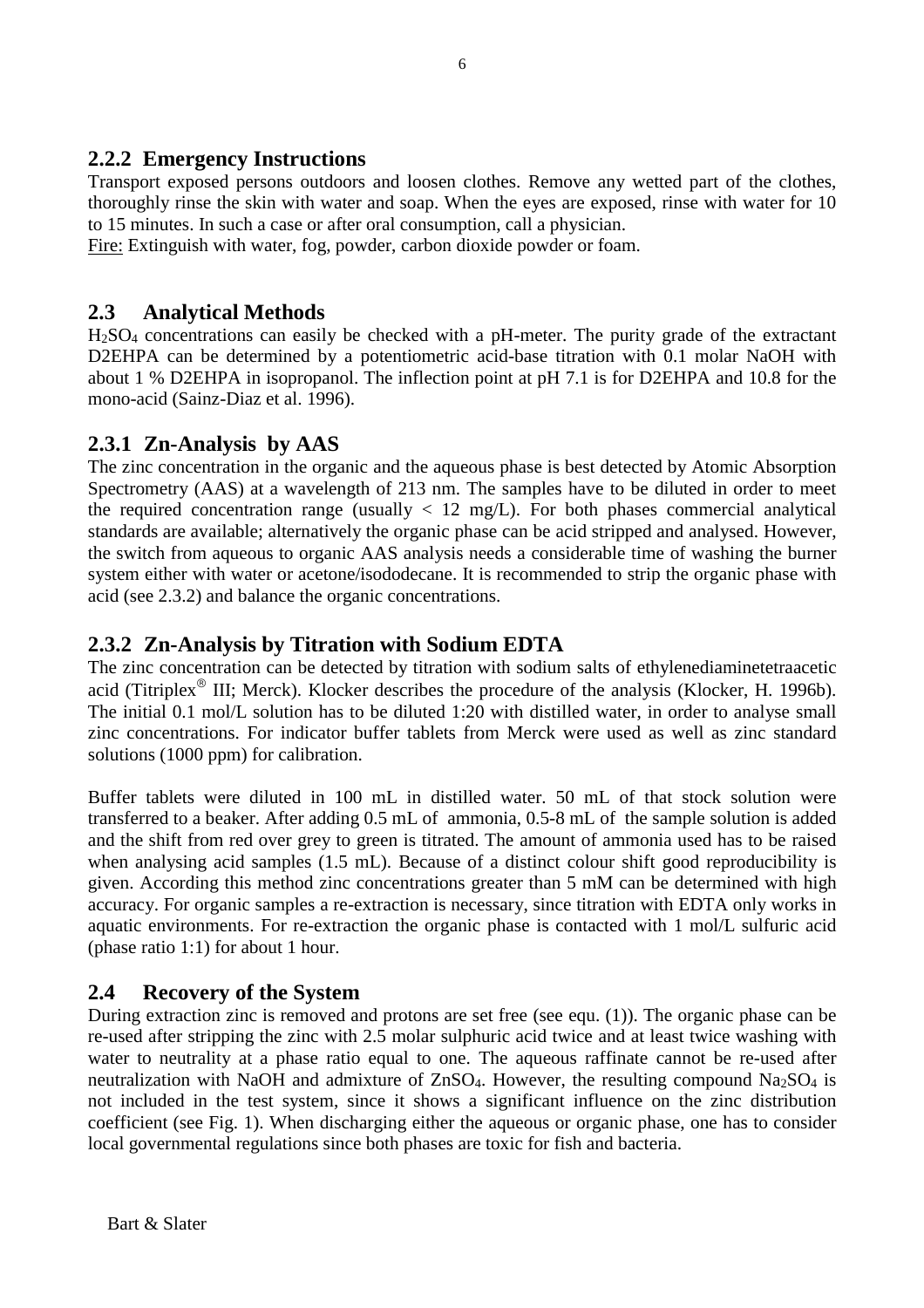

**Figure 1:** Influence of sodium sulphate on the zinc distribution coefficient;  $[ZnSO_4]_{start} = 0.05$  mol/L,  $[D2EHPA]_{start} = 0.1$  mol/L,  $pH_{start} = 7$ 

#### **2.5 Physical Properties**

The change of aqueous viscosity due to a shift of pH and zinc concentrations is negligible, however the influence on density is given with equ. (3). D2EHPA is of medium viscosity and has a density of 960 kg/m<sup>3</sup>. The following correlations are valid at 298 K. The interfacial tension is not very sensitive to pH but slightly sensitive to the aqueous zinc concentration. A compendium of all measured values (including data at 283 and 303 K) is given in Appendix B.

$$
\rho_{\text{aqu}} = 165.5 \cdot [ZnSO_4] + 997.2 \quad [\pm 2.28 \text{ kg/m}^3] \tag{3}
$$

$$
\rho_{\text{org}} = 75.7 \cdot \text{[D2EHPA]} + 745.4 \text{ [±}96.2 \text{ g/m}^3 \text{]}
$$
 (4)

$$
v_{\text{org}} = 1.0801 \cdot [D2EHPA] + 1.6365 \quad [\pm 3.39 \cdot 10^{-3} \text{ mm}^2/\text{s}] \tag{5}
$$

$$
\sigma = 17.23 \cdot [D2EHPA]^{-0.094} \qquad [\pm 1.95 \text{ mN/m}] \qquad [Zn]_{\text{aqu}} < 0.001 \text{ mol/L}
$$
 (6)

$$
\sigma = 18.31 \cdot [D2EHPA]^{-0.088} \qquad [\pm 1.36 \text{ mN/m}] \qquad 0.001 < \qquad [Zn]_{\text{aqu}} < 0.01 \text{ mol/L} \tag{7}
$$

$$
\sigma = 18.61 \cdot [D2EHPA]^{-0.092} \qquad [\pm 1.00 \text{ mN/m}] \qquad [Zn]_{\text{aqu}} > 0.01 \text{ mol/L} \tag{8}
$$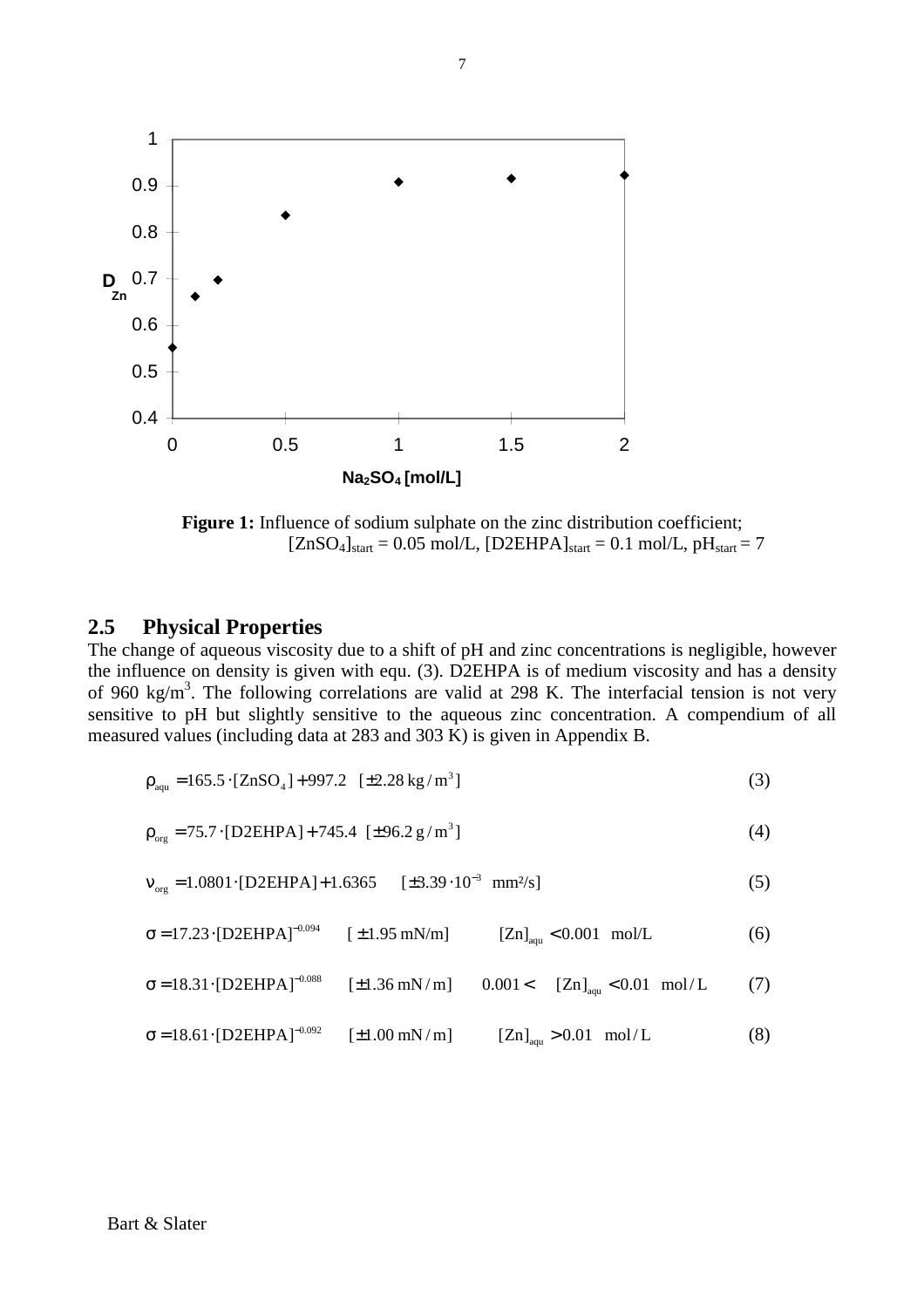#### **3 Equilibria**

The equilibria were measured with D2EHPA from Baysolvex (Bayer) with 0.5 % mono-acid and 2.2 % (mass) neutral impurities (mainly 2-ethylhexanol) without further purification. Using the distribution coefficient  $D_{Zn}$ , equation (2) can be rewritten as

$$
K = D_{Zn} \cdot \frac{[H^+]^2}{[\overline{R_2H_2}]^{n/2}}
$$
(9)

The complex stoichiometry, n, is usually found by slope analysis of a logarithmic plot of equ. (9), which then reads as follows:

$$
\log D_{Zn} = \frac{n}{2} \cdot \log \left( \overline{R_2 H_2} \right) + 2pH + \log K \tag{9b}.
$$

This slope and thus n can be derived from Fig. 2.



**Figure 2:** Log  $D_{\text{Zn}}$  versus log  $[D2EHPA]_2$  for different initial zinc concentrations

The line at the lowest zinc concentration (0.0001 mol/L) gives a slope of 1.5 which is equivalent to the FTIR-measurement of  $n = 3$  (Sainz-Diaz et al. 1996). The highest zinc concentration (0.05 mol/L) yields a slope of 1.0 or  $n = 2$  which according to FTIR is not valid. The proposed way to consider these effects in Fig. 2 is by using activity coefficients with a uniform stoichiometry in the considered concentration range. This leads to the reaction equation

$$
Zn^{2+} + 1.5 \overline{R_2H_2} \leftrightarrow \overline{ZnR_2RH} + 2H^+ \tag{10}
$$

with the equilibrium constant: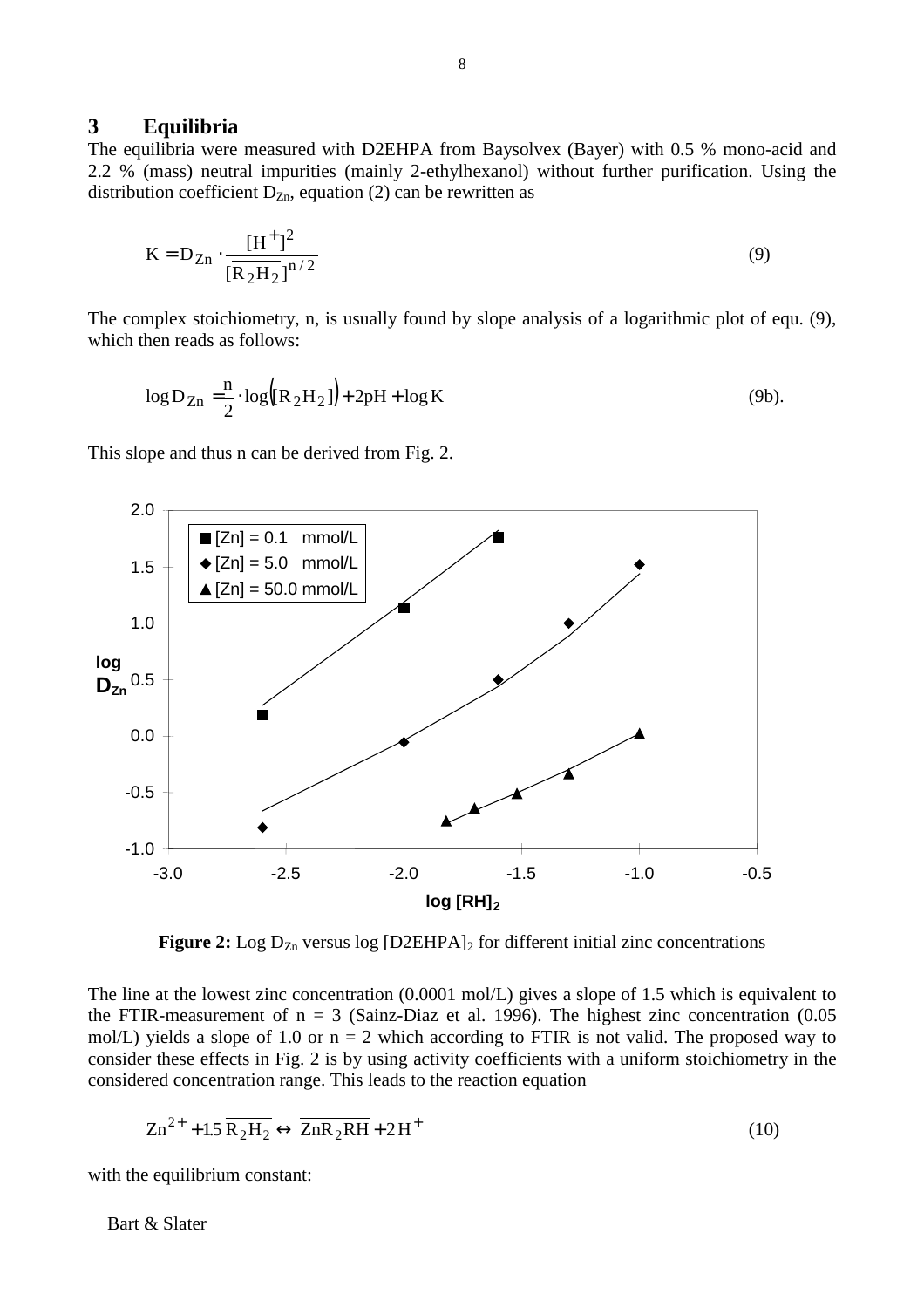$$
K_{1,3} = \frac{[\overline{ZnR_2RH}] \cdot [H^+]^2}{[Zn^{2+}] \cdot [\overline{R_2H_2}]^{1.5}} \cdot \frac{\gamma_{\overline{Zn}} \cdot \gamma_H^2}{\gamma_{Zn} \cdot \gamma_{\overline{R_2H_2}}^{1.5}}
$$
(11)

To calculate the activity coefficients γi, the Pitzer-model (Pitzer, 1973, 1975, 1977, 1978, 1979) is used for the aqueous phase and the Hildebrand-Scott-solubility parameter (Hildebrand and Scott, 1950) is used for the organic phase. The Pitzer-, Masson- and solubility parameters are taken from literature (Klocker et al. 1996a), (Baes and Moyer 1988), (Clegg et al. 1994), (Moyer et al. 1993). With the software of Baes et al. (1990), the solubility parameter of the organic complex and the equilibrium constant can be estimated. The quality of the fit is expressed by the agreement factor  $\sigma$ (see equ. (16)). The program is freely available in the internet (http://www.ornl.gov/divisions/casd/csg/sxlsqi/). In this context, a selection of 66 experiments out of 102 (listed in appendix B) was used to simulate the extraction equilibria The parameters needed to run the program are given in Tables 3 to 5. Figures 3 and 4 depict the good description of the equilibrium data by the model.

**Table 3:** Pitzer parameters of the system  $ZnSO<sub>4</sub>/H<sub>2</sub>SO<sub>4</sub>$  at 298 K -Klocker et al. (1996a)

| interaction                                                  | $\beta^{(0)}$                                         |  | $\beta^{(1)}$ |                  | $\beta^{(2)}$ | $C^{\phi}$ or $C^{\phi(0)}$ | $C\phi(1)$ | $\alpha_1$ | $\alpha_2$ | $\omega$ |
|--------------------------------------------------------------|-------------------------------------------------------|--|---------------|------------------|---------------|-----------------------------|------------|------------|------------|----------|
| $Zn^{2+}$ -SO <sub>4</sub> <sup>2</sup>                      | 0.16724                                               |  | 3.49906       |                  | $-40.5911$    | 0.036746                    | $-12.9451$ | 1.4        | 12         | 3.3      |
| $\text{Zn}^{2+}$ -HSO <sub>4</sub>                           | 0.56879                                               |  | 2.61593       |                  |               | $-0.046724$                 |            | 2.0        |            |          |
| $H^+$ - $SO_4^2$                                             | 0.06421                                               |  | 0.225902      |                  |               | 0.031126                    |            | 2.0        |            |          |
| $H^+$ - $HSO_4$                                              | 0.22297                                               |  | 0.460016      |                  |               | $-0.002660$                 |            | 2.0        |            |          |
| $Zn^{2+}-H^+$                                                |                                                       |  | Θ             | $\left( \right)$ |               |                             |            |            |            |          |
| $\rm Zn^{2+}$ -H <sup>+</sup> -SO <sub>4</sub> <sup>2-</sup> |                                                       |  | Ψ             | $\theta$         |               |                             |            |            |            |          |
| $\text{Zn}^{2+}$ -H <sup>+</sup> -HSO <sub>4</sub>           |                                                       |  | Ψ             | 0                |               |                             |            |            |            |          |
| $SO_4^2$ -HSO <sub>4</sub>                                   |                                                       |  | Θ             | $-0.135342$      |               |                             |            |            |            |          |
| $Zn^{2+}$ -SO <sub>4</sub> <sup>2</sup> -HSO <sub>4</sub>    |                                                       |  | Ψ             | 0.0731378        |               |                             |            |            |            |          |
|                                                              | $H^+$ -SO <sub>4</sub> <sup>2</sup> -HSO <sub>4</sub> |  | Ψ             | 0.0278059        |               |                             |            |            |            |          |

**Table 4:** Masson parameters (298 K), molecular weight (MW) and molecular volume  $\Phi^V$  (298 K) of ions in the organic phase (Moyer et al. 1993)

| ion                          | <b>MW</b><br>[g/mol] | $\Phi$ <sup>0</sup><br>$[\text{cm}^3/\text{mol}]$ | $S_i$ | $\Phi^V$<br>Zn,org<br>$[\text{cm}^3/\text{mol}]$ |
|------------------------------|----------------------|---------------------------------------------------|-------|--------------------------------------------------|
| $H^+$                        | 1.0079               |                                                   |       | 0.0                                              |
| $\mathbf{Zn}^{2+}$           | 65.38                | $-22.27$                                          | 4.66  | $-4.2$                                           |
| SO <sub>4</sub> <sup>2</sup> | 96.0636              | 13.98                                             | 8.64  |                                                  |
| HSO <sub>4</sub>             | 97.0715              | 37.88                                             | 2.18  |                                                  |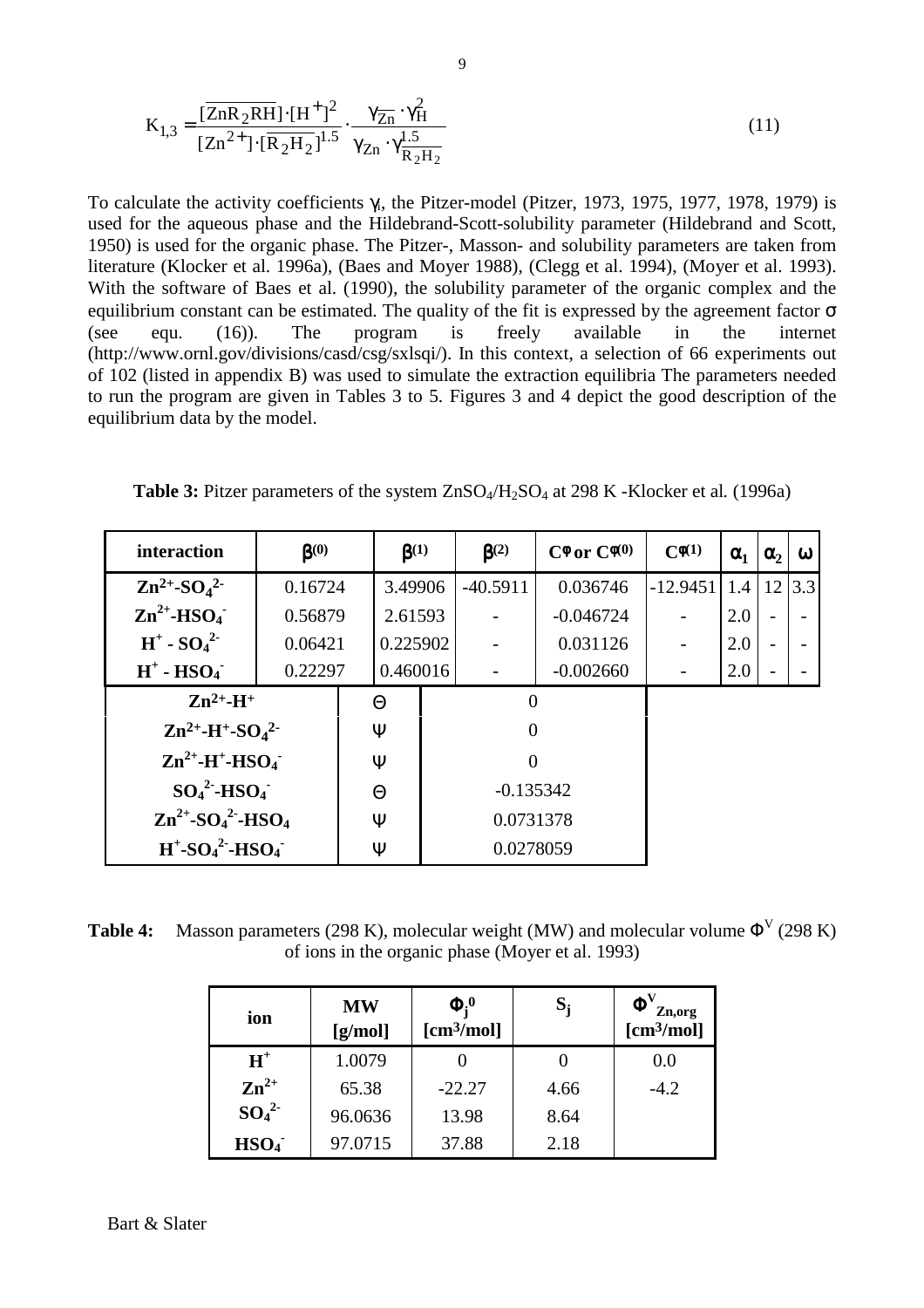| species                   | <b>MW</b> |        | [g/mol] $\left[ \text{cm}^3/\text{mol} \right]$ $\left[ \text{cal}^{1/2}\text{cm}^{-3/2} \right]$ |  |
|---------------------------|-----------|--------|---------------------------------------------------------------------------------------------------|--|
| <b>D2EHPA</b> (monomeric) | 322.43    | 332.61 | 8.76                                                                                              |  |
| <b>Isododecane</b>        | 170.34    | 228.42 | 7.031                                                                                             |  |

**Table 5:** Molecular weight (MW), molar volume V<sub>i</sub> (298 K) and solubility parameter  $\delta$  (298 K) of D2EHPA and isododecane (Klocker 1996b), (Baes 1988)



**Figure 3:** Experiments A 48-A 57;  $[Zn^{2+}]_{org.}$  versus  $[Zn^{2+}]_{aq.}$ ;  $[Zn^{2+}]_{start} = 0.05 - 1.0$  mmol/L,  $[D2EHPA]_{\text{start}} = 10 \text{ mmol/L}, [H_2SO_4]_{\text{start}} = 2.0 \text{ mmol/L}$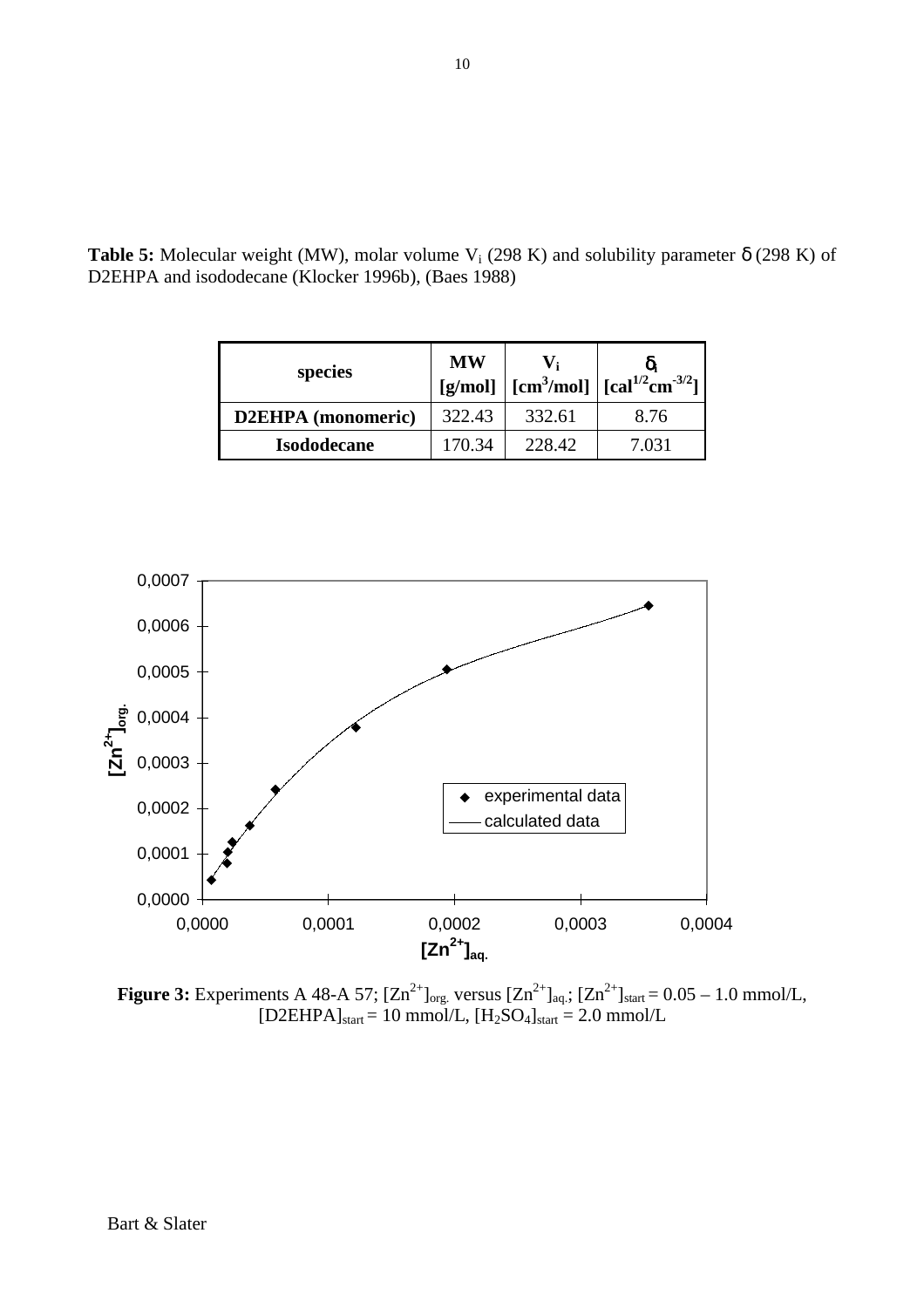

**Figure 4:** Experiments A 58-A 66;  $[Zn^{2+}]_{org.}$  versus  $[Zn^{2+}]_{aq}$ ;  $[Zn^{2+}]_{start} = 2.0 - 50.0$  mmol/L,  $[D2EHPA]_{\text{start}} = 0.1 \text{ mol/L}$ ,  $[H_2SO_4]_{\text{start}} = 0.01 \text{ mol/L}$ 

As can be seen from Table 6, there is practically no difference in the complex stoichiometry and equilibrium values when using another aliphatic diluent such as n-heptane instead of isododecane as long as the species concentration range is according to Table 1.

| species                                            | $log_{10} K_{1,3}$ | $\delta$ [cal <sup>1/2</sup> cm <sup>-3/2</sup> ] |        |
|----------------------------------------------------|--------------------|---------------------------------------------------|--------|
| $\mathbf{ZnR}_2(\mathbf{RH})$<br>in<br>isododecane | $-1.1863$          | 9.3040                                            | 1.2194 |
| $\mathbf{ZnR}_2(\mathbf{RH})$<br>in n-heptane      | $-0.9441$          | 9.086                                             | 1.6479 |

**Table 6:** Estimated equilibrium parameters

If someone does not want to use the full model, equation 11 can be used to estimate the equilibrium concentrations by assuming all activity coefficients as  $\gamma_i = 1$ . For aqueous equilibrium concentrations lower than 50 µmol/L, where the D2EHPA-concentration can be assumed as constant, the ideal calculations predict the organic zinc concentration within 20% relative error, δ. Fig. 5 shows that the predictions become much worse for higher concentrations.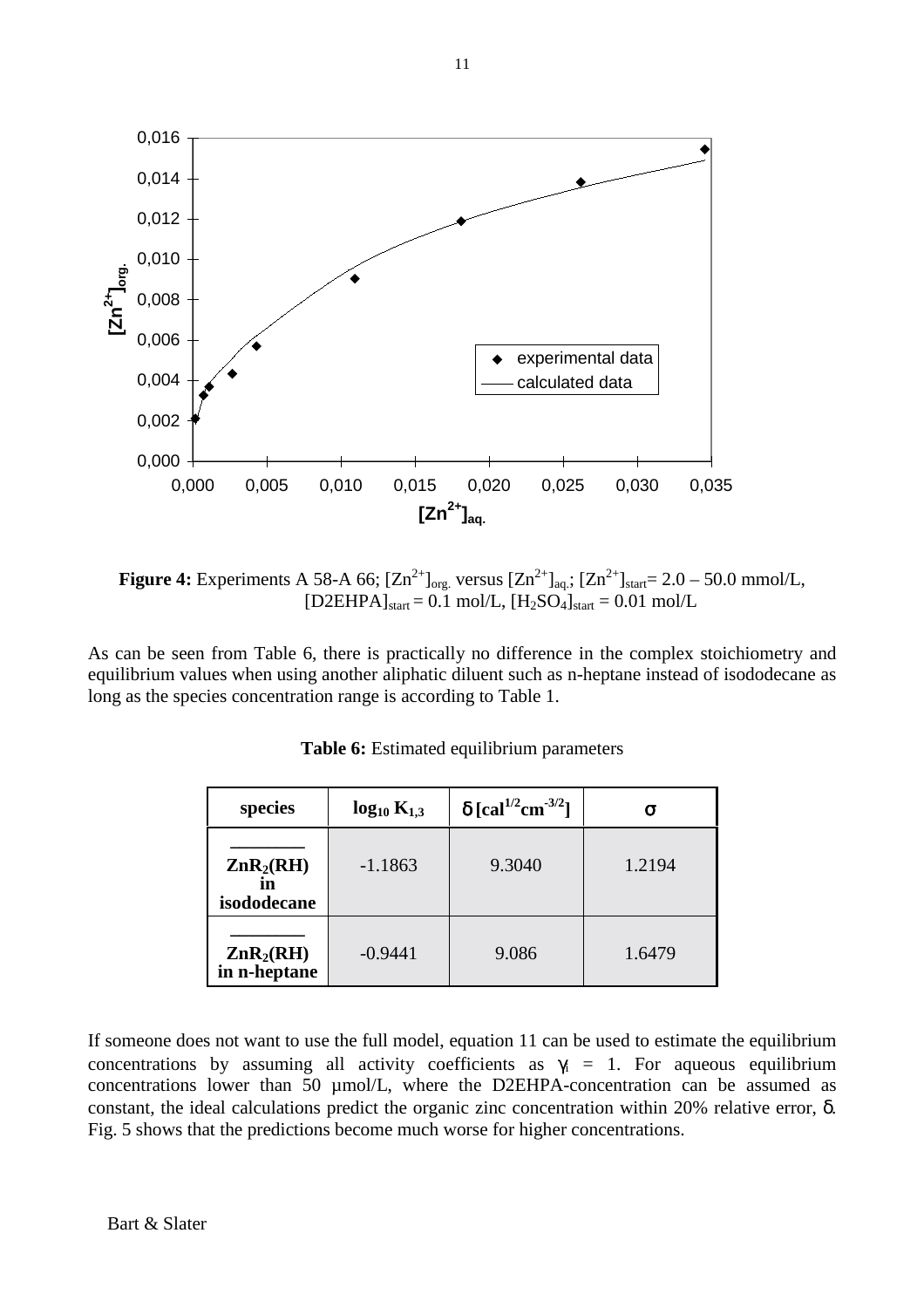

**Figure 5:** Relative error, δ, of simulation based on activities and of estimation based on concentrations showing dependence on aqueous zinc concentration in equilibrium

#### **4 Mass Transfer**

#### **4.1 Reaction Kinetics**

In reactive extraction, the overall mass transfer is accomplished through diffusion and reaction kinetics due to the chemistry given in equ. (1). The reaction kinetics parameters can be estimated by fitting models which have mixed kinetics when there is no diffusional influence on mass transfer. The work is usually done in a Lewis-type mass transfer cell with constant plane interfacial area. The kinetics domain can be found when increased turbulence in the bulk phase minimises the diffusional contribution to the interfacial initial zinc flux. Such experiments have been carried out in a Nitschtype cell (Nitsch 1989). A chemical kinetics model of Cianetti and Danesi (1983) was adopted (Klocker et al. 1997) with the following rate-determining equations:

$$
Zn^{2+} + 2 (RH)_{ad} \xleftarrow{k_{v,1}, k_{r,1}} (ZnR_2)_{ad} + 2H^+ \tag{12}
$$

$$
\left(\text{ZnR}_2\right)_{\text{ad}} + 1.5 \overline{\text{R}_2\text{H}_2} \xleftarrow{k_{\text{v},2}, k_{\text{r},2}} \overline{\text{ZnR}_2(\text{RH})} + 2\left(\text{RH}\right)_{\text{ad}} \tag{13}
$$

The rate laws for these reactions combined with the law of Langmuir to describe the adsorption of ion exchanger molecules lead to the following mass transfer expression:

$$
-\frac{d[Zn^{2+}]}{dt} = \frac{\kappa_v \cdot [\overline{R_2H_2}]^{1.5} \cdot [Zn^{2+}] - \kappa_r \cdot [H^+]^2 \cdot [ZnR_2(RH)]}{[\overline{R_2H_2}]^{1.5} + C_1 \cdot [H^+]^2} \cdot \left(\frac{\sqrt{[\overline{R_2H_2}]}]}{C_2 + \sqrt{[\overline{R_2H_2}]}|}\right)^2
$$
(14)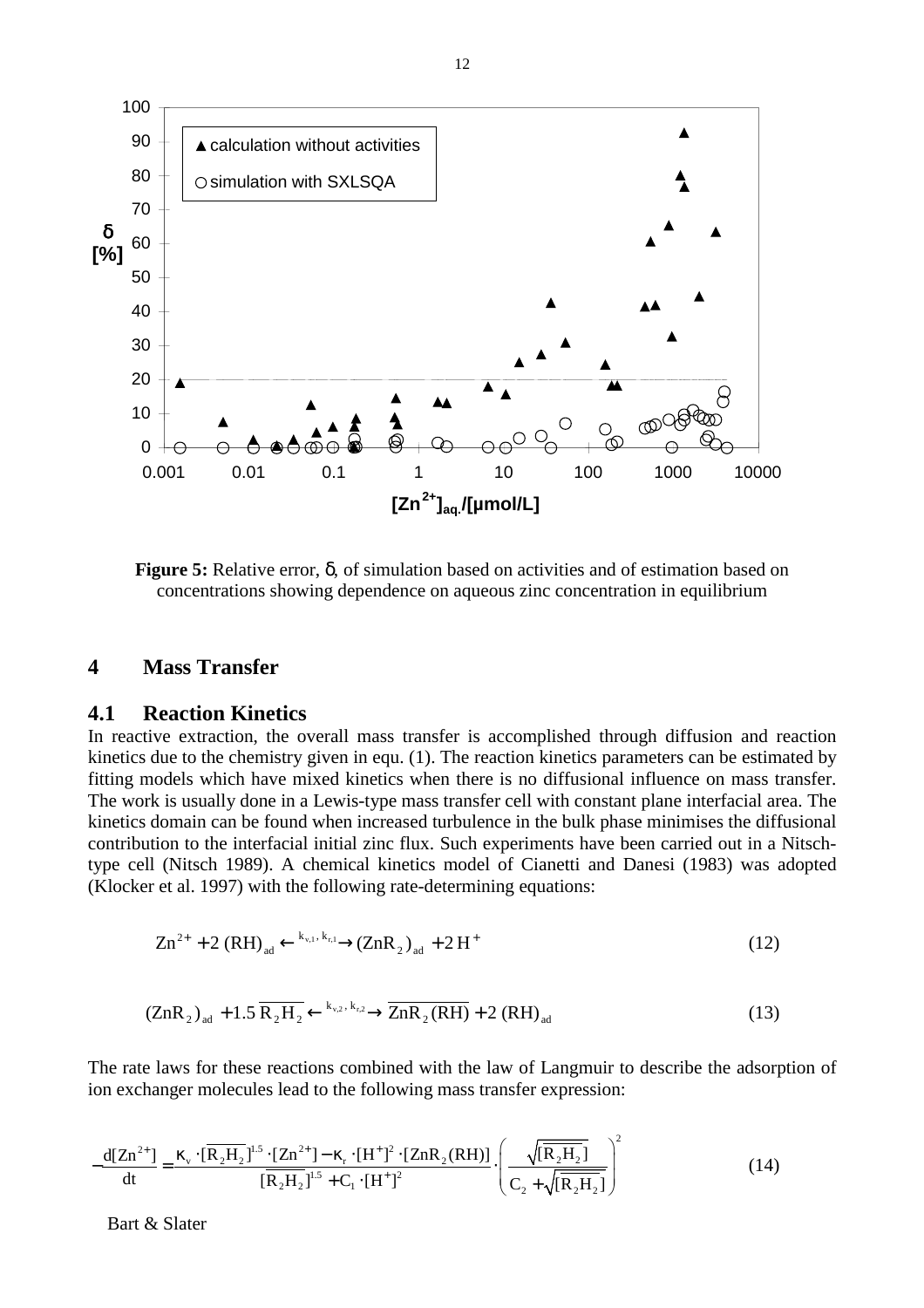The complete derivation of equation (14) can be found in appendix A and in related literature (Bart 2001a). The two constants  $C_1$ ,  $C_2$  and the overall forward kinetic constant  $\kappa$ <sub>v</sub> have to be determined from experimental data. With the value of  $\kappa_v$  known,  $\kappa_r$  can be calculated using the equilibrium constant  $K_{1,3}$  (see equation 11):

$$
\kappa_r = \frac{\kappa_v}{K_{1,3}}; \qquad K_{1,3} = 10^{-1.1863} \text{ mol}^{1/2} L^{-1/2} = 2.059 \text{ mol}^{1/2} \text{m}^{-3/2}
$$
 (15)

A typical time/concentration diagram according to equ. (14) is given in Fig. 6. The model parameters for the diluents n-heptane and isododecane are in Table 7. As can be seen, the kinetic data do not depend on the diluent since there is a rather good agreement factor  $\sigma$  (N<sub>E</sub> is the number of experimental data and N<sub>P</sub> the number of adjustable parameters and  $\sigma_i$  denotes the experimental error) as defined as:

$$
\sigma = \left[ \sum_{i=1}^{N_E} \left( \frac{1}{\sigma_i^2} \left( y_i - y_{i, \text{calc}} \right)^2 \frac{1}{N_E - N_P} \right) \right]^{0.5}
$$
(16)

**Table 7:** Results of simulation; experiments with low zinc concentration

| experiments at low zinc<br>concentration       | $\kappa_{\rm v}$<br>$[s^{-1}]$ | ĸ,<br>$\left[\text{mol}^{1/2}\text{m}^{3/2}\text{s}^{-1}\right]$ $\left[\text{mol}^{-1/2}\text{m}^{3/2}\right]$ $\left[\text{mol}^{1/2}\text{m}^{-3/2}\right]$ |        |        |      |
|------------------------------------------------|--------------------------------|----------------------------------------------------------------------------------------------------------------------------------------------------------------|--------|--------|------|
| <b>B1-B10</b> in isododecane                   | $2.380110^{4}$                 | $1.155910^{4}$                                                                                                                                                 | 1.2379 | 0.5962 | 1.47 |
| F8-F28 in n-heptane<br><b>-Klocker</b> (1996b) | $3.262 \cdot 10^{-4}$          | $9.065 \cdot 10^{-5}$                                                                                                                                          | 1.126  | 0.591  | 1.72 |



**Figure 6:** Concentration/time diagram with varied initial zinc concentrations (solid lines according to equ. (14))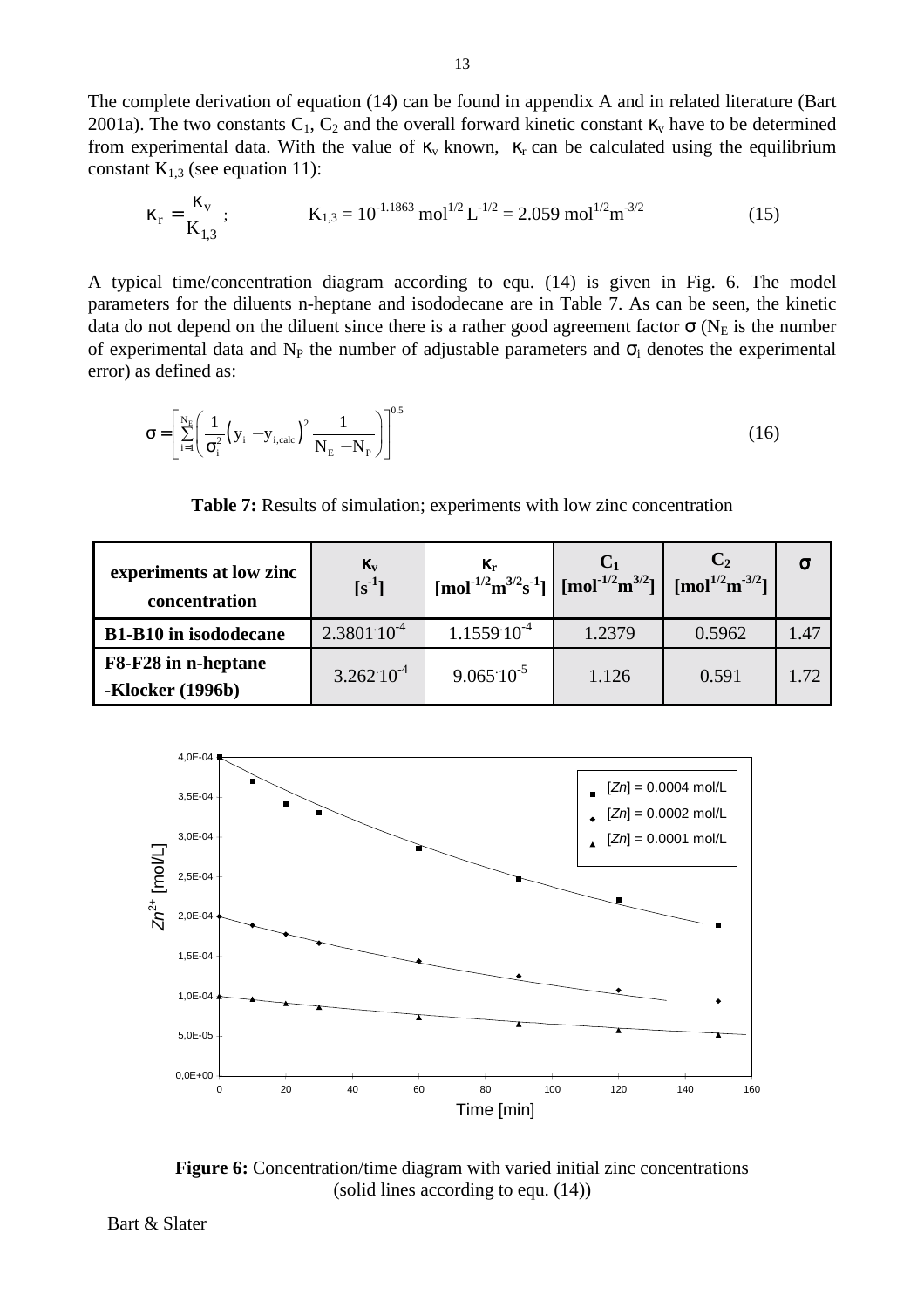### **4.2 Mass Transport**

The reaction kinetics of equation (14) describe the stirred cell experiments at low zinc concentrations very well. However, for higher zinc values ( $\geq 0.01$  mol/L), diffusional resistance has also to be considered. Here, differences due to the different viscosities of the n-heptane and isododecane system are evident. In order to calculate the mass transfer in the mixed regime (Klocker et al. 1997) or to use standard mass transfer correlations (Slater 1994) the diffusion coefficients at infinite solution needed for the aqueous phase (Newman 1991) are in Table 8. The organic ones are calculated after Wilke and Chang (1955) and the molar attraction theory of Le Bas (Reid et al. (1988), Le Bas (1915) enables the calculation of the molar volumes needed (Table 9).

| ion                          | diffusion coefficient $[m^2/s]$ |
|------------------------------|---------------------------------|
| $\mathbf{Zn}^{2+}$           | $0.71 \cdot 10^{-9}$            |
| $H^+$                        | $9.312 \cdot 10^{-9}$           |
| SO <sub>4</sub> <sup>2</sup> | $1.065 \cdot 10^{-9}$           |
| HSO <sub>4</sub>             | $1.33 \cdot 10^{-9}$            |

**Table 8:** Fick diffusion coefficients of ions in aqueous solutions at infinite dilution (298 K).

| <b>Table 9:</b> Diffusion coefficients after Wilke and Chang (1955) |  |  |  |
|---------------------------------------------------------------------|--|--|--|
|---------------------------------------------------------------------|--|--|--|

| binary system           | $[\text{cm}^3/\text{mol}]$ | $\mathbf{M}_2$<br>[g/mol] | $\eta_2$<br>$[mPa-s]$ | $D^{\circ} = D$<br>$[m^2/s]$ |
|-------------------------|----------------------------|---------------------------|-----------------------|------------------------------|
| $R_2H_2$ in Isododecane | 806.4                      | 170.34                    | 1.2191                | $4.25732 \cdot 10^{-10}$     |
| $ZnR_2(RH)$ in          | 1191.1                     | 170.34                    | 1.2191                | $3.36898 \cdot 10^{-10}$     |
| Isododecane             |                            |                           |                       |                              |
| $ZnR_2(RH)$ in $R_2H_2$ | 1191.1                     | 644.86                    | 39.7                  | $2.014 \cdot 10^{-11}$       |

Effects found during the mass transfer into or out of droplets and droplet swarms also have to be considered. Whereas very small drops behave as rigid spheres with molecular diffusion controlling the mass transfer, circulation within the drop starts with rising drop diameter. For internally wellmixed large drops, molecular diffusion is not of any importance for the dispersed phase. Surface active components like the ion exchanger D2EHPA have an influence on the internal circulation of the droplets and thus on the mass transfer.

Slater (1994) gives an overview on the numerous mass transfer correlations found in literature. Simulations (Klocker et al. 1997) showed that transport resistances in the given system are mainly on the organic side in the Lewis-type mass transfer cell. Mörters (2001) came to the same conclusions with droplets and droplet swarms (Bart 2001b) which is also discussed further in detail (Mörters, Bart 2001).

The stripping reaction is not considered as suitable for test system purposes because of high concentrations of acid needed but the reaction has recently been considered in detail by Mansur et al. (2002a,b).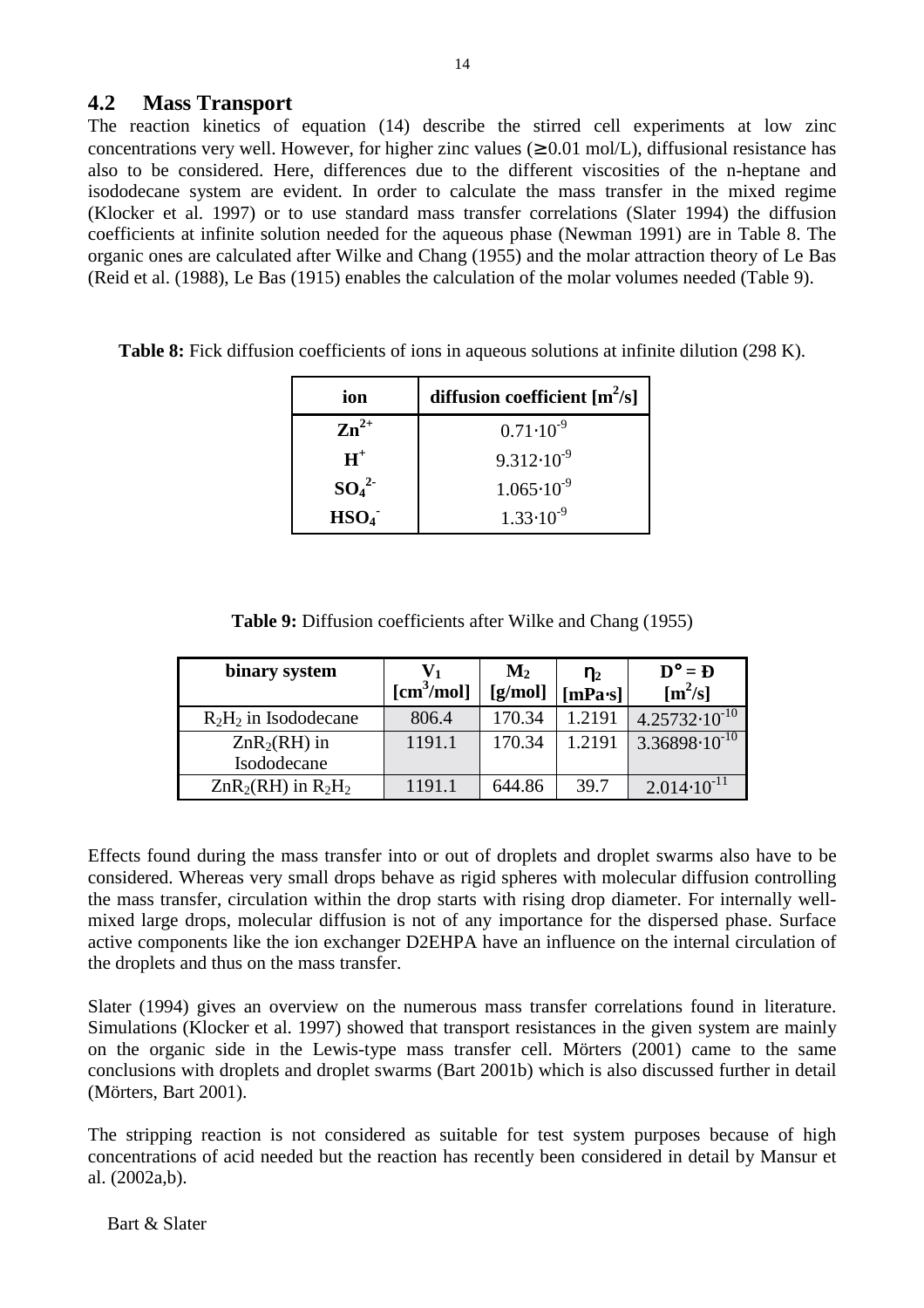#### **Acknowledgements**

We wish to thank several co-workers who were part-time involved with the Zn-D2EHPA project, i.e. V. Bizek, M. Cerna, H. Klocker, M. Koncar, H. Landschützer, T. Moosbrucker, M. Mörters, V. Nikolov, H.-P. Rousselle, C.I Sainz-Diaz, J. Schecks, R. Steinbeiß, B. Wachter, colleagues and the members of the EFCE working party "Distillation, Absorption and Extraction" for their interest and helpful comments.

## **Notation**

| A                              | specific interfacial area                                                               | $\left[\mathrm{m}^2/\mathrm{m}^3\right]$                                                                                 |
|--------------------------------|-----------------------------------------------------------------------------------------|--------------------------------------------------------------------------------------------------------------------------|
|                                | a, b, n stoichiometric constants                                                        | $\lceil - \rceil$                                                                                                        |
| $C_1$                          | constant 1 in kinetic law                                                               | $\text{[mol}^{-1/2}\text{m}^{3/2}\text{]}$                                                                               |
| C <sub>2</sub>                 | constant 2 in kinetic law                                                               | $\left[\text{mol}^{1/2}\text{m}^{-3/2}\right]$                                                                           |
| D                              | diffusion coefficient                                                                   | $\lceil m^2/s \rceil$                                                                                                    |
| $\mathbf d$                    | droplet diameter                                                                        | [mm]                                                                                                                     |
| $K_{1,3}$                      | equilibrium constant                                                                    | $\text{[mol}^{1/2}\text{m}^{-3/2}\text{]}$                                                                               |
| $K_{0,1}$                      | equilibrium constant for dimerization of D2EHPA                                         | $\left[\text{mol}^{1/2}\text{m}^{-3/2}\right]$                                                                           |
| $\bf k$                        | mass transfer coefficient                                                               | $\lceil m/s \rceil$                                                                                                      |
| $k_{v,1}$                      | forward kinetic constant of reaction 1                                                  | $[m6 mol-2s-1]$                                                                                                          |
| $k_{r,1}$                      | backward kinetic constant of reaction 1                                                 | $\left[\text{m}^6 \text{mol}^{-2} \text{s}^{-1}\right]$<br>$\left[\text{m}^{4.5} \text{mol}^{-3/2} \text{s}^{-1}\right]$ |
| $k_{v,2}$                      | forward kinetic constant of reaction 2                                                  |                                                                                                                          |
| $\overset{k_{r,2}}{\tilde{M}}$ | backward kinetic constant of reaction 2                                                 | $[m6 mol-2s-1]$                                                                                                          |
|                                | molar weight                                                                            | [g/mol]                                                                                                                  |
| $S_i$                          | Masson parameter                                                                        | [ - ]                                                                                                                    |
| t.                             | time                                                                                    | [s]                                                                                                                      |
| $V_i$                          | molar volume                                                                            | [cm <sup>3</sup> /mol]                                                                                                   |
| $\alpha_{L}$                   | Langmuir constant                                                                       | [mol/m <sup>3</sup> ]                                                                                                    |
|                                | $\alpha_i$ , $\beta^{(i)}$ , $C^{\phi}$ , $\omega$ , $\Theta$ , $\Psi$ Pitzer parameter | $\lceil - \rceil$                                                                                                        |
| $\gamma_L$                     | Langmuir constant                                                                       | $\lceil \text{mol}/\text{m}^3 \rceil$                                                                                    |
| $\gamma_{\rm i}$               | activity coefficient                                                                    | $\lceil - \rceil$                                                                                                        |
| $\delta$                       | solubility parameter                                                                    | [cal <sup>1/2</sup> cm <sup>-2/3</sup> ]                                                                                 |
| $\Phi^V$                       | molecular volume                                                                        | $\lceil$ cm <sup>3</sup> /mol]                                                                                           |
| η                              | dynamic viscosity                                                                       | [mPas]                                                                                                                   |
| $K_r$                          | overall backward reaction kinetic constant                                              | $[m^{3/2}mol^{-1/2}s^{-1}]$                                                                                              |
| $K_V$                          | overall forward reaction kinetic constant                                               | $[s^{-1}]$                                                                                                               |
| ν                              | viscosity                                                                               | $\lceil$ mm <sup>2</sup> /s]                                                                                             |
| ρ                              | density                                                                                 | $\left[\mathrm{kg/m^3}\right]$                                                                                           |
| $\sigma$                       | interfacial tension                                                                     | [mN/m]                                                                                                                   |

#### Subscripts

| $\Omega$ | initial         |
|----------|-----------------|
| ad       | adsorbed        |
| aqu      | aqueous         |
| d        | dispersed phase |
| org      | organic         |
|          | equilibrium     |
|          |                 |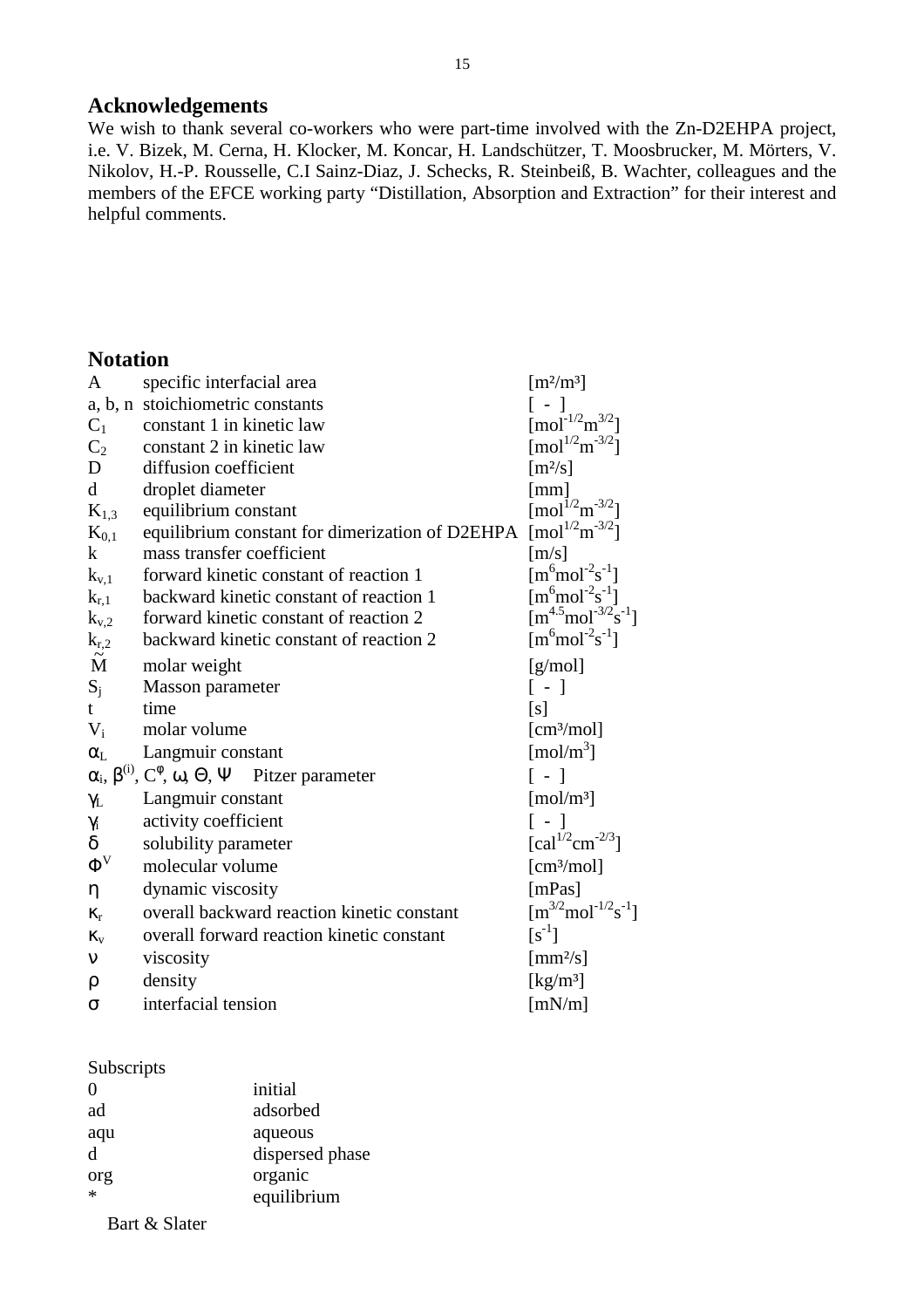### **References**

BAES, C.F, MOYER, B.A. (1988) Estimating Activity and Osmotic Coefficients in  $UO_2(NO_3)$  -  $HNO_3$  - NaNO<sub>3</sub> Mixtures Solvent Extraction and Ion Exchange, 6, 675-697

BAES, C.F, MOYER, B.A., CASE, G.N., CASE, F.I. (1990) SXLSQA, A computer program for including both complex formation and activity effects in the interpretation of solvent extraction data Sep. Sci. & Technol. 25, 1675

BART, H.J., KONCAR, M., MARR, R. (1987) The problem of test systems in liquid-liquid extraction CHISA '87, Prague, paper 235

BART, H.-J., BERGER, R., MISEK, T., SLATER, M.J., SCHRÖTER, J., WACHTER, B., (1994) Recommended systems for liquid extraction studies in: Godfrey/Slater (Eds.): Liquid-Liquid Extraction Equipment, Wiley & Sons, New York, 3, 15-43

BART, H.-J., ROUSSELLE, H.-P. (1999) Microkinetics and reaction equilibria in the System ZnSO<sub>4</sub>/D2EHPA/isododecane Hydrometallurgy 51, 285-298

BART, H.-J. (2001A) Reactive extraction Springer, Berlin

BART, H.-J. (2001B) From single droplet to column design Proceed. 6<sup>th</sup> World Congress of Chem. Engineering, 23./27.9.2001, Melbourne, Australia

CIANETTI, C., DANESI, P.R. (1983) Kinetics and mechanism of the interfacial mass transfer of  $Zn(II)$ , Co(II) and Ni(II) in the system:  $Bis(2ethylhexyl)phosphoric acid - n-dodecane - KNO<sub>3</sub> - water$ Solv. Extr. & Ion Exchange, 1, 9-26

CLEGG, S. L., RARD, J. A., PITZER, K. S. (1994) Thermodynamic Properties of 9-6 Mol/kg Aqueous Sulfuric Acid from 273.15 to 328.15 K J. Chem. Soc. Faraday Trans. 90, 1875-1894

ED. GODFREY, J. C., SLATER, M.J. (1994) Liquid-Liquid Extraction Equipment J. Wiley & Sons, New York

HANCIL, V., SLATER, M.J., YU, W. (1990) On the possible use of di-(2ethylhexyl)phosphoric acid/zinc as recommended system for liquid-liquid extraction: the effect of impurities on kinetics Hydrometallurgy 25, 375-386

HILDEBRAND, J.H., SCOTT, R.L. (1950) The solubility of nonelectrolytes  $3<sup>rd</sup>$  Edition, Reinhold Publishing Corp., New York

KLOCKER, H., SAINZ-DIAZ, C.I., WACHTER, B., BART, H.J., MARR, R. (1996a) Modelling of solvent extraction equilibria induding the nonideality of the aqueous and organic phases in the system zinc sulfate/D2EHPA; In: D.C. Shallcross, R. Paimin, L.M. Prvicic (Ed.): Value Adding Through Solvent Extraction; Proceed. ISEC 96, Melbourne, Austr., Vol. 1, 617-622

KLOCKER, H., (1996b) Multikomponentenstoffaustausch bei der Reaktivextraktion im System Zinksulfat/Di(2-ethylhexyl)-phosphorsäure Dissertation TU Graz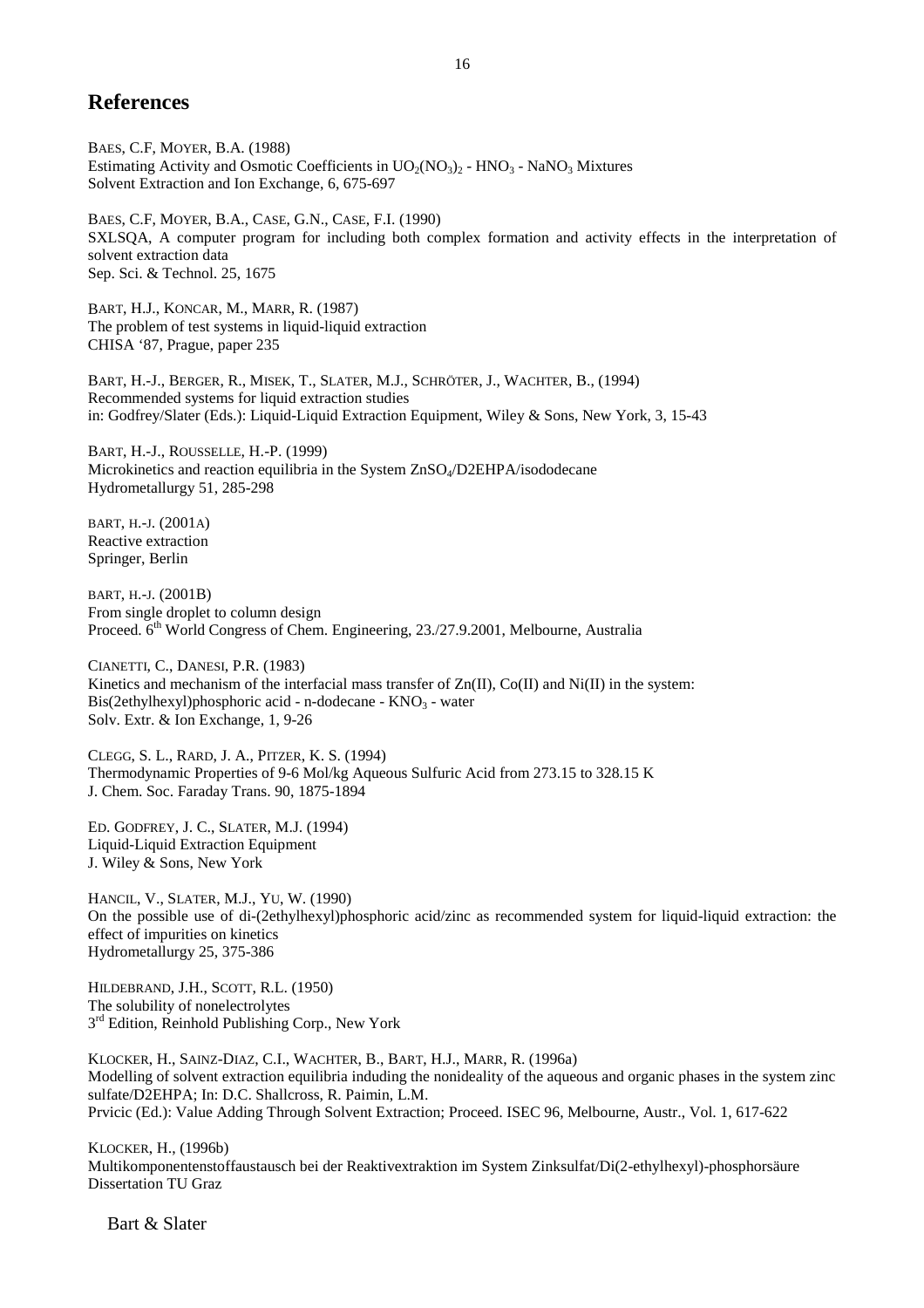KLOCKER, H., BART, H.J., MARR, R., MÜLLER, H. (1997) Mass transfer based on chemical potential theory: ZnSO<sub>4</sub>/H<sub>2</sub>SO<sub>4</sub>/D2EHPA AIChE J. 43, 10, 2479-2487

KOLARIK, Z., GRIMM, R. (1976) Acidic organophosphorous extractants.XXIV: The polmerization behaviour of Cu(II), Cd(II), Zn(II) and Co(II)complexes of di(2ethylhexyl)phosphoric acid in fully loaded organic phases J. Inorg. Nucl. Chem. 38, 1721-1727

KOLARIK, Z. (1982) Critical evaluation of some equilibrium constants involving acidic organophosphorus extractants Pure Appl. Chem. 54, 2593-2674

LE BAS, G. (1915) The molecular volumes of liquid chemical compounds Longmans, Green; New York

LO, T.C., BAIRD, M.H.I., HANSON, C., EDS. (1983) Handbook of solvent extraction John Wiley & Sons, New York

MANSUR, M.B., SLATER, M.J., BISCAIA JUN., E.C. (2002A) Kinetic analysis of the reactive liquid-liquid test system ZnSO<sub>4</sub>/D2EHPA/n-heptane Hydrometallurgy, in press

MANSUR, M.B., SLATER, M.J., BISCAIA JUN., E.C. (2002B) Equilibrium analysis of the reactive liquid-liquid test system  $ZnSO_4/D2EHPA/n$ -heptane Hydrometallurgy, in press

MISEK, T. (1978) Recommended systems for liquid extraction studies European Federation of Chemical Engineering, Working Party on Distillation, Absorption and Extraction The Institution of Chemical Engineers, Rugby, Warwickshire, ISBN 0 85295 113 2

MISEK, T., BERGER, R., SCHRÖTER, J. (Eds.) (1985) Standard test systems for liquid extraction studies 2nd Ed.: The Institution of Chemical Engineers, Rugby, UK

MÖRTERS, M., BART, H.-J. (2000) Fluorescence indicated mass transfer in reactive extraction Chem. Eng. Techn., 23, 4, 1-7

MÖRTERS, M. (2001) Zum Stoffübergang in Tropfen bei der Reaktivextraktion Shaker Verlag, Aachen

MÖRTERS, M., BART, H.-J. (2001) Mass transfer into droplets in reactive extraction Chem. Engng. & Processing, submitted

MOYER, B. A., BAES, C. F., CASE. G. N., LUMETTA, G. J., WILSON, N. M. (1993) Equilibrium analysis of aggregation behaviour in the solvent extraction of Cu(II) from sulphuric acid by didodecylnaphthalene sulfonic acid Sep. Sci. and Technol. 28, 81-113

NEUMAN, R.D., ZHOU, N.F., WU, J., JONES, M.A., GAONKAR, A.G., PARK, S.J. (1990) General model for aggregation of metal-extractant complexes in acidic organophosphorus solvent extraction Systems Sep. Sci. and Technol. 25, 1655-1674

NEWMAN, J.S. (1991) Electrochemical systems,  $2<sup>nd</sup> Ed$ . Prentice-Hall, Englewood Cliffs; New York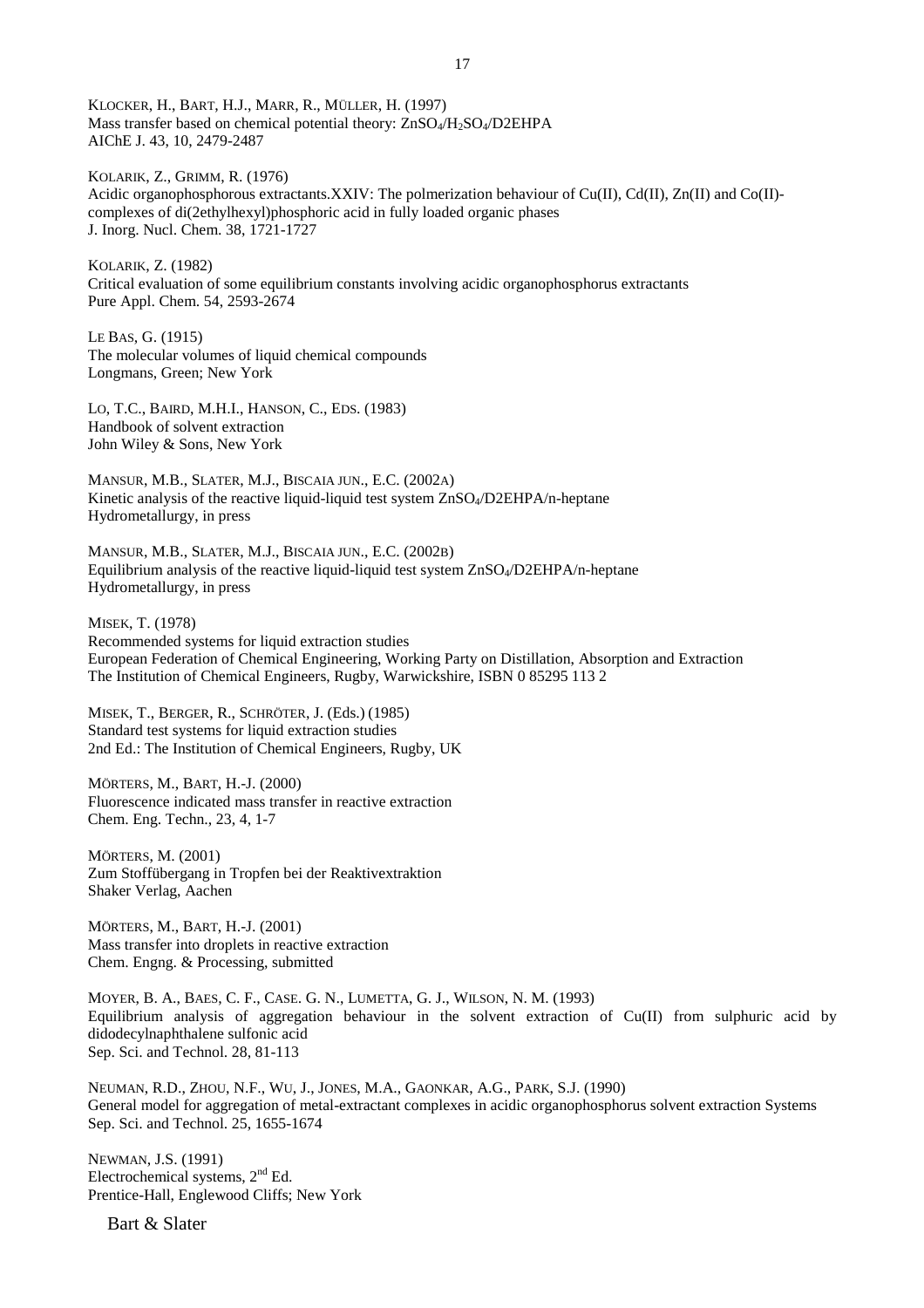NITSCH, W. (1989) Transportprozesse und chemische Reaktionen an fluiden Phasengrenzflächen DECHEMA-Monographie, 144, 285-302; VCH Verlagsgesellschaft mbH; Weinheim

PITZER, K.S. (1973) Thermodynamics of electrolytes. I. Theoretical basis and general equations J.Phys. Chem. 77, 268

PITZER, K.S (1975) Thermodynamics of electrolytes. V. Effects of higher-order electrostatic terms J. Soln. Chem. 4, 249-265

PITZER, K.S.; ROY, R.N.; SILVESTER, L.F. (1977) Thermodynamics of electrolytes. 7. Sulfuric acid J. Am. Chem. Soc. 99, 4930

PITZER, K.S.; SILVESTER, L.F. (1978) J. Phys. Chem. 82, 1239

PITZER, P.S (1979) Theory: Ion interaction approach; in: Activity coefficients in electrolyte solutions Pytkowicz (ed.), Vol. 1; CRC Press; Boca Raton, 157-208

REID, R.C.; PRAUSNITZ, J.M.; POLING, B.E. (1988) The properties of gases  $\&$  liquids, International edition;  $4<sup>th</sup>$  Edition. McGraw-Hill, Inc.; New York

RYDBERG, J., MUSIKAS, C., CHOPPIN, G. R. (Eds.) (1992) Principles and practices of solvent extraction Marcel Dekker, Inc.; New York

SAINZ-DIAZ, C., KLOCKER, H., MARR, R., BART, H.-J.(1996) New approach in the modelling of the extraction equilibrium of zinc with bis(2ethylhexyl)phosphoric acid Hydrometallurgy, 42, 1-11

SLATER, M.J. (1987) The possible use of D2EHPA/metal as a liquid-liquid extraction test system Working Party on Distillation, Absorption and Extraction of the EFCE, Prague

SLATER, M.J. (1994) Rate coefficients in liquid-liquid extraction systems in: Liquid-Liquid Extraction Equipment, Eds. J.C. Godfrey and M.J. Slater, 48-94, J. Wiley & Sons, New York

Ed. THORNTON, J.D. (1992) Science and practice of liquid-liquid extraction Oxford Sci. Pub., Charedon Press, Oxford

WACHTER, B., BART, H.-J, MOOSBRUGGER, T. MARR, R. (1993) Reactive liquid-liquid test system Zn/di(2ethylhexyl)phosphoric acid/n-dodecane. Equilibrium and kinetics Chem. Eng. Technology, 16, 413-421

WILKE, C.R., CHANG, P. (1955) Correlation of diffusion coefficients in dilute solutions AIChE J. 1, 264-270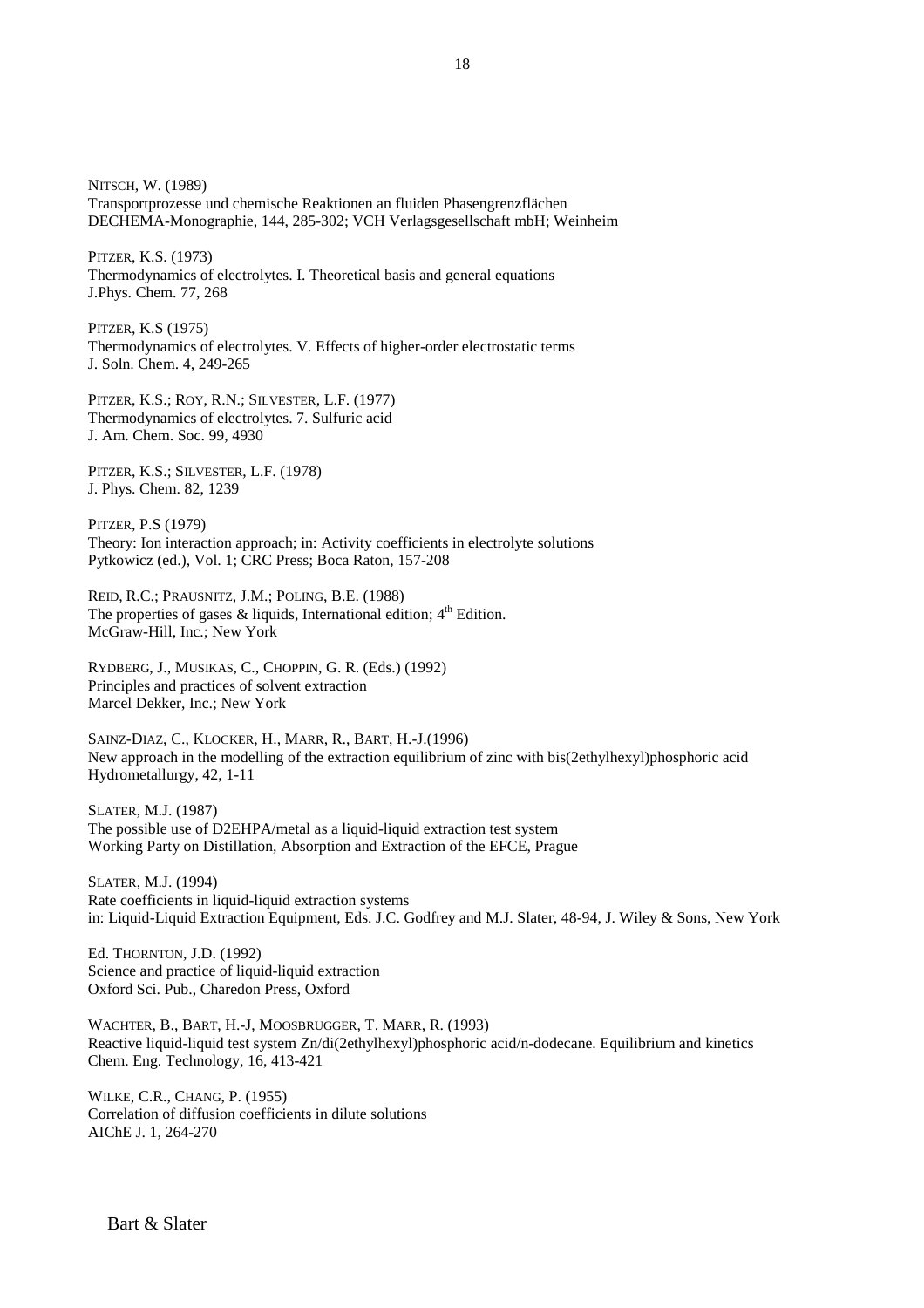## **Appendix A: Development of the Kinetic Model**

The kinetic model is based on the assumption that the following two reaction steps are ratedetermining:

reaction 1: 
$$
Zn^{2+} + 2(RH)_{ad} \xleftarrow{k_{v,1}, k_{r,1}} (ZnR_2)_{ad} + 2H^+ \tag{A.1}
$$

reaction 2: 
$$
(ZnR_2)_{ad} + 1.5\overline{R_2H_2} \xleftarrow{k_{v,2}, k_{r,2}} \overline{ZnR_2(RH)} + 2(RH)_{ad}
$$
 (A.2)

The rate law for reaction 1 is:

$$
-\frac{d[Zn^{2+}]}{dt} = k_{v,1} \cdot [Zn^{2+}] \cdot [(RH)_{ad}]^{2} - k_{r,1} \cdot [(ZnR_{2})_{ad}] \cdot [H^{+}]^{2}
$$
(A.3)

The rate law for reaction 2 is:

$$
-\frac{d[(ZnR_2)_{ad}]}{dt} = k_{v,2} \cdot [(ZnR_2)_{ad}] \cdot [\overline{R_2H_2}]^{1.5} - k_{r,2} \cdot [\overline{ZnR_2(RH)}] \cdot [(RH)_{ad}]^2 - k_{v,1} \cdot [Zn^{2+}] \cdot [(RH)_{ad}]^2 + k_{r,1} \cdot [(ZR)_{ad}] \cdot [H^+]^2
$$
\n(A.4)

With the assumption that the interfacial zinc complex is adsorbed quasistationary:

$$
-\frac{d[(ZnR_2)_{ad}]}{dt} = 0
$$
 (A.5)

equations (A.3) to (A.5) lead to:

$$
-\frac{d[Zn^{2+}]}{dt} = [(RH)_{ad}]^{2} \cdot \frac{k_{v,1} \cdot [Zn^{2+}] \cdot [\overline{R_{2}H_{2}}]^{1.5} - \frac{k_{r,1} \cdot k_{r,2}}{k_{v,2}} \cdot [H^{+}]^{2} \cdot [ZnR_{2}(RH)]}{[\overline{R_{2}H_{2}}]^{1.5} + \frac{k_{r,1}}{k_{v,2}} \cdot [H^{+}]^{2}}
$$
(A.6)

 $(RH)_{ad}$  can be described with the law of Langmuir:

$$
[(RH)_{ad}] = \frac{\alpha_L \cdot \frac{[RH]}{\gamma_L}}{1 + \frac{[RH]}{\gamma_L}}
$$
(A.7)

The equilibrium of the dimerisation reaction of monomeric D2EHPA-molecules

$$
\frac{1}{2}[\overline{R_2H_2}] \leftrightarrow \overline{RH} \qquad \text{with equilibrium constant } K_{0,1}
$$
\n(A.8)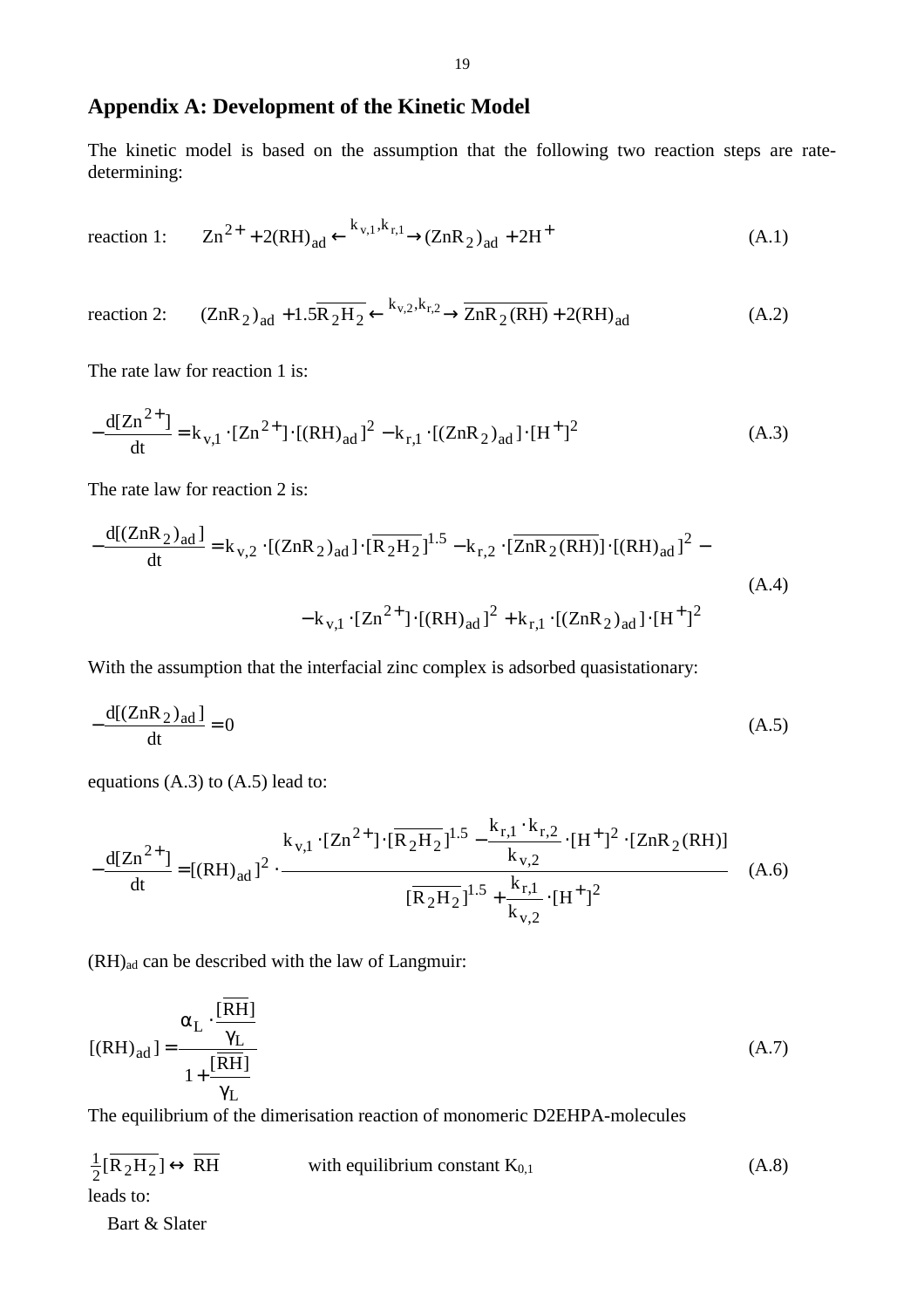$$
[\overline{\text{RH}}] = \text{K}_{0,1} \cdot [\overline{\text{R}_2 \text{H}_2}]^{0.5} \tag{A.9}
$$

With the introduction of the constant

$$
C_2 = \frac{\gamma_L}{K_{0,1}}\tag{A.10}
$$

equations (A.7) and (A.9) can be written as

$$
[(RH)_{ad}] = \alpha_L \frac{[\overline{R_2H_2}]^{0.5}}{C_2 + [\overline{R_2H_2}]^{0.5}}
$$
(A.11)

After the introduction of the constant

$$
C_1 = \frac{k_{r,1}}{k_{v,2}}
$$
 (A.12)

and the two overall reaction kinetic constants

$$
\kappa_{\rm v} = \alpha_{\rm L}^2 \cdot k_{\rm v,1} \tag{A.13}
$$

and

$$
\kappa_{\rm r} = \alpha_{\rm L}^2 \cdot \frac{k_{\rm r,1} \cdot k_{\rm r,2}}{k_{\rm v,2}} \tag{A.14}
$$

which are connected via the equilibrium constant

$$
K_{1,3} = \frac{\kappa_v}{\kappa_r} \tag{A.15}
$$

the combination of equations (A.6) and (A.11) leads to the mass transfer expression

$$
-\frac{d[Zn^{2+}]}{dt} = \frac{\kappa_v \cdot [\overline{R_2H_2}]^{1.5} \cdot [Zn^{2+}] - \kappa_r \cdot [H^+]^2 \cdot [ZnR_2(RH)]}{[\overline{R_2H_2}]^{1.5} + C_1 \cdot [H^+]^2} \cdot \left(\frac{\sqrt{[\overline{R_2H_2}]}]}{C2 + \sqrt{[\overline{R_2H_2}]}]} \right)^2 \tag{A.16}
$$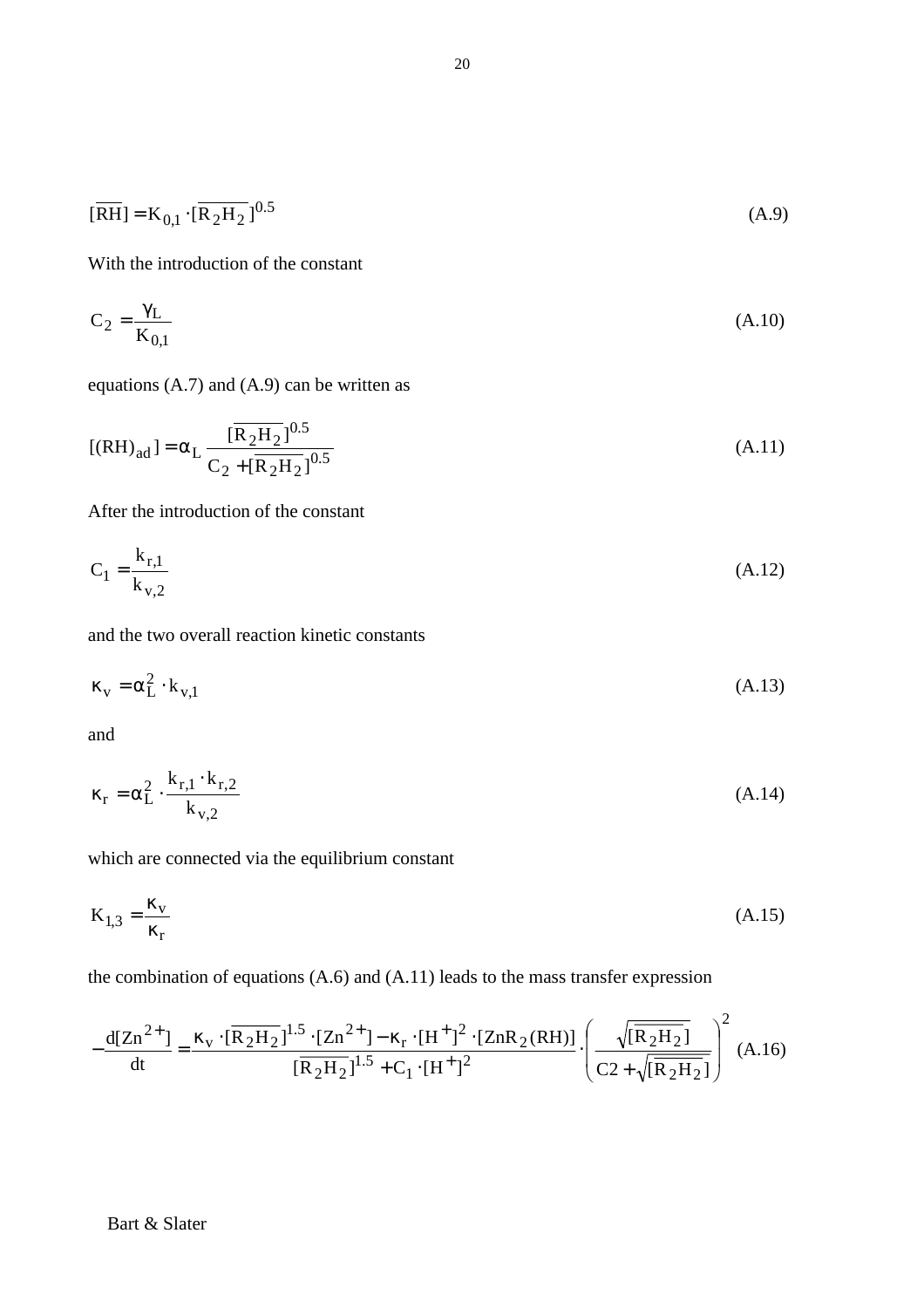| [ZnSO <sub>4</sub> ] | [H <sub>2</sub> SO <sub>4</sub> ] | [D2EHPA] | [ $Na2SO4$ ]     | $\mathbf T$              | [ZnSO <sub>4</sub> ] <sub>aq</sub> | $[Zn]_{org.}$ | density <sub>org</sub>   | $density_{aq}$           | viscosity <sub>org</sub> | viscosity <sub>aq</sub> | $pH$ -value <sub>aq</sub> | $\sigma$ |
|----------------------|-----------------------------------|----------|------------------|--------------------------|------------------------------------|---------------|--------------------------|--------------------------|--------------------------|-------------------------|---------------------------|----------|
| mol/L                | mol/L                             | mol/L    | mol/L            | $\bf K$                  | mol/L                              | mol/L         | $10^3$ kg/m <sup>3</sup> | $10^3$ kg/m <sup>3</sup> | mm <sup>2</sup> /s       | mm <sup>2</sup> /s      | $\overline{\phantom{a}}$  | mN/m     |
| start                | start                             | start    | start            | $\overline{\phantom{a}}$ | eq.                                | eq.           | eq.                      | eq.                      | eq.                      | eq.                     | eq.                       | eq.      |
| 0.0001               | $\overline{0}$                    | 0.005    | $\overline{0}$   | 298                      | 8.2569E-07                         | 9.9174E-05    | 0.74582                  | 0.9972                   | 1.607                    | 0.897                   | 3.66                      | 25.56    |
| 0.0001               | $\mathbf{0}$                      | 0.01     | $\boldsymbol{0}$ | 298                      | 4.7401E-07                         | 9.9526E-05    | 0.74613                  | 0.99733                  | 1.598                    | 0.889                   | 3.64                      | 25.28    |
| 0.0001               | $\Omega$                          | 0.015    | $\theta$         | 298                      | 2.3300E-07                         | 9.9767E-05    | 0.74667                  | 0.99733                  | 1.650                    | 0.950                   | 3.59                      | 24.98    |
| 0.0001               | $\mathbf{0}$                      | 0.02     | $\theta$         | 298                      | 1.0200E-07                         | 9.9898E-05    | 0.74694                  | 0.99734                  | 1.630                    | 0.950                   | 3.58                      | 24.43    |
| 0.0001               | $\mathbf{0}$                      | 0.03     | $\mathbf{0}$     | 298                      | 5.7430E-08                         | 9.9943E-05    | 0.7476                   | 0.99729                  | 1.679                    | 0.950                   | 3.62                      | 23.52    |
| 0.0001               | $\mathbf{0}$                      | 0.04     | $\mathbf{0}$     | 298                      | 2.4400E-08                         | 9.9976E-05    | 0.74839                  | 0.99735                  | 1.673                    | 0.950                   | 3.58                      | 23.16    |
| 0.0001               | $\mathbf{0}$                      | 0.06     | $\mathbf{0}$     | 298                      | 1.0000E-08                         | 9.9990E-05    | 0.74988                  | 0.99731                  | 1.702                    | 0.939                   | 3.50                      | 21.50    |
| 0.0001               | $\Omega$                          | 0.1      | $\boldsymbol{0}$ | 298                      | 1.0000E-08                         | 9.9990E-05    | 0.75281                  | 0.99712                  | 1.722                    | 0.941                   | 3.41                      | 20.24    |
| 0.0001               | $\overline{0}$                    | 0.2      | $\theta$         | 298                      | 1.0000E-08                         | 9.9990E-05    | 0.76063                  | 0.99745                  | 1.814                    | 0.939                   | 3.32                      | 15.41    |
| 0.005                | $\mathbf{0}$                      | 0.005    | $\boldsymbol{0}$ | 298                      | 3.9653E-03                         | 1.0347E-03    | 0.74576                  | 0.99797                  | 1.644                    | 0.951                   | 2.78                      | 28.96    |
| 0.005                | $\overline{0}$                    | 0.01     | $\theta$         | 298                      | 3.0988E-03                         | 1.9012E-03    | 0.74629                  | 0.998                    | 1.647                    | 0.976                   | 2.53                      | 27.55    |
| 0.005                | $\Omega$                          | 0.015    | $\Omega$         | 298                      | 2.4057E-03                         | 2.5943E-03    | 0.74668                  | 0.99791                  | 1.669                    | 0.964                   | 2.42                      | 26.60    |
| 0.005                | $\mathbf{0}$                      | 0.02     | $\mathbf{0}$     | 298                      | 1.9776E-03                         | 3.0224E-03    | 0.74711                  | 0.99789                  | 1.675                    | 0.963                   | 2.35                      | 26.19    |
| 0.005                | $\mathbf{0}$                      | 0.03     | $\boldsymbol{0}$ | 298                      | 1.2895E-03                         | 3.7105E-03    | 0.74778                  | 0.99772                  | 1.677                    | 0.961                   | 2.27                      | 25.07    |
| 0.005                | $\mathbf{0}$                      | 0.04     | $\overline{0}$   | 298                      | 9.3782E-04                         | 4.0622E-03    | 0.74865                  | 0.99778                  | 1.689                    | 0.958                   | 2.22                      | 24.72    |
| 0.005                | $\Omega$                          | 0.06     | $\theta$         | 298                      | 5.0968E-04                         | 4.4903E-03    | 0.75016                  | 0.99782                  | 1.710                    | 0.957                   | 2.17                      | 24.19    |
| 0.005                | $\Omega$                          | 0.1      | $\theta$         | 298                      | 1.8502E-04                         | 4.8150E-03    | 0.75324                  | 0.99756                  | 1.748                    | 0.949                   | 2.19                      | 22.42    |
| 0.005                | $\mathbf{0}$                      | 0.2      | $\boldsymbol{0}$ | 298                      | 4.0775E-04                         | 4.5923E-03    | 0.76093                  | 0.9978                   | 1.861                    | 0.942                   | 2.20                      | 20.65    |
| 0.05                 | $\mathbf{0}$                      | 0.005    | $\boldsymbol{0}$ | 298                      | 4.9847E-02                         | 1.5291E-04    | 0.74593                  | 1.00501                  | 1.646                    | 0.998                   | 2.76                      | 28.76    |
| 0.05                 | $\Omega$                          | 0.01     | $\theta$         | 298                      | 4.5872E-02                         | 4.1284E-03    | 0.74639                  | 1.00503                  | 1.636                    | 0.922                   | 2.55                      | 27.99    |
| 0.05                 | $\Omega$                          | 0.015    | $\theta$         | 298                      | 4.4750E-02                         | 5.2497E-03    | 0.74689                  | 1.00486                  | 1.610                    | 0.926                   | 2.41                      | 28.07    |
| 0.05                 | $\overline{0}$                    | 0.02     | $\boldsymbol{0}$ | 298                      | 4.2712E-02                         | 7.2885E-03    | 0.74728                  | 1.00482                  | 1.616                    | 0.977                   | 2.30                      | 27.96    |
| 0.05                 | $\mathbf{0}$                      | 0.03     | $\boldsymbol{0}$ | 298                      | 4.2508E-02                         | 7.4924E-03    | 0.74807                  | 1.00479                  | 1.770                    | 0.940                   | 2.12                      | 26.89    |
| 0.05                 | $\boldsymbol{0}$                  | 0.04     | $\theta$         | 298                      | 4.0673E-02                         | 9.3272E-03    | 0.74898                  | 1.00464                  | 1.680                    | 0.970                   | 2.05                      | 25.20    |
| 0.05                 | $\Omega$                          | 0.06     | $\theta$         | 298                      | 3.8226E-02                         | 1.1774E-02    | 0.75076                  | 1.00448                  | 1.702                    | 0.963                   | 1.86                      | 24.49    |
| 0.05                 | $\boldsymbol{0}$                  | 0.1      | $\boldsymbol{0}$ | 298                      | 3.4251E-02                         | 1.5749E-02    | 0.75433                  | 1.00382                  | 1.739                    | 0.957                   | 1.73                      | 23.20    |
| 0.05                 | $\boldsymbol{0}$                  | 0.2      | $\theta$         | 298                      | 2.4363E-02                         | 2.5637E-02    | 0.7623                   | 1.0031                   | 1.849                    | 0.989                   | 1.57                      | 19.84    |
| 0.0001               | 0.0005                            | 0.005    | $\boldsymbol{0}$ | 298                      | 1.7533E-05                         | 8.2467E-05    | 0.74574                  | 0.9973                   | 1.644                    | 0.940                   | 2.96                      | 27.05    |

# **Appendix B: Equilibrium Data and Physical Properties (Density, Dynamic Viscosity and Interfacial Tension)**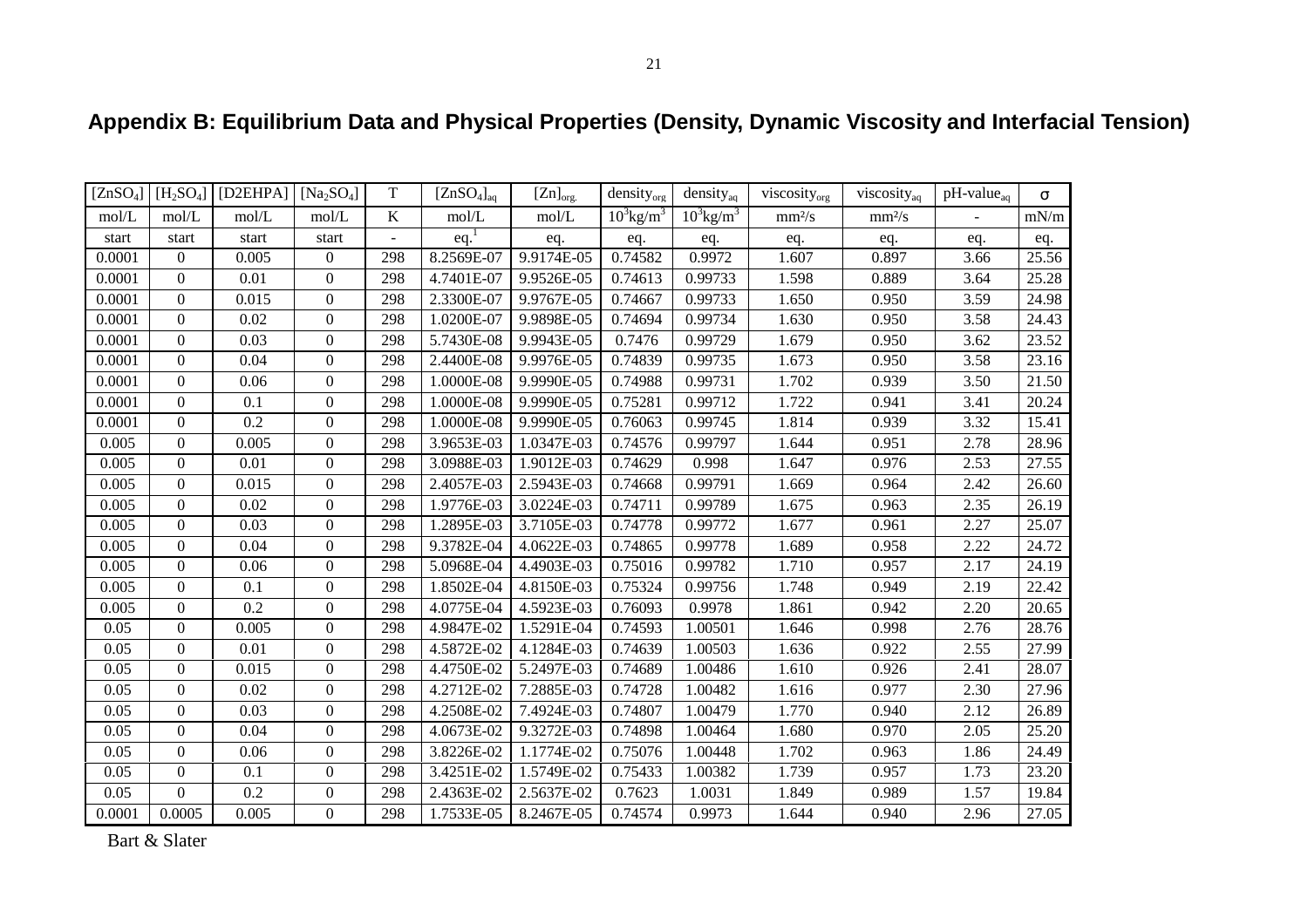|        |        | $[ZnSO_4]   [H_2SO_4]   [D2EHPA]   [Na_2SO_4]$ |                  | T              | $[ZnSO_4]_{aq}$ | $[Zn]_{org.}$  | density <sub>org</sub>   | $density_{aq}$           | viscosity $_{org}$ | viscosity <sub>aq</sub> | $pH$ -value <sub>aq</sub> | $\sigma$ |
|--------|--------|------------------------------------------------|------------------|----------------|-----------------|----------------|--------------------------|--------------------------|--------------------|-------------------------|---------------------------|----------|
| mol/L  | mol/L  | mol/L                                          | mol/L            | $\bf K$        | mol/L           | mol/L          | $10^3$ kg/m <sup>3</sup> | $10^3$ kg/m <sup>3</sup> | mm <sup>2</sup> /s | mm <sup>2</sup> /s      |                           | mN/m     |
| start  | start  | start                                          | start            | $\blacksquare$ | eq.             | eq.            | eq.                      | eq.                      | eq.                | eq.                     | eq.                       | eq.      |
| 0.0001 | 0.0005 | 0.02                                           | $\mathbf{0}$     | 298            | 2.4465E-06      | 9.7554E-05     | 0.74692                  | 0.99737                  | 1.659              | 0.941                   | 2.95                      | 22.57    |
| 0.0001 | 0.0005 | 0.05                                           | $\boldsymbol{0}$ | 298            | 2.2426E-06      | 9.7757E-05     | 0.74928                  | 0.99746                  | 1.676              | 0.935                   | 2.94                      | 22.43    |
| 0.0001 | 0.0005 | 0.1                                            | $\boldsymbol{0}$ | 298            | 6.1162E-08      | 9.9939E-05     | 0.75276                  | 0.99705                  | 1.725              | 0.857                   | 3.00                      | 20.04    |
| 0.0001 | 0.0005 | 0.2                                            | $\boldsymbol{0}$ | 298            | 2.0387E-08      | 9.9980E-05     | 0.76026                  | 0.99732                  | 1.807              | 0.850                   | 2.93                      | 18.95    |
| 0.005  | 0.0005 | 0.005                                          | $\boldsymbol{0}$ | 298            | 4.1081E-03      | 8.9195E-04     | 0.74592                  | 0.99821                  | 1.597              | 0.849                   | 2.60                      | 27.92    |
| 0.005  | 0.0005 | 0.02                                           | $\boldsymbol{0}$ | 298            | 2.3547E-03      | 2.6453E-03     | 0.74707                  | 0.99801                  | 1.655              | 0.956                   | 2.31                      | 24.74    |
| 0.005  | 0.0005 | 0.05                                           | $\boldsymbol{0}$ | 298            | 9.2762E-04      | 4.0724E-03     | 0.74936                  | 0.99786                  | 1.674              | 0.939                   | 2.15                      | 23.59    |
| 0.005  | 0.0005 | 0.1                                            | $\boldsymbol{0}$ | 298            | 7.9511E-04      | 4.2049E-03     | 0.75313                  | 0.99783                  | 1.725              | 0.944                   | 2.11                      | 22.26    |
| 0.005  | 0.0005 | 0.2                                            | $\boldsymbol{0}$ | 298            | $1.4271E-04$    | 4.8573E-03     | 0.76056                  | 0.99786                  | 1.837              | 0.940                   | 2.20                      | 19.94    |
| 0.05   | 0.0005 | 0.005                                          | $\overline{0}$   | 298            | 5.0765E-02      | $0.0000E + 00$ | 0.74584                  | 1.00567                  | 1.643              | 0.957                   | 2.79                      | 29.05    |
| 0.05   | 0.0005 | 0.02                                           | $\boldsymbol{0}$ | 298            | 4.6585E-02      | 3.4149E-03     | 0.74725                  | 1.00525                  | 1.636              | 0.959                   | 2.33                      | 27.57    |
| 0.05   | 0.0005 | 0.05                                           | $\boldsymbol{0}$ | 298            | 3.9653E-02      | 1.0347E-02     | 0.74975                  | 1.00447                  | 1.645              | 0.967                   | 1.98                      | 25.80    |
| 0.05   | 0.0005 | 0.1                                            | $\boldsymbol{0}$ | 298            | 3.2212E-02      | 1.7788E-02     | 0.75405                  | 1.00385                  | 1.739              | 0.997                   | 1.76                      | 23.67    |
| 0.05   | 0.0005 | 0.2                                            | $\theta$         | 298            | 2.3445E-02      | 2.6555E-02     | 0.76203                  | 1.00303                  | 1.845              | 0.952                   | 1.59                      | 21.89    |
| 0.0001 | 0.001  | 0.005                                          | $\mathbf{0}$     | 298            | 4.4037E-05      | 5.5963E-05     | 0.74572                  | 0.99735                  | 1.647              | 0.950                   | 2.72                      | 28.50    |
| 0.0001 | 0.001  | 0.02                                           | $\theta$         | 298            | 6.7278E-06      | 9.3272E-05     | 0.74691                  | 0.99749                  | 1.657              | 0.950                   | 2.71                      | 25.84    |
| 0.0001 | 0.001  | 0.05                                           | $\Omega$         | 298            | 3.0581E-06      | 9.6942E-05     | 0.74908                  | 0.99752                  | 1.677              | 0.945                   | 2.68                      | 22.91    |
| 0.0001 | 0.001  | 0.1                                            | $\boldsymbol{0}$ | 298            | 2.9052E-06      | 9.7095E-05     | 0.75361                  | 0.99752                  | 1.755              | 0.908                   | 2.71                      | 21.20    |
| 0.0001 | 0.001  | 0.2                                            | $\boldsymbol{0}$ | 298            | 2.6504E-06      | 9.7350E-05     | 0.76027                  | 0.99757                  | 1.849              | 0.897                   | 2.73                      | 19.59    |
| 0.005  | 0.001  | 0.005                                          | $\boldsymbol{0}$ | 298            | 4.3323E-03      | 6.6769E-04     | 0.74593                  | 0.99826                  | 1.634              | 0.894                   | 2.55                      | 28.79    |
| 0.005  | 0.001  | 0.02                                           | $\boldsymbol{0}$ | 298            | 2.6606E-03      | 2.3394E-03     | 0.74705                  | 0.99806                  | 1.695              | 0.957                   | 2.29                      | 25.26    |
| 0.005  | 0.001  | 0.05                                           | $\boldsymbol{0}$ | 298            | 1.0092E-03      | 3.9908E-03     | 0.74937                  | 0.99793                  | 1.690              | 0.961                   | 2.13                      | 24.22    |
| 0.005  | 0.001  | 0.1                                            | $\boldsymbol{0}$ | 298            | 2.9052E-04      | 4.7095E-03     | 0.75311                  | 0.9979                   | 1.771              | 0.963                   | 2.08                      | 22.37    |
| 0.005  | 0.001  | 0.2                                            | $\boldsymbol{0}$ | 298            | 1.2844E-04      | 4.8716E-03     | 0.76051                  | 0.9979                   | 1.865              | 0.966                   | 2.12                      | 19.93    |
| 0.05   | 0.001  | 0.005                                          | $\boldsymbol{0}$ | 298            | 5.2701E-02      | $0.0000E + 00$ | 0.74602                  | 1.00564                  | 1.645              | 0.983                   | 2.67                      | 29.62    |
| 0.05   | 0.001  | 0.02                                           | $\boldsymbol{0}$ | 298            | 4.8471E-02      | 1.5291E-03     | 0.74725                  | 1.00526                  | 1.653              | 0.972                   | 2.23                      | 27.83    |
| 0.05   | 0.001  | 0.05                                           | $\boldsymbol{0}$ | 298            | 4.0979E-02      | 9.0214E-03     | 0.7498                   | 1.0046                   | 1.717              | 0.990                   | 1.92                      | 25.18    |
| 0.05   | 0.001  | 0.1                                            | $\boldsymbol{0}$ | 298            | 3.3435E-02      | 1.6565E-02     | 0.75405                  | 1.00395                  | 1.764              | 0.983                   | 1.73                      | 23.56    |
| 0.05   | 0.001  | 0.2                                            | $\mathbf{0}$     | 298            | 2.9256E-02      | 2.0744E-02     | 0.7621                   | 1.00313                  | 1.852              | 0.986                   | 1.55                      | 21.70    |
| 0.0001 | 0.01   | 0.005                                          | $\mathbf{0}$     | 298            | 1.0418E-04      | $0.0000E + 00$ | 0.7458                   | 0.99819                  | 1.647              | 0.957                   | 1.81                      | 29.71    |
| 0.0001 | 0.01   | 0.02                                           | $\boldsymbol{0}$ | 298            | 1.0291E-04      | $0.0000E + 00$ | 0.74677                  | 0.99805                  | 1.674              | 0.971                   | 1.88                      | 25.68    |
| 0.0001 | 0.01   | 0.05                                           | $\overline{0}$   | 298            | 4.9694E-05      | 5.0306E-05     | 0.74908                  | 0.99815                  | 1.685              | 0.957                   | 1.86                      | 23.72    |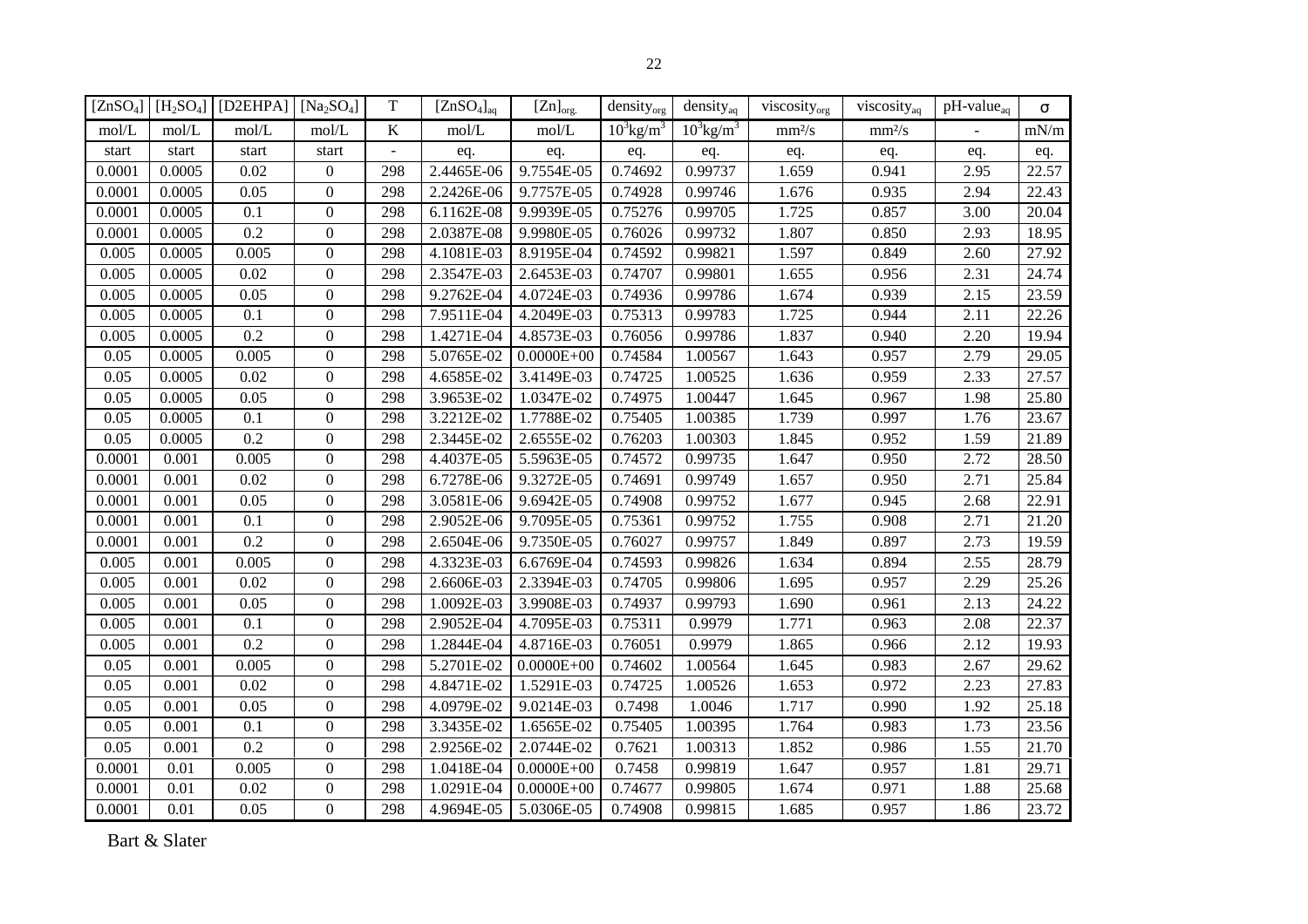|                |        | $[ZnSO_4]$ [H <sub>2</sub> SO <sub>4</sub> ] [D2EHPA] [Na <sub>2</sub> SO <sub>4</sub> ] |                  | T       | $[ZnSO_4]_{aq}$    | $[Zn]_{org.}$  | density <sub>org</sub>   | density <sub>aq</sub>    | viscosity <sub>org</sub> | viscosity <sub>aq</sub> | $pH$ -value <sub>aq</sub> | $\sigma$ |
|----------------|--------|------------------------------------------------------------------------------------------|------------------|---------|--------------------|----------------|--------------------------|--------------------------|--------------------------|-------------------------|---------------------------|----------|
| mol/L          | mol/L  | mol/L                                                                                    | mol/L            | $\bf K$ | mol/L              | mol/L          | $10^3$ kg/m <sup>3</sup> | $10^3$ kg/m <sup>3</sup> | mm <sup>2</sup> /s       | mm <sup>2</sup> /s      |                           | mN/m     |
| start          | start  | start                                                                                    | start            |         | $eq.$ <sup>1</sup> | eq.            | eq.                      | eq.                      | eq.                      | eq.                     | eq.                       | eq.      |
| 0.0001         | 0.01   | 0.1                                                                                      | $\overline{0}$   | 298     | $2.4924E-05$       | 7.5076E-05     | 0.7528                   | 0.9982                   | 1.725                    | 0.948                   | 1.87                      | 21.99    |
| 0.0001         | 0.01   | 0.2                                                                                      | $\overline{0}$   | 298     | 1.0550E-05         | 8.9450E-05     | 0.76026                  | 0.99816                  | 1.867                    | 0.908                   | 1.88                      | 20.62    |
| 0.005          | 0.01   | 0.005                                                                                    | $\overline{0}$   | 298     | 5.0856E-03         | $0.0000E + 00$ | 0.74583                  | 0.9989                   | 1.646                    | 0.911                   | 1.88                      | 29.21    |
| 0.005          | 0.01   | 0.02                                                                                     | $\boldsymbol{0}$ | 298     | 4.4037E-03         | 5.9633E-04     | 0.74697                  | 0.99888                  | 1.623                    | 0.904                   | 1.85                      | 26.41    |
| 0.005          | 0.01   | 0.05                                                                                     | $\boldsymbol{0}$ | 298     | 2.9893E-03         | 2.0107E-03     | 0.7492                   | 0.99872                  | 1.694                    | 0.968                   | 1.82                      | 24.25    |
| 0.005          | 0.01   | 0.1                                                                                      | $\boldsymbol{0}$ | 298     | 1.6922E-03         | 3.3078E-03     | 0.75302                  | 0.99866                  | 1.741                    | 0.964                   | 1.77                      | 22.37    |
| 0.005          | 0.01   | 0.2                                                                                      | $\boldsymbol{0}$ | 298     | 9.5821E-04         | 4.0418E-03     | 0.76044                  | 0.99859                  | 1.841                    | 0.957                   | 1.74                      | 20.31    |
| 0.05           | 0.01   | 0.005                                                                                    | $\overline{0}$   | 298     | 5.0357E-02         | $0.0000E + 00$ | 0.74584                  | 1.00625                  | 1.644                    | 0.975                   | 2.02                      | 29.14    |
| 0.05           | 0.01   | 0.02                                                                                     | $\overline{0}$   | 298     | 4.8318E-02         | 1.6820E-03     | 0.74708                  | 1.00594                  | 1.666                    | 0.987                   | 1.92                      | 27.11    |
| 0.05           | 0.01   | 0.05                                                                                     | $\overline{0}$   | 298     | 4.2202E-02         | 7.7982E-03     | 0.74954                  | 1.00545                  | 1.690                    | 0.986                   | 1.76                      | 25.11    |
| 0.05           | 0.01   | 0.1                                                                                      | $\boldsymbol{0}$ | 298     | 3.5168E-02         | 1.4832E-02     | 0.75355                  | 1.0048                   | 1.742                    | 0.978                   | 1.62                      | 23.37    |
| 0.05           | 0.01   | 0.2                                                                                      | $\boldsymbol{0}$ | 298     | 2.7523E-02         | 2.2477E-02     | 0.76099                  | 1.004                    | 1.844                    | 0.975                   | 1.49                      | 21.57    |
| 0.05           | 0.0005 | 0.1                                                                                      | 0.1              | 298     | 3.0071E-02         | 1.9929E-02     | 0.7575                   | 1.01557                  | 1.764                    | 0.956                   | 1.94                      | 23.73    |
| 0.05           | 0.0005 | 0.1                                                                                      | 0.2              | 298     | 2.9460E-02         | 2.0540E-02     | 0.75359                  | 1.02732                  | 1.748                    | 1.001                   | 2.04                      | 23.51    |
| 0.05           | 0.0005 | 0.1                                                                                      | 0.5              | 298     | 2.7217E-02         | 2.2783E-02     | 0.75383                  | 1.06305                  | 1.760                    | 1.076                   | 2.18                      | 22.79    |
| 0.05           | 0.0005 | 0.1                                                                                      | $\mathbf{1}$     | 298     | 2.6198E-02         | 2.3802E-02     | 0.75364                  | 1.12016                  | 1.764                    | 1.381                   | 2.31                      | 21.79    |
| 0.05           | 0.0005 | 0.1                                                                                      | 1.5              | 298     | 2.6096E-02         | 2.3904E-02     | 0.75399                  | 1.17354                  | 1.766                    | 1.681                   | 2.39                      | 21.64    |
| 0.05           | 0.0005 | 0.1                                                                                      | $\overline{2}$   | 298     | 2.5994E-02         | 2.4006E-02     | 0.75376                  | 1.22631                  | 1.767                    | 2.113                   | 2.42                      | 21.60    |
| $\overline{0}$ | 0.0005 | $\overline{0}$                                                                           | $\boldsymbol{0}$ | 283     | $0.0000E + 00$     | $0.0000E + 00$ | 0.76202                  | 1.00394                  | 2.125                    | 1.416                   | 3.00                      | 40.09    |
| 0.05           | 0.0005 | $\Omega$                                                                                 | $\boldsymbol{0}$ | 283     | 5.0765E-02         | $0.0000E + 00$ | 0.76185                  | 1.01238                  | 2.124                    | 1.461                   | 3.30                      | 39.68    |
| $\overline{0}$ | 0.0005 | 0.2                                                                                      | $\boldsymbol{0}$ | 283     | $0.0000E + 00$     | $0.0000E + 00$ | 0.77726                  | 1.00398                  | 2.422                    | 1.425                   | 3.05                      | 18.69    |
| 0.05           | 0.0005 | 0.2                                                                                      | $\mathbf{0}$     | 283     | 2.3344E-02         | 2.6656E-02     | 0.77884                  | 1.00962                  | 2.444                    | 1.458                   | 1.65                      | 19.81    |
| $\mathbf{0}$   | 0.0005 | $\mathbf{0}$                                                                             | $\boldsymbol{0}$ | 293     | $0.0000E + 00$     | $0.0000E + 00$ | 0.74823                  | 0.99658                  | 1.650                    | 0.912                   | 3.01                      | 41.71    |
| 0.05           | 0.0005 | $\mathbf{0}$                                                                             | $\boldsymbol{0}$ | 293     | 5.0968E-02         | $0.0000E + 00$ | 0.7448                   | 1.00443                  | 1.785                    | 1.120                   | 3.29                      | 37.80    |
| $\overline{0}$ | 0.0005 | 0.2                                                                                      | $\boldsymbol{0}$ | 293     | $0.0000E + 00$     | $0.0000E + 00$ | 0.75891                  | 0.99613                  | 2.013                    | 1.087                   | 3.03                      | 19.60    |
| 0.05           | 0.0005 | 0.2                                                                                      | $\boldsymbol{0}$ | 293     | 1.5902E-02         | 3.4098E-02     | 0.76002                  | 1.00166                  | 2.024                    | 1.113                   | 1.56                      | 21.21    |
| $\overline{0}$ | 0.0005 | $\mathbf{0}$                                                                             | $\boldsymbol{0}$ | 303     | $0.0000E + 00$     | $0.0000E + 00$ | 0.7411                   | 0.99566                  | 1.554                    | 0.891                   | 3.12                      | 40.19    |
| 0.05           | 0.0005 | $\Omega$                                                                                 | $\boldsymbol{0}$ | 303     | 5.1784E-02         | $0.0000E + 00$ | 0.74111                  | 1.00393                  | 1.552                    | 0.912                   | 3.41                      | 34.37    |
| $\overline{0}$ | 0.0005 | 0.2                                                                                      | $\boldsymbol{0}$ | 303     | $0.0000E + 00$     | $0.0000E + 00$ | 0.75513                  | 0.99432                  | 1.720                    | 0.888                   | 2.99                      | 19.92    |
| 0.05           | 0.0005 | 0.2                                                                                      | $\overline{0}$   | 303     | 2.4363E-02         | 2.5637E-02     | 0.75704                  | 1.00096                  | 1.740                    | 0.899                   | 1.68                      | 22.11    |
| $\overline{0}$ | 0.0005 | $\Omega$                                                                                 | 1                | 283     | $0.0000E + 00$     | $0.0000E + 00$ | 0.77009                  | 1.12262                  | 2.125                    | 1.325                   | 3.99                      | 42.87    |
| 0.05           | 0.0005 | $\mathbf{0}$                                                                             | $\mathbf{1}$     | 283     | 4.9439E-02         | 5.6065E-04     | 0.76359                  | 1.1327                   | 2.145                    | 2.059                   | 3.97                      | 39.92    |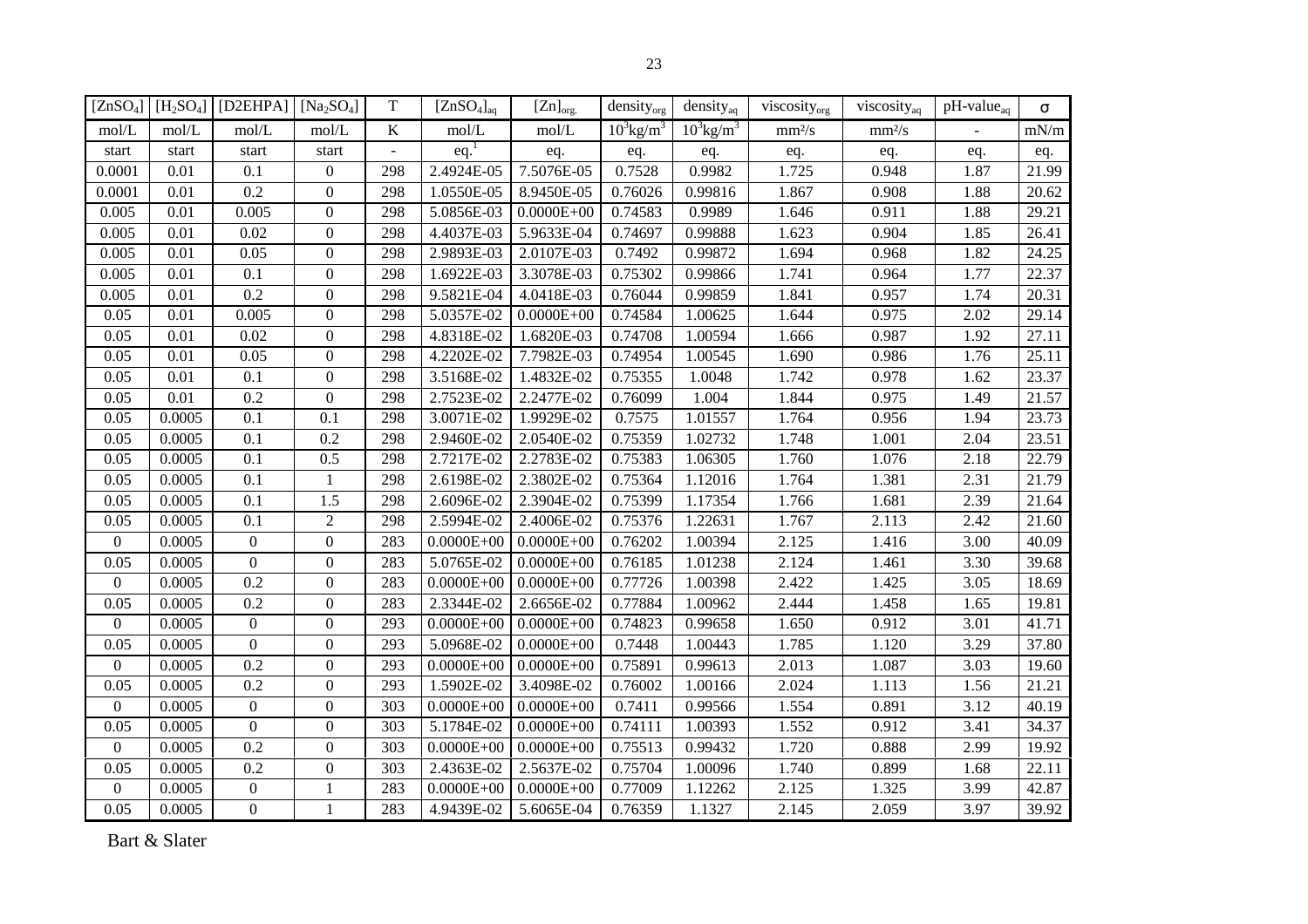| [ZnSO <sub>4</sub> ] | [H <sub>2</sub> SO <sub>4</sub> ] | [D2EHPA] | [ $Na2SO4$ ] | T                        | $[ZnSO_4]_{aq}$ | $[Zn]_{org.}$  | $density_{org}$          | $density_{aq}$           | viscosity <sub>org</sub> | viscosity <sub>aq</sub> | $pH$ -value <sub>aq</sub> | $\sigma$ |
|----------------------|-----------------------------------|----------|--------------|--------------------------|-----------------|----------------|--------------------------|--------------------------|--------------------------|-------------------------|---------------------------|----------|
| mol/L                | Mol/L                             | mol/L    | mol/L        | K                        | mol/L           | mol/L          | $10^3$ kg/m <sup>3</sup> | $10^3$ kg/m <sup>3</sup> | mm <sup>2</sup> /s       | mm <sup>2</sup> /s      | $\overline{\phantom{a}}$  | mN/m     |
| start                | <b>Start</b>                      | start    | start        | $\overline{\phantom{0}}$ | eq.             | eq.            | eq.                      | eq.                      | eq.                      | eq.                     | eq.                       | eq.      |
| $\mathbf{0}$         | 0.0005                            | 0.2      |              | 283                      | $0.0000E + 00$  | $0.0000E + 00$ | 0.76872                  | 1.12015                  | 2.448                    | 1.880                   | 3.10                      | 23.54    |
| 0.05                 | 0.0005                            | 0.2      |              | 283                      | .5545E-02       | 3.4455E-02     | 0.77031                  | 1.12047                  | 2.459                    | 1.908                   | 2.17                      | 18.64    |
| $\theta$             | 0.0005                            | $\theta$ |              | 293                      | $0.0000E + 00$  | $0.0000E + 00$ | 0.74847                  | 1.11735                  | 1.798                    | 1.548                   | 3.97                      | 36.63    |
| 0.05                 | 0.0005                            | $\theta$ |              | 293                      | 5.1274E-02      | $0.0000E + 00$ | 0.7484                   | 1.12474                  | 1.794                    | 1.589                   | 3.91                      | 42.41    |
| $\theta$             | 0.0005                            | 0.2      |              | 293                      | $0.0000E + 00$  | $0.0000E + 00$ | 0.76272                  | 1.11564                  | 2.035                    | 1.512                   | 3.10                      | 23.55    |
| 0.05                 | 0.0005                            | 0.2      |              | 293                      | 1.7125E-02      | 3.2875E-02     | 0.76478                  | 1.11991                  | 2.049                    | 1.536                   | 2.12                      | 19.15    |
| $\theta$             | 0.0005                            | $\theta$ |              | 303                      | $0.0000E + 00$  | $0.0000E + 00$ | 0.74143                  | 1.10905                  | 1.543                    | 1.227                   | 3.98                      | 26.99    |
| 0.05                 | 0.0005                            | $\theta$ |              | 303                      | 5.0255E-02      | $0.0000E + 00$ | 0.74113                  | 1.11916                  | 1.546                    | 1.256                   | 3.94                      | 37.14    |
| $\theta$             | 0.0005                            | 0.2      |              | 303                      | $0.0000E + 00$  | $0.0000E + 00$ | 0.75555                  | 1.11236                  | 1.728                    | 1.209                   | 3.10                      | 19.26    |
| 0.05                 | 0.0005                            | 0.2      |              | 303                      | .4781E-02       | 3.5219E-02     | 0.75776                  | 1.11537                  | 1.741                    | 1.249                   | 2.09                      | 20.32    |

 $1$  eq .... equilibrium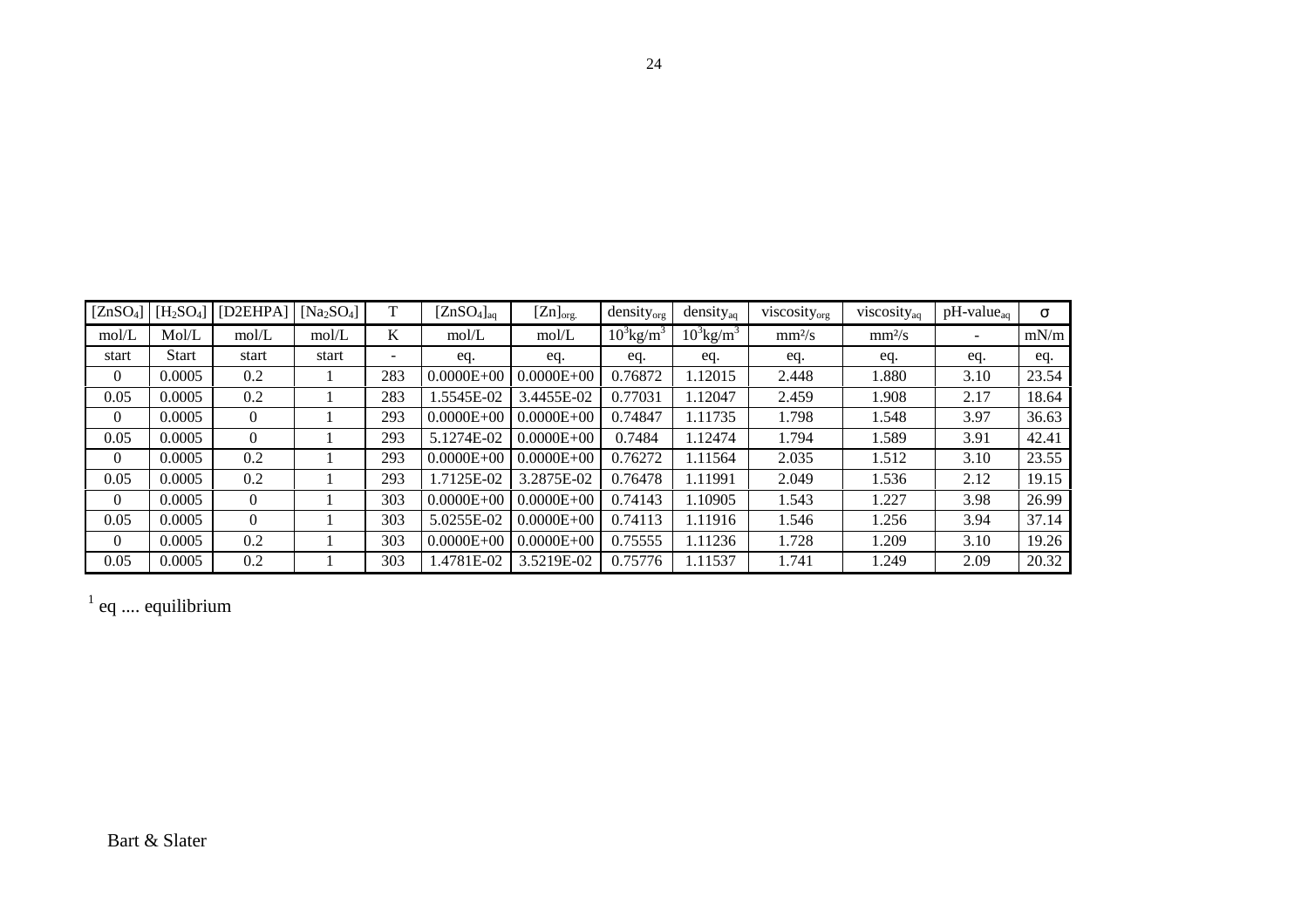| mmol/m <sup>2</sup> s<br>mol/L<br>mol/L<br>mol/L<br>mol/L<br>${\bf S}$<br>$\boldsymbol{0}$<br>2.00E-04<br>$0.00E + 00$<br>0.01<br>2.01E-06<br>0.0007 | mol/L<br>0.001 |
|------------------------------------------------------------------------------------------------------------------------------------------------------|----------------|
|                                                                                                                                                      |                |
|                                                                                                                                                      |                |
| 1.89E-04<br>600<br>1.79E-06<br>1.08E-05                                                                                                              |                |
| 1200<br>1.61E-06<br>1.78E-04<br>2.22E-05                                                                                                             |                |
| 1800<br>1.45E-06<br>1.67E-04<br>3.32E-05                                                                                                             |                |
| 3600<br>1.10E-06<br>1.44E-04<br>5.61E-05                                                                                                             |                |
| 8.58E-07<br>1.25E-04<br>7.48E-05<br>5400                                                                                                             |                |
| 7200<br>6.90E-07<br>1.08E-04<br>9.24E-05                                                                                                             |                |
| 9000<br>5.66E-07<br>9.38E-05<br>1.06E-04                                                                                                             |                |
|                                                                                                                                                      |                |
| $\boldsymbol{0}$<br>4.01E-06<br>4.00E-04<br>$0.00E + 00$<br>0.01<br>0.0009                                                                           | 0.001          |
| 600<br>3.52E-06<br>3.70E-04<br>3.00E-05                                                                                                              |                |
| 3.10E-06<br>3.41E-04<br>5.90E-05<br>1200                                                                                                             |                |
| 2.76E-06<br>3.30E-04<br>6.97E-05<br>1800                                                                                                             |                |
| 3600<br>2.02E-06<br>2.85E-04<br>1.15E-04                                                                                                             |                |
| 5400<br>1.54E-06<br>2.48E-04<br>1.52E-04                                                                                                             |                |
| 7200<br>1.21E-06<br>2.21E-04<br>1.79E-04                                                                                                             |                |
| 9.76E-07<br>9000<br>1.90E-04<br>2.10E-04                                                                                                             |                |
|                                                                                                                                                      |                |
| $\boldsymbol{0}$<br>1.02E-06<br>1.00E-04<br>$0.00E + 00$<br>0.01<br>0.0011                                                                           | 0.002          |
| 8.95E-07<br>3.77E-06<br>600<br>9.62E-05                                                                                                              |                |
| 7.95E-07<br>9.05E-05<br>9.48E-06<br>1200                                                                                                             |                |
| 7.11E-07<br>8.58E-05<br>1.42E-05<br>1800                                                                                                             |                |
| 5.26E-07<br>3600<br>7.32E-05<br>2.68E-05                                                                                                             |                |
| 5400<br>3.54E-05<br>4.04E-07<br>6.46E-05                                                                                                             |                |
| 7200<br>3.21E-07<br>5.71E-05<br>4.29E-05                                                                                                             |                |
| 9000<br>2.60E-07<br>5.14E-05<br>4.86E-05                                                                                                             |                |
|                                                                                                                                                      |                |
| 9.96E-07<br>$\boldsymbol{0}$<br>1.00E-04<br>$0.00E + 00$<br>0.01<br>0.0016                                                                           | 0.003          |
| 8.06E-07<br>9.38E-05<br>600<br>6.22E-06                                                                                                              |                |
| 6.65E-07<br>8.89E-05<br>1.11E-05<br>1200                                                                                                             |                |
| 5.59E-07<br>8.50E-05<br>1.50E-05<br>1800                                                                                                             |                |
| 3600<br>3.57E-07<br>7.58E-05<br>2.42E-05                                                                                                             |                |
| 5400<br>2.99E-05<br>2.48E-07<br>7.01E-05                                                                                                             |                |
| 7200<br>3.41E-05<br>1.82E-07<br>6.59E-05                                                                                                             |                |
| 9000<br>1.39E-07<br>6.28E-05<br>3.72E-05                                                                                                             |                |
|                                                                                                                                                      |                |
| $\boldsymbol{0}$<br>3.59E-07<br>1.04E-04<br>$0.00E + 00$<br>0.01<br>0.002104                                                                         | 0.004          |
| 600<br>3.47E-07<br>1.02E-04<br>1.66E-06                                                                                                              |                |
| 1200<br>3.36E-07<br>1.01E-04<br>3.29E-06                                                                                                             |                |
| 3.26E-07<br>9.81E-05<br>1800<br>5.94E-06                                                                                                             |                |
| 3600<br>2.96E-07<br>9.05E-05<br>1.35E-05                                                                                                             |                |
| 5400<br>2.71E-07<br>8.69E-05<br>1.72E-05                                                                                                             |                |
| 7200<br>7.99E-05<br>2.49E-07<br>2.41E-05                                                                                                             |                |
| 2.29E-07<br>2.84E-05<br>9000<br>7.56E-05                                                                                                             |                |
|                                                                                                                                                      |                |
| $\mathbf{0}$<br>3.38E-07<br>1.00E-04<br>$0.00E + 00$<br>0.002<br>0.0006                                                                              | 0.001          |
| 600<br>3.16E-07<br>9.89E-05<br>1.12E-06                                                                                                              |                |
| 1200<br>2.97E-07<br>9.68E-05<br>3.16E-06                                                                                                             |                |

**Appendix C: Kinetics Data (298 K)**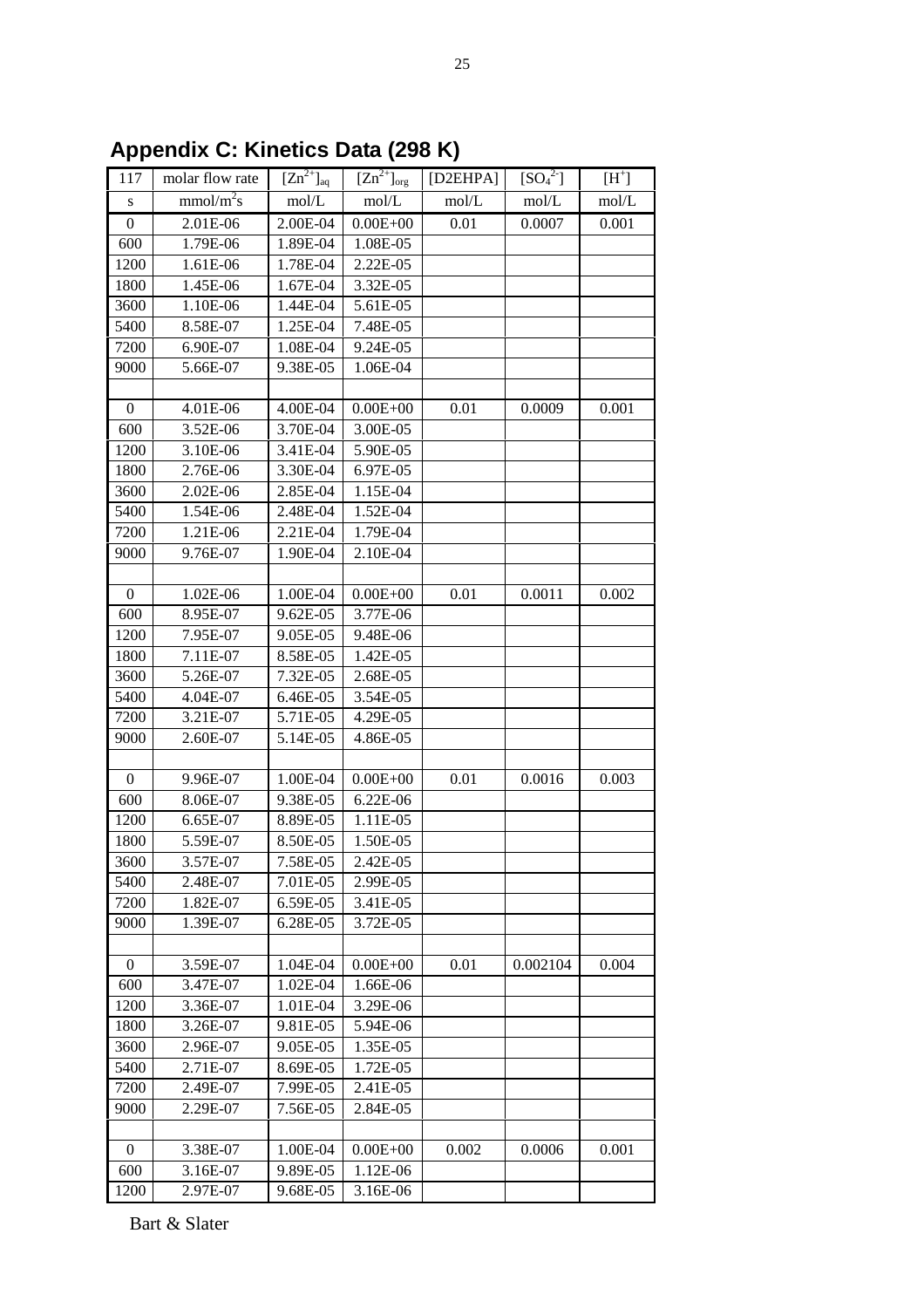| 117              | molar flow rate       | $[Zn^{2+}]_{aq}$ | $[Zn^{2+}]_{org}$ | [D2EHPA] | $[SO_4^2]$ | $[H^+]$ |
|------------------|-----------------------|------------------|-------------------|----------|------------|---------|
| S                | mmol/m <sup>2</sup> s | mol/L            | mol/L             | mol/L    | mol/L      | mol/L   |
| 1800             | 2.79E-07              | 9.44E-05         | 5.61E-06          |          |            |         |
| 3600             | 2.34E-07              | 9.05E-05         | 9.48E-06          |          |            |         |
| 5400             | 1.99E-07              | 8.56E-05         | 1.44E-05          |          |            |         |
| 7200             | 1.71E-07              | 8.13E-05         | 1.87E-05          |          |            |         |
| 9000             | 1.49E-07              | 7.87E-05         | 2.13E-05          |          |            |         |
|                  |                       |                  |                   |          |            |         |
| $\mathbf{0}$     | 5.20E-07              | 1.00E-04         | $0.00E + 00$      | 0.003    | 0.0006     | 0.001   |
| 600              | 4.92E-07              | 9.77E-05         | 2.35E-06          |          |            |         |
| 1200             | 4.67E-07              | 9.44E-05         | 5.61E-06          |          |            |         |
| 1800             | 4.43E-07              | 9.19E-05         | 8.05E-06          |          |            |         |
| 3600             | 3.83E-07              | 8.22E-05         | 1.78E-05          |          |            |         |
| 5400             | 3.34E-07              | 7.69E-05         | 2.31E-05          |          |            |         |
| 7200             | 2.93E-07              | 6.95E-05         | 3.05E-05          |          |            |         |
| 9000             | 2.60E-07              | 6.48E-05         | 3.52E-05          |          |            |         |
|                  |                       |                  |                   |          |            |         |
| $\boldsymbol{0}$ | 8.04E-07              | 1.00E-04         | $0.00E + 00$      | 0.004    | 0.0006     | 0.001   |
| 600              | 7.28E-07              | 9.42E-05         | 5.81E-06          |          |            |         |
| 1200             | 6.62E-07              | 9.01E-05         | 9.89E-06          |          |            |         |
| 1800             | 6.05E-07              | 8.50E-05         | 1.50E-05          |          |            |         |
| 3600             | 4.72E-07              | 7.48E-05         | 2.52E-05          |          |            |         |
| 5400             | 3.78E-07              | 6.63E-05         | 3.37E-05          |          |            |         |
| 7200             | 3.10E-07              | 5.95E-05         | 4.05E-05          |          |            |         |
| 9000             | 2.58E-07              | 5.44E-05         | 4.56E-05          |          |            |         |
|                  |                       |                  |                   |          |            |         |
| $\boldsymbol{0}$ | 1.05E-06              | 1.00E-04         | $0.00E + 00$      | 0.006    | 0.0006     | 0.001   |
| 600              | 9.36E-07              | 9.30E-05         | 7.03E-06          |          |            |         |
| 1200             | 8.37E-07              | 8.62E-05         | 1.38E-05          |          |            |         |
| 1800             | 7.52E-07              | 8.18E-05         | 1.82E-05          |          |            |         |
| 3600             | 5.63E-07              | 6.99E-05         | 3.01E-05          |          |            |         |
| 5400             | 4.38E-07              | 5.89E-05         | 4.11E-05          |          |            |         |
| 7200             | 3.50E-07              | 5.04E-05         | 4.96E-05          |          |            |         |
| 9000             | 2.86E-07              | 4.46E-05         | 5.54E-05          |          |            |         |
|                  |                       |                  |                   |          |            |         |
| $\boldsymbol{0}$ | 1.76E-06              | 1.00E-04         | $0.00E + 00$      | 0.02     | 0.0006     | 0.001   |
| 600              | 1.44E-06              | 9.22E-05         | 7.85E-06          |          |            |         |
| 1200             | 1.19E-06              | 8.44E-05         | 1.56E-05          |          |            |         |
| 1800             | 1.01E-06              | 7.40E-05         | 2.60E-05          |          |            |         |
| 3600             | 6.49E-07              | 6.14E-05         | 3.86E-05          |          |            |         |
| 5400             | 4.53E-07              | 5.10E-05         | 4.90E-05          |          |            |         |
| 7200             | 3.34E-07              | 4.06E-05         | 5.94E-05          |          |            |         |
| 9000             | 2.56E-07              | 3.53E-05         | 6.47E-05          |          |            |         |
|                  |                       |                  |                   |          |            |         |
| $\boldsymbol{0}$ | 7.15E-05              | 5.00E-03         | $0.00E + 00$      | 0.06     | 0.007      | 0.004   |
| 600              | 5.79E-05              | 4.32E-03         | 6.78E-04          |          |            |         |
| 1200             | 4.78E-05              | 3.92E-03         | 1.08E-03          |          |            |         |
| 1800             | 4.02E-05              | 3.71E-03         | 1.29E-03          |          |            |         |
| 3600             | 2.57E-05              | 3.04E-03         | 1.96E-03          |          |            |         |
| 5400             | 1.78E-05              | 2.64E-03         | 2.36E-03          |          |            |         |
| 7200             | 1.31E-05              | 2.28E-03         | 2.72E-03          |          |            |         |
| 9000             | 1.00E-05              | 2.07E-03         | 2.93E-03          |          |            |         |
|                  |                       |                  |                   |          |            |         |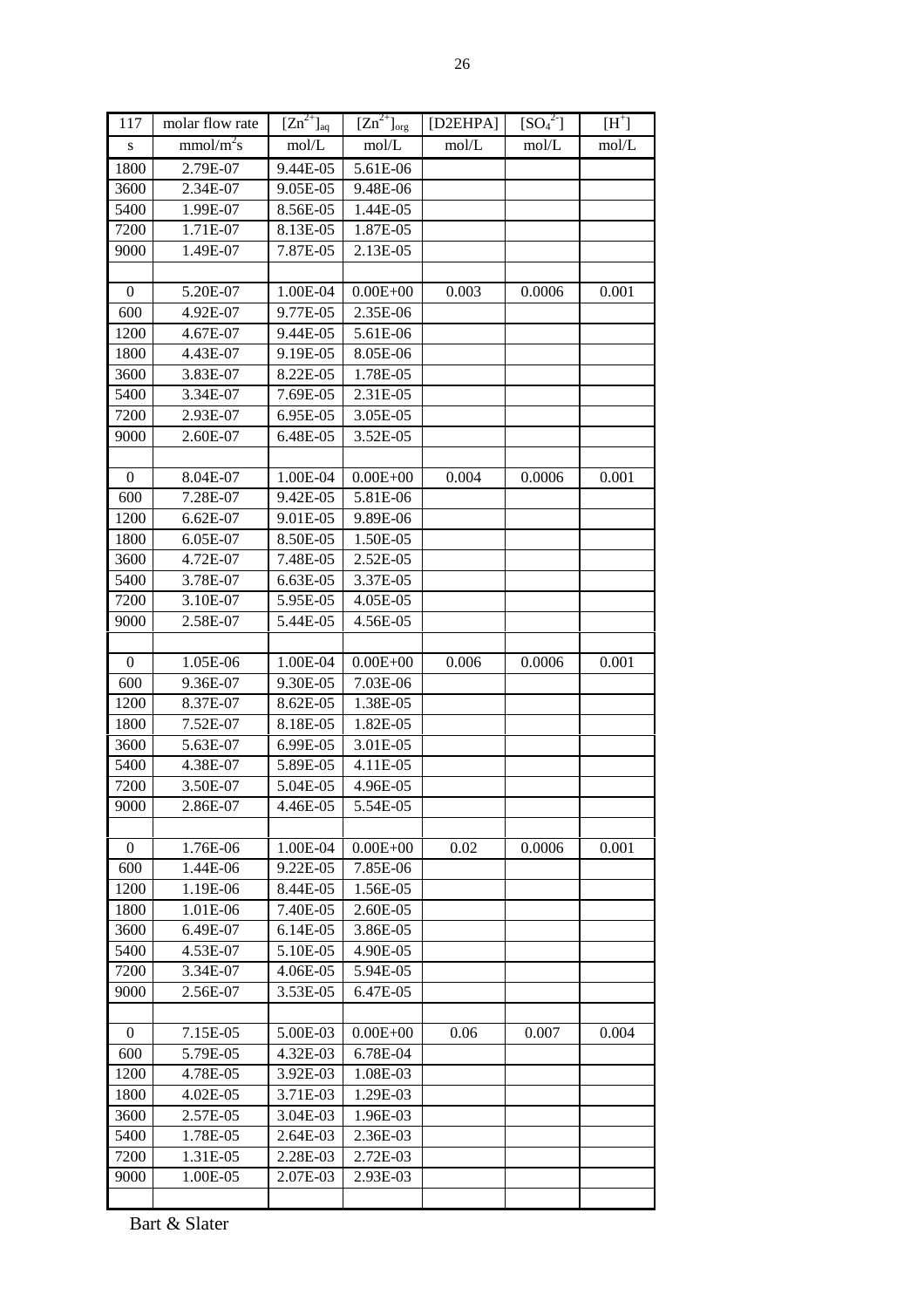| 117              | molar flow rate       | $[Zn^{2+}]_{aq}$ | $[Zn^{2+}]_{org}$ | [D2EHPA] | $[SO_4^2]$ | $[H^+]$ |
|------------------|-----------------------|------------------|-------------------|----------|------------|---------|
| ${\bf S}$        | mmol/m <sup>2</sup> s | mol/L            | mol/L             | mol/L    | mol/L      | mol/L   |
| $\boldsymbol{0}$ | 2.50E-05              | 5.00E-03         | $0.00E + 00$      | 0.06     | 0.008      | 0.006   |
| 600              | 2.37E-05              | 4.67E-03         | 3.31E-04          |          |            |         |
| 1200             | 2.26E-05              | 4.54E-03         | 4.64E-04          |          |            |         |
| 1800             | 2.15E-05              | 4.35E-03         | 6.47E-04          |          |            |         |
| 3600             | 1.87E-05              | 4.00E-03         | 1.00E-03          |          |            |         |
| 5400             | 1.64E-05              | 3.59E-03         | 1.41E-03          |          |            |         |
| 7200             | 1.45E-05              | 3.32E-03         | 1.68E-03          |          |            |         |
| 9000             | 1.29E-05              | 3.07E-03         | 1.93E-03          |          |            |         |
|                  |                       |                  |                   |          |            |         |
| $\mathbf{0}$     | 4.93E-05              | 5.00E-03         | $0.00E + 00$      | 0.06     | 0.009      | 0.008   |
| 600              | 4.12E-05              | 4.43E-03         | 5.66E-04          |          |            |         |
| 1200             | 3.49E-05              | 4.21E-03         | 7.90E-04          |          |            |         |
| 1800             | 2.99E-05              | 3.95E-03         | 1.06E-03          |          |            |         |
| 3600             | 2.01E-05              | 3.47E-03         | 1.53E-03          |          |            |         |
| 5400             | 1.44E-05              | 3.17E-03         | $1.83E-03$        |          |            |         |
| 7200             | 1.08E-05              | 2.94E-03         | 2.06E-03          |          |            |         |
| 9000             | 8.43E-06              | 2.67E-03         | 2.33E-03          |          |            |         |
|                  |                       |                  |                   |          |            |         |
| $\boldsymbol{0}$ | 2.55E-05              | 5.00E-03         | $0.00E + 00$      | 0.06     | 0.011      | 0.012   |
| 600              | 2.35E-05              | 4.61E-03         | 3.93E-04          |          |            |         |
| 1200             | 2.17E-05              | 4.48E-03         | 5.25E-04          |          |            |         |
| 1800             | 2.01E-05              | 4.33E-03         | 6.68E-04          |          |            |         |
| 3600             | 1.62E-05              | 3.91E-03         | 1.09E-03          |          |            |         |
| 5400             | 1.34E-05              | 3.70E-03         | 1.30E-03          |          |            |         |
| 7200             | 1.12E-05              | 3.43E-03         | 1.57E-03          |          |            |         |
| 9000             | 9.54E-06              | 3.23E-03         | 1.77E-03          |          |            |         |
|                  |                       |                  |                   |          |            |         |
| $\boldsymbol{0}$ | 2.83E-05              | 5.00E-03         | $0.00E + 00$      | 0.06     | 0.015      | 0.02    |
| 600              | 2.36E-05              | 4.66E-03         | 3.42E-04          |          |            |         |
| 1200             | 2.00E-05              | 4.52E-03         | 4.84E-04          |          |            |         |
| 1800             | 1.72E-05              | 4.36E-03         | 6.37E-04          |          |            |         |
| 3600             | 1.15E-05              | 4.14E-03         | 8.61E-04          |          |            |         |
| 5400             | 8.24E-06              | 3.95E-03         | 1.06E-03          |          |            |         |
| 7200             | 6.19E-06              | 3.78E-03         | 1.22E-03          |          |            |         |
| 9000             | 4.82E-06              | 3.62E-03         | 1.38E-03          |          |            |         |
|                  |                       |                  |                   |          |            |         |
| $\mathbf{0}$     | 1.59E-05              | 5.00E-03         | $0.00E + 00$      | 0.006    | 0.0055     | 0.001   |
| 600              | 1.20E-05              | 4.77E-03         | 2.29E-04          |          |            |         |
| 1200             | $9.32E-06$            | 4.69E-03         | 3.11E-04          |          |            |         |
| 1800             | 7.46E-06              | 4.63E-03         | 3.72E-04          |          |            |         |
| 3600             | 4.31E-06              | 4.56E-03         | 4.43E-04          |          |            |         |
| 5400             | 2.80E-06              | 4.49E-03         | 5.15E-04          |          |            |         |
| 7200             | 1.97E-06              | 4.41E-03         | 5.86E-04          |          |            |         |
| 9000             | 1.46E-06              | 4.33E-03         | 6.68E-04          |          |            |         |
|                  |                       |                  |                   |          |            |         |
| $\boldsymbol{0}$ | 5.36E-05              | 5.00E-03         | $0.00E + 00$      | 0.01     | 0.0055     | 0.001   |
| 600              | 3.56E-05              | 4.78E-03         | 2.19E-04          |          |            |         |
| 1200             | 2.54E-05              | 4.59E-03         | 4.13E-04          |          |            |         |
| 1800             | 1.90E-05              | 4.40E-03         | 5.96E-04          |          |            |         |
| 3600             | 9.63E-06              | 4.21E-03         | 7.90E-04          |          |            |         |
| 5400             | 5.80E-06              | 4.02E-03         | 9.84E-04          |          |            |         |
|                  |                       |                  |                   |          |            |         |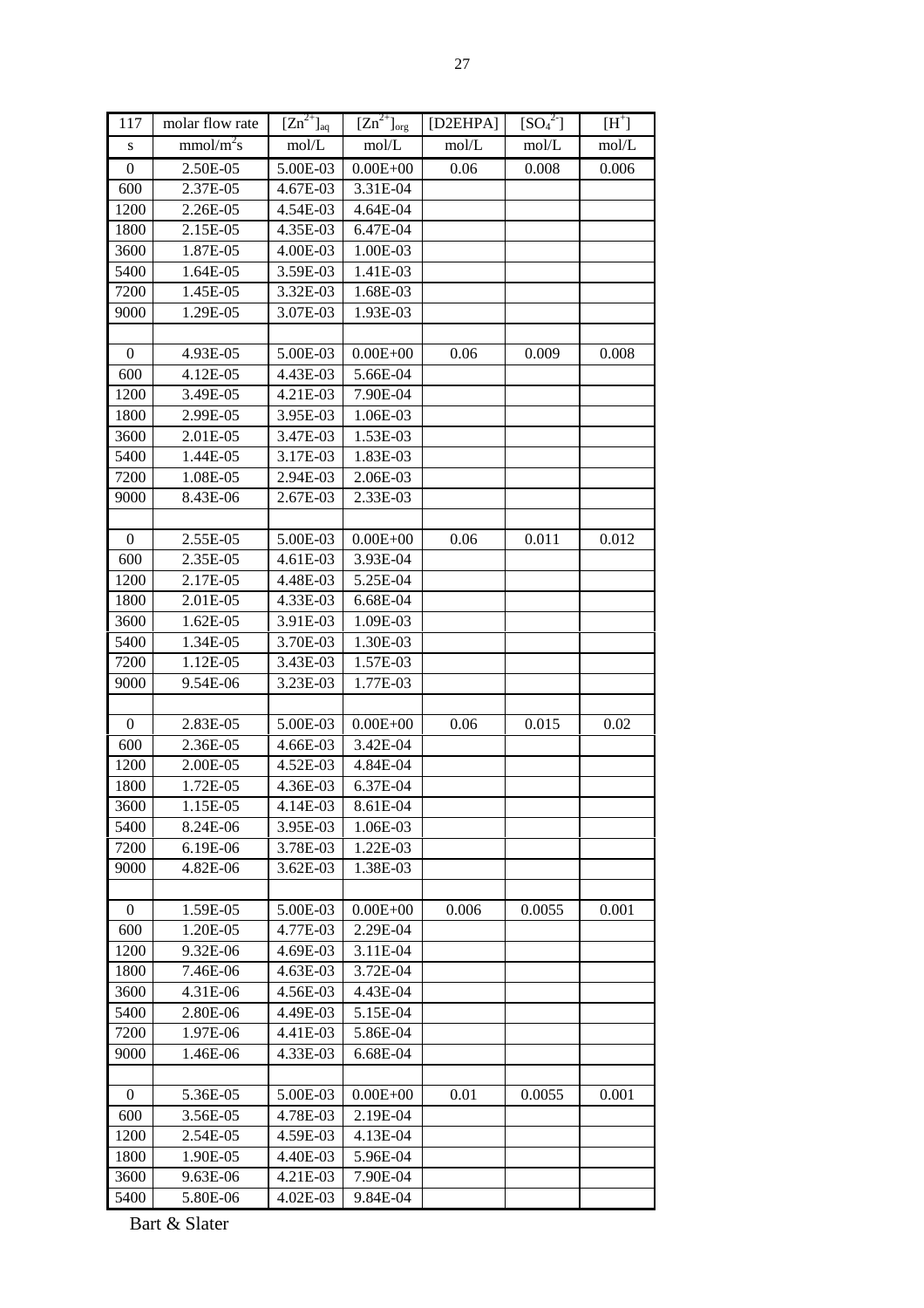| 117              | molar flow rate       | $[Zn^{2+}]_{aq}$     | $[Zn^{2+}]_{org}$    | [D2EHPA] | $[SO_4^2]$ | $[H^+]$ |
|------------------|-----------------------|----------------------|----------------------|----------|------------|---------|
| ${\bf S}$        | mmol/m <sup>2</sup> s | mol/L                | mol/L                | mol/L    | mol/L      | mol/L   |
| 7200             | 3.88E-06              | 3.92E-03             | 1.08E-03             |          |            |         |
| 9000             | 2.77E-06              | 3.83E-03             | 1.17E-03             |          |            |         |
|                  |                       |                      |                      |          |            |         |
| $\boldsymbol{0}$ | 2.97E-05              | 5.00E-03             | $0.00E + 00$         | 0.015    | 0.0055     | 0.001   |
| 600              | 2.48E-05              | 4.76E-03             | 2.40E-04             |          |            |         |
| 1200             | 2.11E-05              | 4.53E-03             | 4.74E-04             |          |            |         |
| 1800             | 1.81E-05              | 4.51E-03             | 4.94E-04             |          |            |         |
| 3600             | 1.22E-05              | 4.20E-03             | 8.00E-04             |          |            |         |
| 5400             | 8.78E-06              | 3.99E-03             | 1.01E-03             |          |            |         |
| 7200             | 6.61E-06              | 3.84E-03             | 1.16E-03             |          |            |         |
| 9000             | 5.16E-06              | 3.63E-03             | 1.37E-03             |          |            |         |
|                  |                       |                      |                      |          |            |         |
| $\boldsymbol{0}$ | 4.95E-05              | 5.00E-03             | $0.00E + 00$         | 0.02     | 0.0055     | 0.001   |
| 600              | 3.79E-05              | 4.51E-03             | 4.94E-04             |          |            |         |
| 1200             | 2.99E-05              | 4.26E-03             | 7.39E-04             |          |            |         |
| 1800             | 2.42E-05              | 4.09E-03             | 9.12E-04             |          |            |         |
| 3600             | 1.43E-05              | 3.77E-03             | 1.23E-03             |          |            |         |
| 5400             | 9.43E-06              | 3.53E-03             | 1.47E-03             |          |            |         |
| 7200             | 6.68E-06              | 3.34E-03             | 1.66E-03             |          |            |         |
| 9000             | 4.98E-06              | 3.17E-03             | 1.83E-03             |          |            |         |
|                  |                       |                      |                      |          |            |         |
| $\boldsymbol{0}$ | 7.10E-05              | 5.00E-03             | $0.00E + 00$         | 0.03     | 0.0055     | 0.001   |
| 600              | 5.27E-05              | 4.45E-03             | 5.45E-04             |          |            |         |
| 1200             | 4.07E-05              | 4.09E-03             | 9.12E-04             |          |            |         |
| 1800             | 3.24E-05              | 3.89E-03             | 1.11E-03             |          |            |         |
| 3600             | 1.85E-05              | 3.49E-03             | 1.51E-03             |          |            |         |
| 5400             | 1.19E-05              | 3.16E-03             | 1.84E-03             |          |            |         |
| 7200             | 8.31E-06              | 2.90E-03             | 2.11E-03             |          |            |         |
| 9000             | 6.13E-06              | 2.70E-03             | 2.30E-03             |          |            |         |
|                  |                       |                      |                      |          |            |         |
| $\boldsymbol{0}$ | 7.48E-05              | 5.00E-03             | $0.00E + 00$         | 0.04     | 0.0055     | 0.001   |
| 600              | 5.91E-05              | 4.30E-03             | 6.98E-04             |          |            |         |
| 1200             | 4.79E-05              | 3.93E-03             | 1.07E-03             |          |            |         |
| 1800             | 3.96E-05              | 3.63E-03             | 1.37E-03             |          |            |         |
| 3600             | 2.45E-05              | 3.08E-03             | 1.92E-03             |          |            |         |
| 5400             | 1.66E-05              | 2.71E-03             | 2.29E-03             |          |            |         |
| 7200<br>9000     | 1.20E-05<br>9.08E-06  | 2.28E-03<br>2.12E-03 | 2.72E-03<br>2.88E-03 |          |            |         |
|                  |                       |                      |                      |          |            |         |
| $\mathbf{0}$     | 6.15E-05              | 5.00E-03             | $0.00E + 00$         | 0.06     | 0.0055     | 0.001   |
| 600              | 5.12E-05              | 4.37E-03             | 6.27E-04             |          |            |         |
| 1200             | 4.33E-05              | 4.06E-03             | 9.43E-04             |          |            |         |
| 1800             | 3.71E-05              | 3.80E-03             | 1.20E-03             |          |            |         |
| 3600             | 2.48E-05              | 3.16E-03             | 1.84E-03             |          |            |         |
| 5400             | 1.77E-05              | 2.82E-03             | 2.18E-03             |          |            |         |
| 7200             | 1.33E-05              | 2.48E-03             | 2.52E-03             |          |            |         |
| 9000             | 1.03E-05              | 2.21E-03             | 2.79E-03             |          |            |         |
|                  |                       |                      |                      |          |            |         |
| $\boldsymbol{0}$ | 8.15E-05              | 5.00E-03             | $0.00E + 00$         | 0.1      | 0.0055     | 0.001   |
| 600              | 6.59E-05              | 4.33E-03             | 6.68E-04             |          |            |         |
| 1200             | 5.45E-05              | 3.89E-03             | 1.11E-03             |          |            |         |
|                  |                       |                      |                      |          |            |         |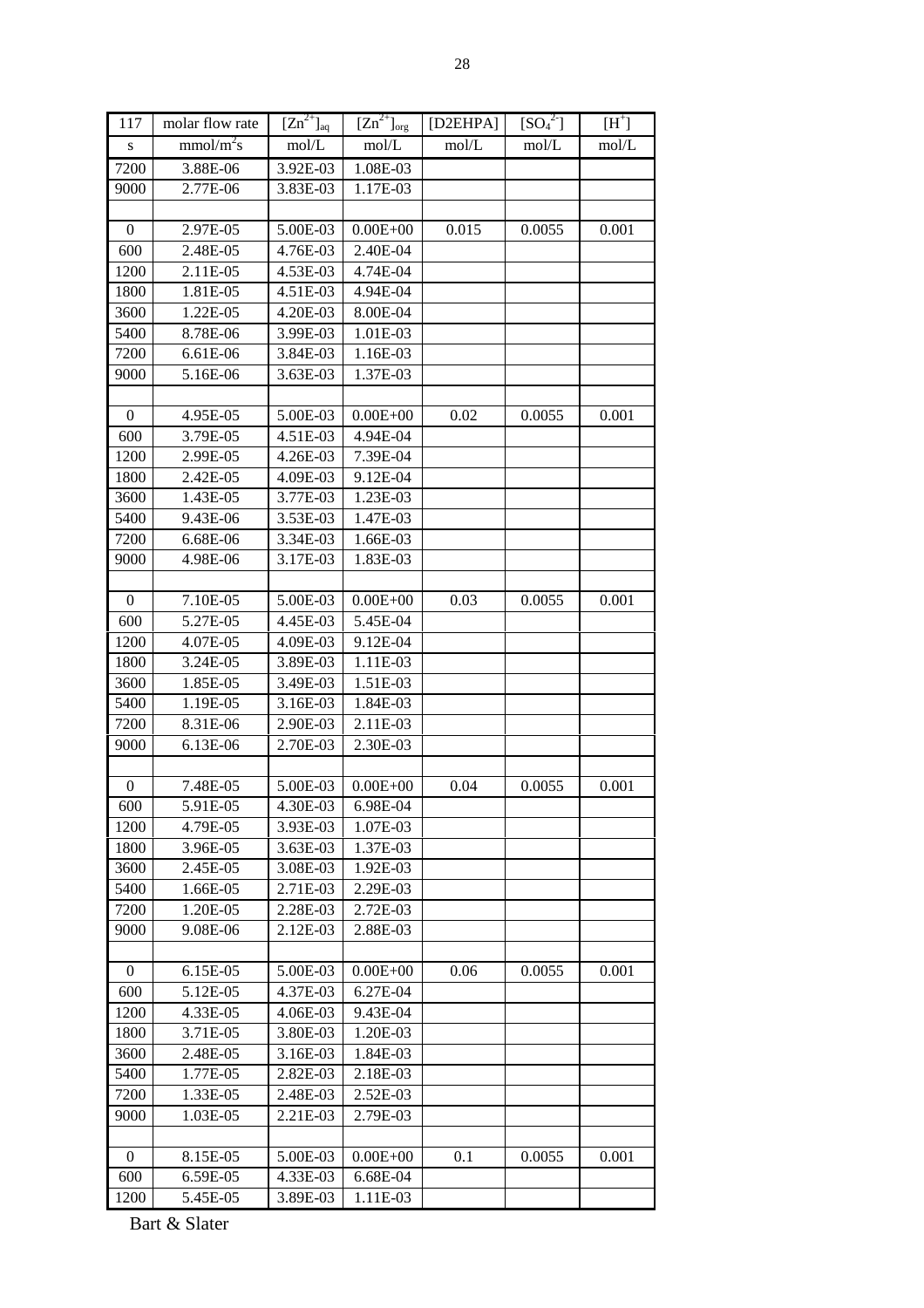| 117              | molar flow rate       | $[Zn^{2+}]_{aq}$     | $[Zn^{2+}]_{org}$    | [D2EHPA] | $[SO_4^2]$ | $[H^+]$ |
|------------------|-----------------------|----------------------|----------------------|----------|------------|---------|
| S                | mmol/m <sup>2</sup> s | mol/L                | mol/L                | mol/L    | mol/L      | mol/L   |
| 1800             | 4.57E-05              | 3.62E-03             | 1.38E-03             |          |            |         |
| 3600             | 2.92E-05              | 2.88E-03             | 2.12E-03             |          |            |         |
| 5400             | 2.03E-05              | 2.44E-03             | 2.56E-03             |          |            |         |
| 7200             | 1.49E-05              | 2.00E-03             | 3.00E-03             |          |            |         |
| 9000             | 1.14E-05              | 1.76E-03             | 3.24E-03             |          |            |         |
|                  |                       |                      |                      |          |            |         |
| $\mathbf{0}$     | $4.95E-04$            | 5.00E-02             | $0.00E + 00$         | 0.1      | 0.0525     | 0.005   |
| 600              | 3.33E-04              | 4.70E-02             | 3.01E-03             |          |            |         |
| 1200             | 2.39E-04              | 4.54E-02             | 4.64E-03             |          |            |         |
| 1800             | 1.80E-04              | 4.32E-02             | 6.78E-03             |          |            |         |
| 3600             | 9.22E-05              | 4.10E-02             | 9.02E-03             |          |            |         |
| 5400             | 5.59E-05              | 4.05E-02             | 9.53E-03             |          |            |         |
| 7200             | 3.75E-05              | 3.86E-02             | 1.14E-02             |          |            |         |
| 9000             | 2.68E-05              | 3.80E-02             | 1.20E-02             |          |            |         |
|                  |                       |                      |                      |          |            |         |
| $\mathbf{0}$     | 1.92E-04              | 5.00E-02             | $0.00E + 00$         | 0.1      | 0.055      | 0.01    |
| 600              | 1.72E-04              | 4.84E-02             | 1.58E-03             |          |            |         |
| 1200             | 1.56E-04              | 4.79E-02             | 2.09E-03             |          |            |         |
| 1800             | 1.42E-04              | 4.68E-02             | 3.21E-03             |          |            |         |
| 3600             | 1.09E-04              | 4.43E-02             | 5.66E-03             |          |            |         |
| 5400             | 8.62E-05              | 4.32E-02             | 6.78E-03             |          |            |         |
| 7200             | 7.00E-05              | 4.08E-02             | 9.23E-03             |          |            |         |
|                  | 5.79E-05              |                      |                      |          |            |         |
| 9000             |                       | 4.00E-02             | 1.00E-02             |          |            |         |
| $\boldsymbol{0}$ | 1.83E-04              | 5.00E-02             | $0.00E + 00$         | 0.1      | 0.06       | 0.02    |
| 600              | 1.54E-04              | 4.84E-02             | 1.58E-03             |          |            |         |
| 1200             | 1.31E-04              |                      | 2.50E-03             |          |            |         |
|                  |                       | 4.75E-02             |                      |          |            |         |
| 1800             | 1.13E-04<br>7.66E-05  | 4.69E-02             | 3.11E-03<br>6.07E-03 |          |            |         |
| 3600<br>5400     | 5.53E-05              | 4.39E-02<br>4.33E-02 | 6.68E-03             |          |            |         |
|                  |                       |                      |                      |          |            |         |
| 7200             | 4.18E-05              | 4.26E-02             | 7.39E-03             |          |            |         |
| 9000             | 3.27E-05              | 4.23E-02             | 7.70E-03             |          |            |         |
|                  |                       |                      |                      |          |            |         |
| $\boldsymbol{0}$ | 1.07E-03              | 5.00E-02             | $0.00E + 00$         | 0.06     | 0.051      | 0.002   |
| 600              | 3.51E-04              | 4.60E-02             | 4.03E-03             |          |            |         |
| 1200             | 1.72E-04              | 4.40E-02             | 5.96E-03             |          |            |         |
| 1800             | 1.02E-04              | 4.37E-02             | 6.27E-03             |          |            |         |
| 3600             | 3.57E-05              | 4.27E-02             | 7.29E-03             |          |            |         |
| 5400             | 1.80E-05              | 4.22E-02             | 7.80E-03             |          |            |         |
| 7200             | 1.08E-05              | 4.02E-02             | 9.84E-03             |          |            |         |
| 9000             | 7.21E-06              | 4.13E-02             | 8.72E-03             |          |            |         |
|                  |                       |                      |                      |          |            |         |
| $\boldsymbol{0}$ | 5.42E-04              | 5.00E-02             | $0.00E + 00$         | 0.1      | 0.051      | 0.002   |
| 600              | 3.72E-04              | 4.44E-02             | 5.56E-03             |          |            |         |
| 1200             | 2.71E-04              | 4.38E-02             | 6.17E-03             |          |            |         |
| 1800             | 2.06E-04              | 4.28E-02             | 7.19E-03             |          |            |         |
| 3600             | 1.08E-04              | 4.05E-02             | 9.53E-03             |          |            |         |
| 5400             | 6.62E-05              | 3.81E-02             | 1.19E-02             |          |            |         |
| 7200             | 4.47E-05              | 3.66E-02             | 1.34E-02             |          |            |         |
| 9000             | 3.22E-05              | 3.63E-02             | 1.37E-02             |          |            |         |
|                  |                       |                      |                      |          |            |         |